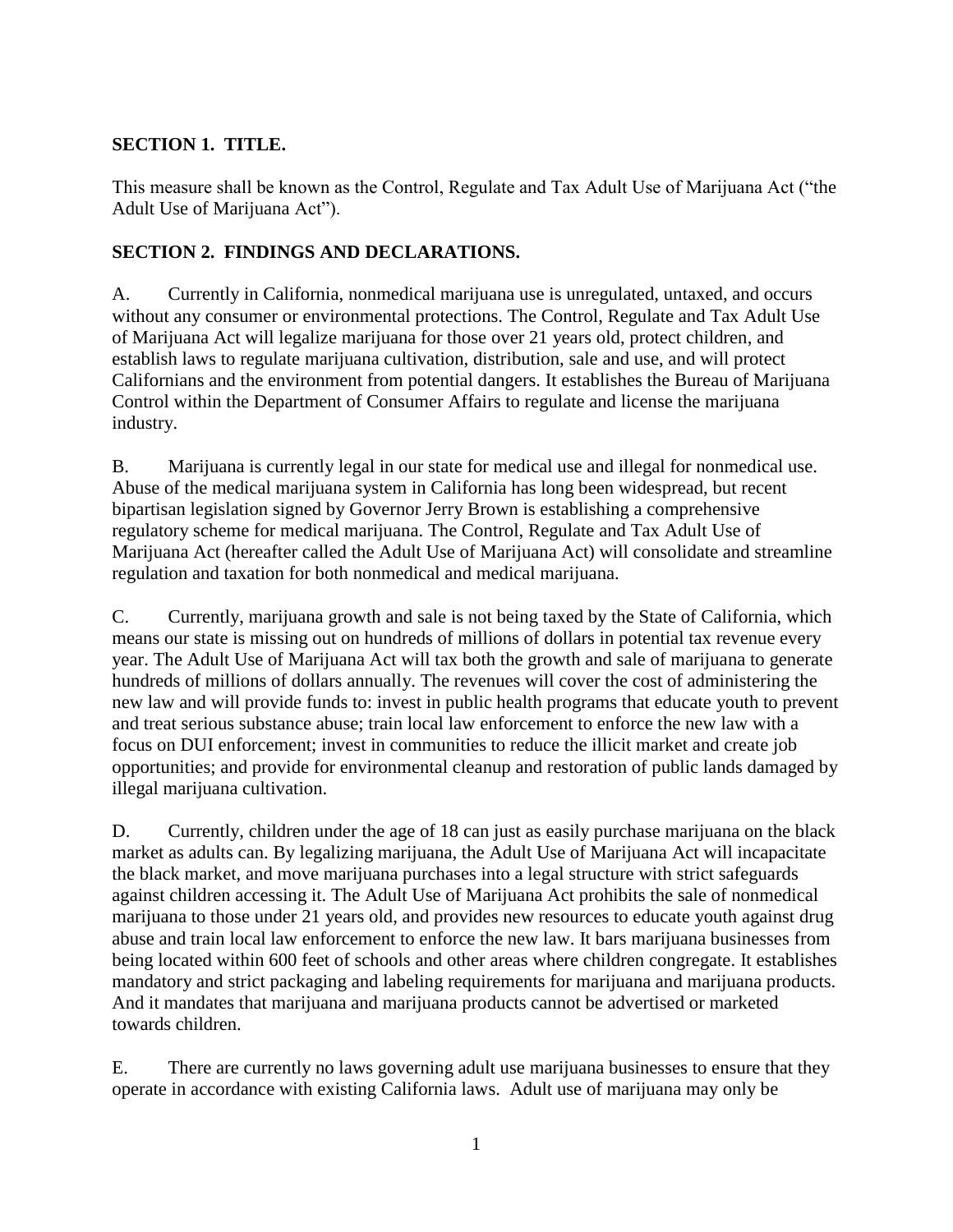accessed from the unregulated illicit market. The Adult Use of Marijuana Act sets up a comprehensive system governing marijuana businesses at the state level and safeguards local control, allowing local governments to regulate marijuana-related activities, to subject marijuana businesses to zoning and permitting requirements, and to ban marijuana businesses by a vote of the people within a locality.

F. Currently, illegal marijuana growers steal or divert millions of gallons of water without any accountability. The Adult Use of Marijuana Act will create strict environmental regulations to ensure that the marijuana is grown efficiently and legally, to regulate the use of pesticides, to prevent wasting water, and to minimize water usage. The Adult Use of Marijuana Act will crack down on the illegal use of water and punish bad actors, while providing funds to restore lands that have been damaged by illegal marijuana grows. If a business does not demonstrate they are in full compliance with the applicable water usage and environmental laws, they will have their license revoked.

G. Currently, the courts are clogged with cases of non-violent drug offenses. By legalizing marijuana, the Adult Use of Marijuana Act will alleviate pressure on the courts, but continue to allow prosecutors to charge the most serious marijuana-related offenses as felonies, while reducing the penalties for minor marijuana-related offenses as set forth in the Act.

H. By bringing marijuana into a regulated and legitimate market, the Adult Use of Marijuana Act creates a transparent and accountable system. This will help police crackdown on the underground black market that currently benefits violent drug cartels and transnational gangs, which are making billions from marijuana trafficking and jeopardizing public safety.

I. The Adult Use of Marijuana Act creates a comprehensive regulatory structure in which every marijuana business is overseen by a specialized agency with relevant expertise. The Bureau of Marijuana Control, housed in the Department of Consumer Affairs, will oversee the whole system and ensure a smooth transition to the legal market, with licenses issued beginning in 2018. The Department of Consumer Affairs will also license and oversee marijuana retailers, distributors, and microbusinesses. The Department of Food and Agriculture will license and oversee marijuana cultivation, ensuring it is environmentally safe. The Department of Public Health will license and oversee manufacturing and testing, ensuring consumers receive a safe product. The State Board of Equalization will collect the special marijuana taxes, and the Controller will allocate the revenue to administer the new law and provide the funds to critical investments.

J. The Adult Use of Marijuana Act ensures the nonmedical marijuana industry in California will be built around small and medium sized businesses by prohibiting large-scale cultivation licenses for the first five years. The Adult Use of Marijuana Act also protects consumers and small businesses by imposing strict anti-monopoly restrictions for businesses that participate in the nonmedical marijuana industry.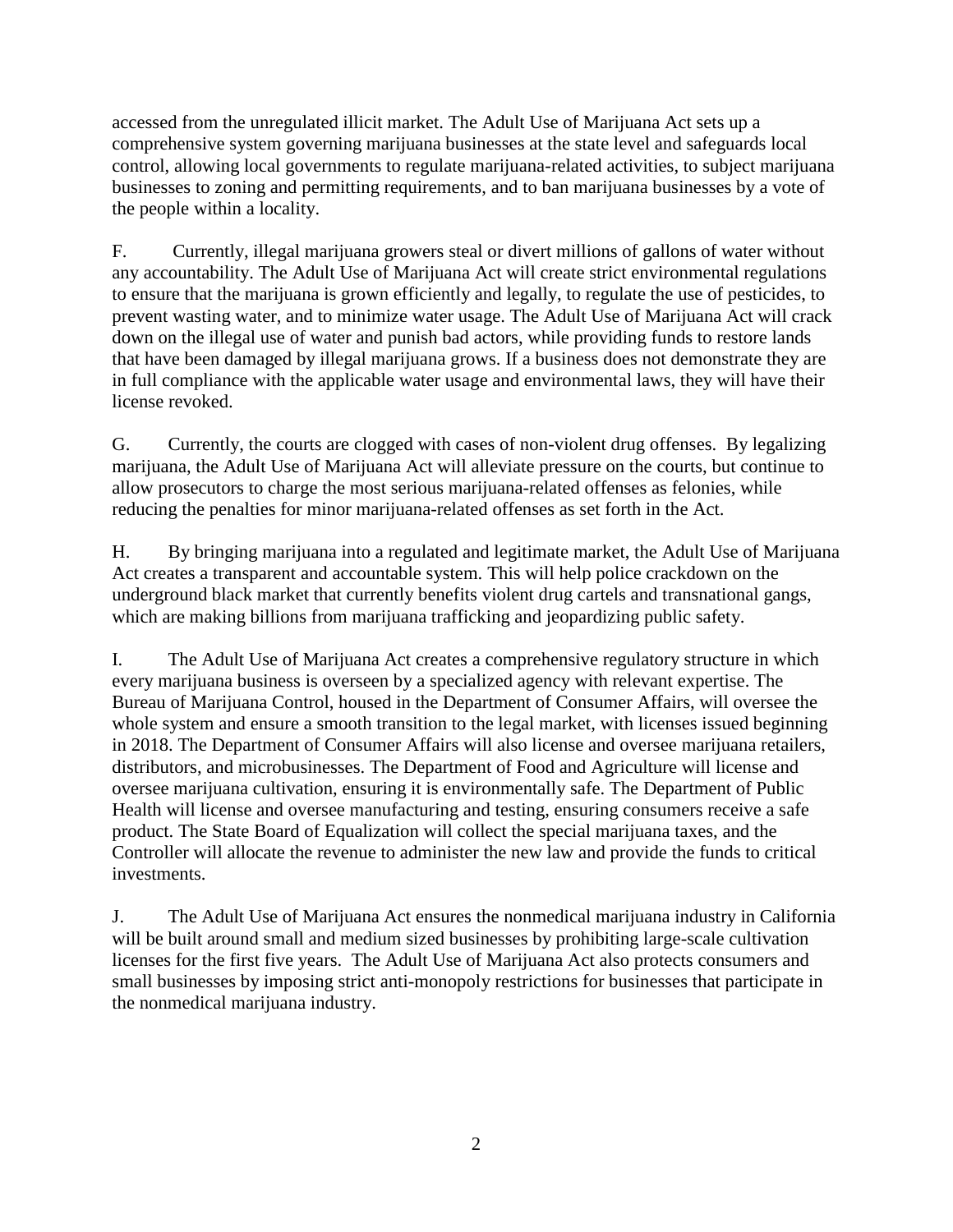## **SECTION 3. PURPOSE AND INTENT.**

The purpose of the Adult Use of Marijuana Act is to establish a comprehensive system to legalize, control and regulate the cultivation, processing, manufacture, distribution, testing, and sale of nonmedical marijuana, including marijuana products, for use by adults 21 years and older, and to tax the commercial growth and retail sale of marijuana. It is the intent of the People in enacting this Act to accomplish the following:

(a) Take nonmedical marijuana production and sales out of the hands of the illegal market and bring them under a regulatory structure that prevents access by minors and protects public safety, public health, and the environment.

(b) Strictly control the cultivation, processing, manufacture, distribution, testing and sale of nonmedical marijuana through a system of state licensing, regulation, and enforcement.

(c) Allow local governments to enforce state laws and regulations for nonmedical marijuana businesses and enact additional local requirements for nonmedical marijuana businesses, but not require that they do so for a nonmedical marijuana business to be issued a state license and be legal under state law.

(d) Allow local governments to ban nonmedical marijuana businesses as set forth in this Act.

(e) Require track and trace management procedures to track nonmedical marijuana from cultivation to sale.

(f) Require nonmedical marijuana to be comprehensively tested by independent testing services for the presence of contaminants, including mold and pesticides, before it can be sold by licensed businesses.

(g) Require nonmedical marijuana sold by licensed businesses to be packaged in child-resistant containers and be labeled so that consumers are fully informed about potency and the effects of ingesting nonmedical marijuana.

(h) Require licensed nonmedical marijuana businesses to follow strict environmental and product safety standards as a condition of maintaining their license.

(i) Prohibit the sale of nonmedical marijuana by businesses that also sell alcohol or tobacco.

(j) Prohibit the marketing and advertising of nonmedical marijuana to persons younger than 21 years old or near schools or other places where children are present.

(k) Strengthen the state's existing medical marijuana system by requiring patients to obtain by January 1, 2018, a new recommendation from their physician that meets the strict standards signed into law by the Governor in 2015, and by providing new privacy protections for patients who obtain medical marijuana identification cards as set forth in this Act.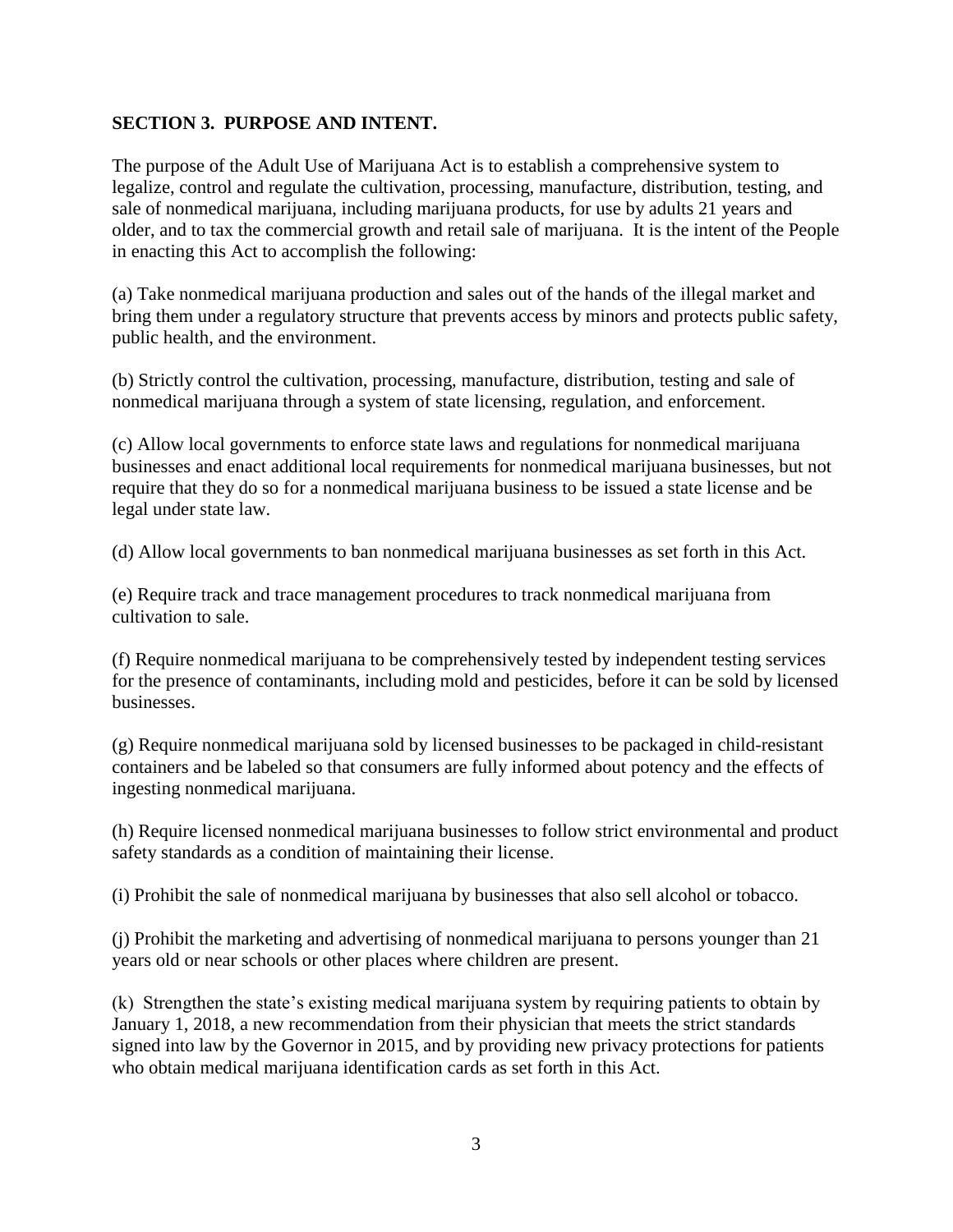(l) Permit adults 21 years and older to use, possess, purchase and grow nonmedical marijuana within defined limits for use by adults 21 years and older as set forth in this Act.

(m) Allow local governments to reasonably regulate the cultivation of nonmedical marijuana for personal use by adults 21 years and older through zoning and other local laws, and only to ban outdoor cultivation as set forth in this Act.

(n) Deny access to marijuana by persons younger than 21 years old who are not medical marijuana patients.

(o) Prohibit the consumption of marijuana in a public place unlicensed for such use, including near K-12 schools and other areas where children are present.

(p) Maintain existing laws making it unlawful to operate a car or other vehicle used for transportation while impaired by marijuana.

(q) Prohibit the cultivation of marijuana on public lands or while trespassing on private lands.

(r) Allow public and private employers to enact and enforce workplace policies pertaining to marijuana.

(s) Tax the growth and sale of marijuana in a way that drives out the illicit market for marijuana and discourages use by minors, and abuse by adults.

(t) Generate hundreds of millions of dollars in new state revenue annually for restoring and repairing the environment, youth treatment and prevention, community investment, and law enforcement.

(u) Prevent illegal production or distribution of marijuana.

(v) Prevent the illegal diversion of marijuana from California to other states or countries or to the illegal market.

(w) Preserve scarce law enforcement resources to prevent and prosecute violent crime.

(x) Reduce barriers to entry into the legal, regulated market.

(y) Require minors who commit marijuana-related offenses to complete drug prevention education or counseling and community service.

(z) Authorize courts to resentence persons who are currently serving a sentence for offenses for which the penalty is reduced by the Act, so long as the person does not pose a risk to public safety, and to redesignate or dismiss such offenses from the criminal records of persons who have completed their sentences as set forth in this Act.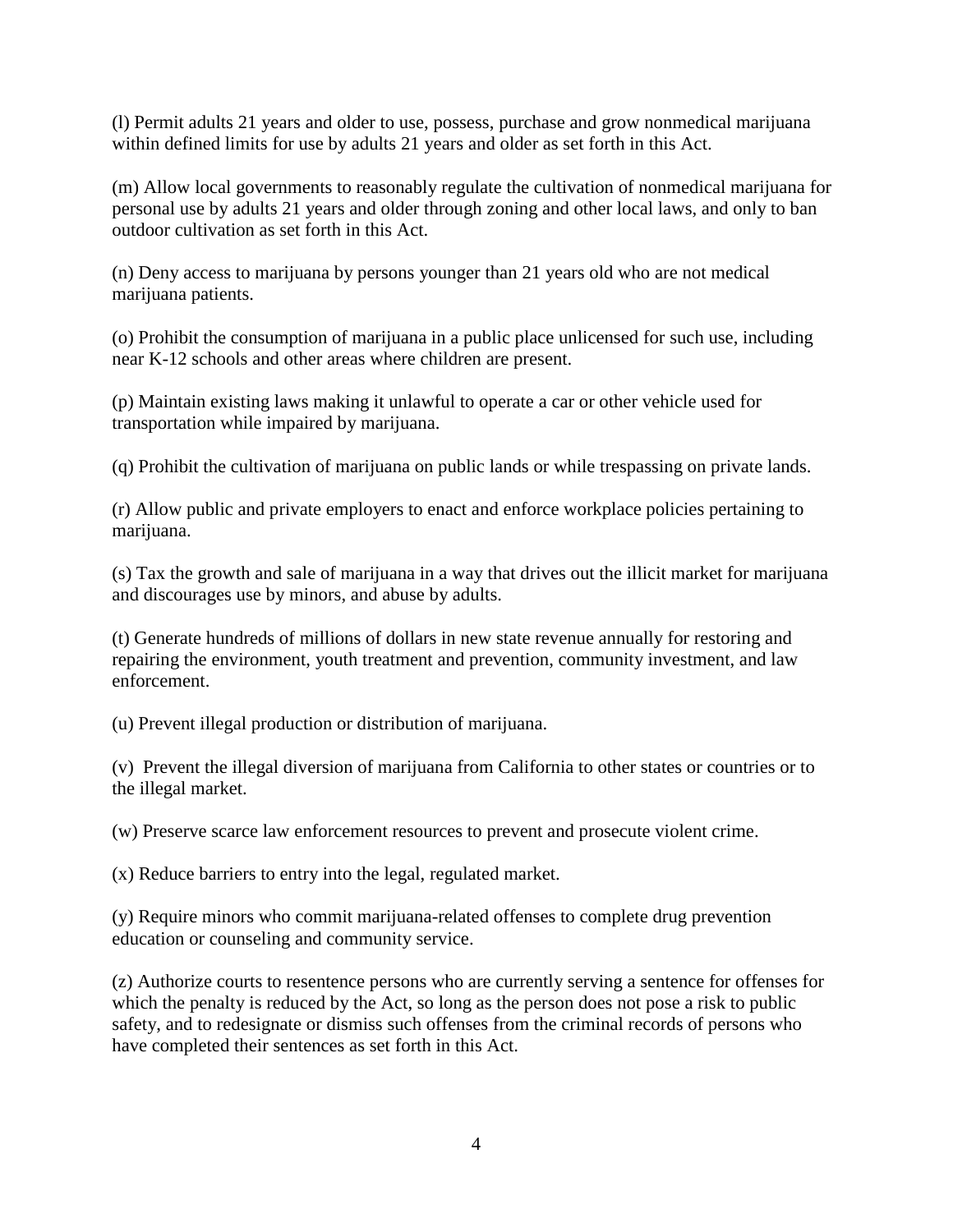(aa) Allow industrial hemp to be grown as an agricultural product, and for agricultural or academic research, and regulated separately from the strains of cannabis with higher delta-9 tetrahydrocannabinol concentrations.

## **SECTION 4. PERSONAL USE.**

## **Sections 11018 of the Health and Safety Code is hereby amended, and Sections 11018.1 and 11018.2 of the Health and Safety Code are hereby added to read:**

### 11018. Marijuana

"Marijuana" means all parts of the plant Cannabis sativa L., whether growing or not; the seeds thereof; the resin extracted from any part of the plant; and every compound, manufacture, salt, derivative, mixture, or preparation of the plant, its seeds or resin. It does not include the mature stalks of the plant, fiber produced from the stalks, oil or cake made from the seeds of the plant, any other compound, manufacture, salt, derivative, mixture, or preparation of the mature stalks (except the resin extracted therefrom), fiber, oil, or cake, or the sterilized seed of the plant which is incapable of germination*:*

*(a) industrial hemp, as defined in [Section 11018.5;](https://a.next.westlaw.com/Link/Document/FullText?findType=L&pubNum=1000213&cite=CAHSS11018.5&originatingDoc=N7C000B402FC411E3A883AF98397E6C58&refType=LQ&originationContext=document&transitionType=DocumentItem&contextData=%28sc.Category%29) or (b) the weight of any other ingredient combined with marijuana to prepare topical or oral administrations, food, drink, or other product*.

### *11018.1. Marijuana Products*

*"Marijuana products" means marijuana that has undergone a process whereby the plant material has been transformed into a concentrate, including, but not limited to, concentrated cannabis, or an edible or topical product containing marijuana or concentrated cannabis and other ingredients.* 

#### *11018.2. Marijuana Accessories*

*"Marijuana accessories" means any equipment, products or materials of any kind which are used, intended for use, or designed for use in planting, propagating, cultivating, growing, harvesting, manufacturing, compounding, converting, producing, processing, preparing, testing, analyzing, packaging, repackaging, storing, smoking, vaporizing, or containing marijuana, or for ingesting, inhaling, or otherwise introducing marijuana or marijuana products into the human body.* 

## **Sections 11362.1 through 11362.45 are added to the Health and Safety Code, to read:**

## *11362.1.*

*(a) Subject to Sections 11362.2, 11362.3, 11362.4, and 11362.45, but notwithstanding any other provision of law, it shall be lawful under state and local law, and shall not be a violation of state or local law, for persons 21 years of age or older to:* 

*(1) Possess, process, transport, purchase, obtain, or give away to persons 21 years of age or older without any compensation whatsoever, not more than 28.5 grams of marijuana not in the form of concentrated cannabis;*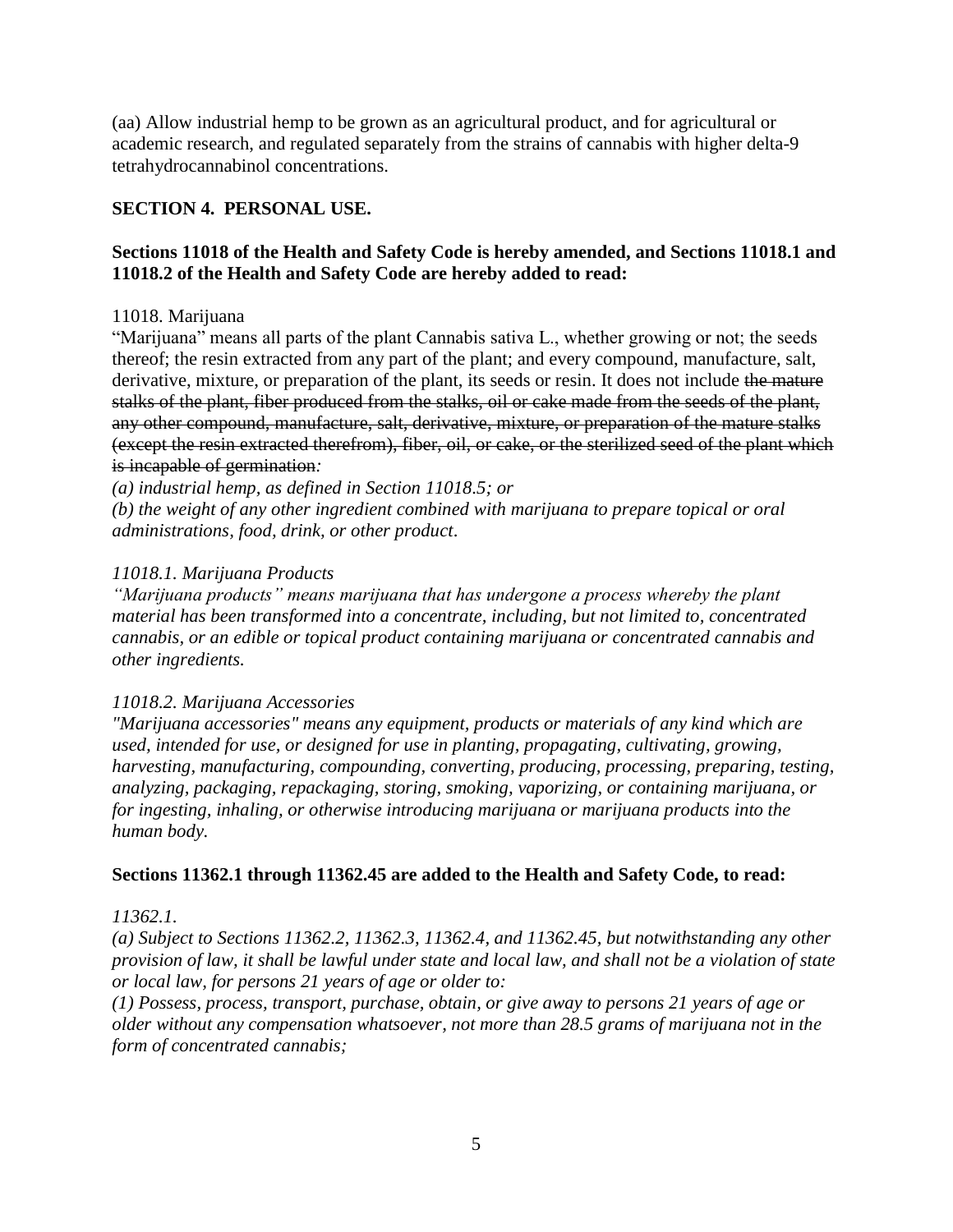*(2) Possess, process, transport, purchase, obtain, or give away to persons 21 years of age or older without any compensation whatsoever, not more than eight grams of marijuana in the form of concentrated cannabis, including as contained in marijuana products;* 

*(3) Possess, plant, cultivate, harvest, dry, or process not more than six living marijuana plants and possess the marijuana produced by the plants;*

*(4) Smoke or ingest marijuana or marijuana products; and* 

*(5) Possess, transport, purchase, obtain, use, manufacture, or give away marijuana accessories to persons 21 years of age or older without any compensation whatsoever.* 

*(b) Paragraph (5) of subdivision (a) is intended to meet the requirements of subdivision (f) of Section 863 of Title 21 of the United States Code (21 U.S.C. § 863(f)) by authorizing, under state law, any person in compliance with this section to manufacture, possess, or distribute marijuana accessories.*

*(c) Marijuana and marijuana products involved in any way with conduct deemed lawful by this section are not contraband nor subject to seizure, and no conduct deemed lawful by this section shall constitute the basis for detention, search, or arrest.* 

## *11362.2.*

*(a) Personal cultivation of marijuana under paragraph (3) of subdivision (a) of Section 11362.1 is subject to the following restrictions:* 

*(1) A person shall plant, cultivate, harvest, dry, or process plants in accordance with local ordinances, if any, adopted in accordance with subdivision (b) of this section.*

*(2) The living plants and any marijuana produced by the plants in excess of 28.5 grams are kept within the person's private residence, or upon the grounds of that private residence (e.g., in an outdoor garden area), are in a locked space, and are not visible by normal unaided vision from a public place.* 

*(3) Not more than six living plants may be planted, cultivated, harvested, dried, or processed within a single private residence, or upon the grounds of that private residence, at one time. (b)(1) A city, county, or city and county may enact and enforce reasonable regulations to reasonably regulate the actions and conduct in paragraph (3) of subdivision (a) of Section 11362.1.* 

*(2) Notwithstanding paragraph (1), no city, county, or city and county may completely prohibit persons engaging in the actions and conduct under paragraph (3) of subdivision (a) of Section 11362.1 inside a private residence, or inside an accessory structure to a private residence located upon the grounds of a private residence that is fully enclosed and secure.* 

*(3) Notwithstanding paragraph (3) of subdivision (a) of Section 11362.1, a city, county, or city and county may completely prohibit persons from engaging in actions and conduct under paragraph (3) of subdivision (a) of Section 11362.1 outdoors upon the grounds of a private residence.* 

*(4) Paragraph (3) of this subdivision shall become inoperable upon a determination by the California Attorney General that nonmedical use of marijuana is lawful in the State of California under federal law, and an act taken by a city, county, or city and county under paragraph (3) shall be deemed repealed upon the date of such determination by the California Attorney General.* 

*(5) For purposes of this section, "private residence" means a house, an apartment unit, a mobile home, or other similar dwelling.*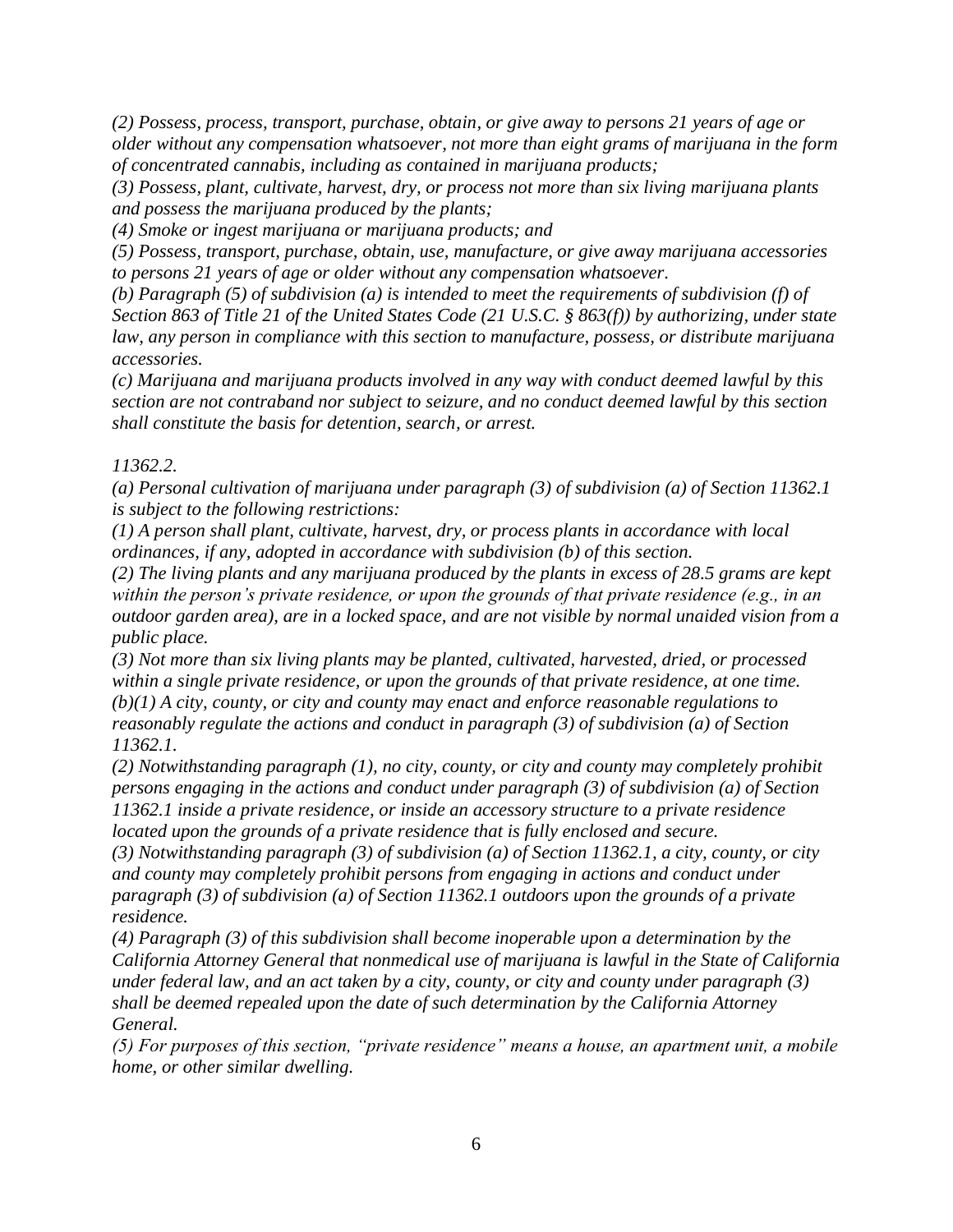*11362.3.* 

*(a) Nothing in Section 11362.1 shall be construed to permit any person to:*

*(1) Smoke or ingest marijuana or marijuana products in any public place, except in accordance with Section 26200 of the Business and Professions Code.*

*(2) Smoke marijuana or marijuana products in a location where smoking tobacco is prohibited. (3) Smoke marijuana or marijuana products within 1,000 feet of a school, day care center, or youth center while children are present at such a school, day care center, or youth center, except in or upon the grounds of a private residence or in accordance with Section 26200 of the Business and Professions Code or Chapter 3.5 of Division 8 of the Business and Professions Code and only if such smoking is not detectable by others on the grounds of such a school, day care center, or youth center while children are present.*

*(4) Possess an open container or open package of marijuana or marijuana products while driving, operating, or riding in the passenger seat or compartment of a motor vehicle, boat, vessel, aircraft, or other vehicle used for transportation.*

*(5) Possess, smoke or ingest marijuana or marijuana products in or upon the grounds of a school, day care center, or youth center while children are present.* 

*(6) Manufacture concentrated cannabis using a volatile solvent, unless done in accordance with a license under Chapter 3.5 of Division 8 or Division 10 of the Business and Professions Code. (7) Smoke or ingest marijuana or marijuana products while driving, operating a motor vehicle, boat, vessel, aircraft, or other vehicle used for transportation.*

*(8) Smoke or ingest marijuana or marijuana products while riding in the passenger seat or compartment of a motor vehicle, boat, vessel, aircraft, or other vehicle used for transportation except as permitted on a motor vehicle, boat, vessel, aircraft, or other vehicle used for transportation that is operated in accordance with Section 26200 of the Business and Professions Code and while no persons under the age of 21 years are present.* 

*(b) For purposes of this section, "day care center" has the same meaning as in Section 1596.76. (c) For purposes of this section, "smoke" means to inhale, exhale, burn, or carry any lighted or heated device or pipe, or any other lighted or heated marijuana or marijuana product intended for inhalation, whether natural or synthetic, in any manner or in any form. "Smoke" includes the use of an electronic smoking device that creates an aerosol or vapor, in any manner or in any form, or the use of any oral smoking device for the purpose of circumventing the prohibition of smoking in a place.* 

*(d) For purposes of this section, "volatile solvent" means volatile organic compounds, including: (1) explosive gases, such as Butane, Propane, Xylene, Styrene, Gasoline, Kerosene, O2 or H2; and (2) dangerous poisons, toxins, or carcinogens, such as Methanol, Iso-propyl Alcohol, Methylene Chloride, Acetone, Benzene, Toluene, and Tri-chloro-ethylene.* 

*(e) For purposes of this section, "youth center" has the same meaning as in Section 11353.1. (f) Nothing in this section shall be construed or interpreted to amend, repeal, affect, restrict, or preempt laws pertaining to the Compassionate Use Act of 1996.* 

## *11362.4.*

*(a) A person who engages in the conduct described in paragraph (1) of subdivision (a) of Section 11362.3 is guilty of an infraction punishable by no more than a one hundred dollar (\$100) fine; provided, however, that persons under the age of 18 shall instead be required to complete four hours of a drug education program or counseling, and up to 10 hours of community service, over*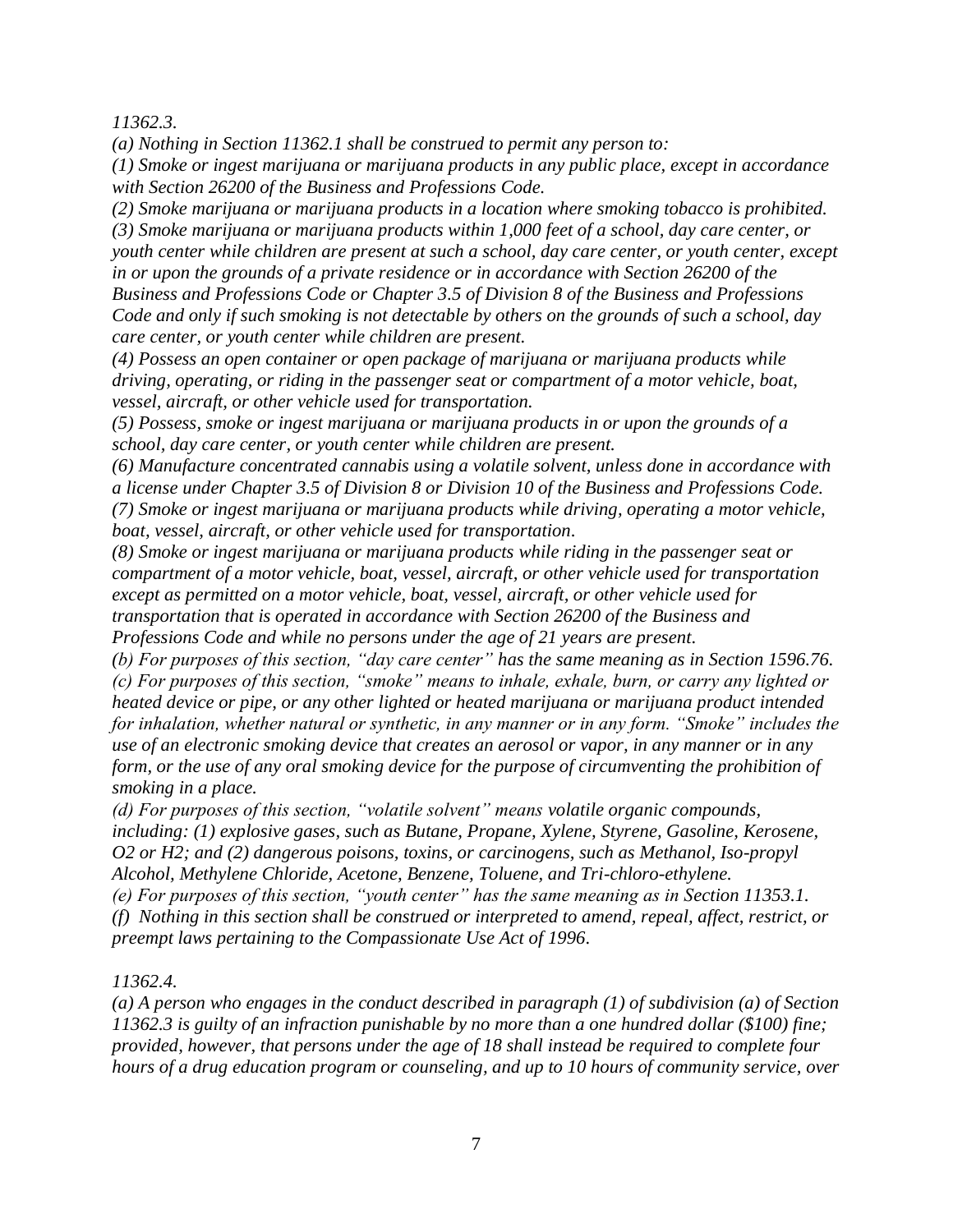*a period not to exceed 60 days once the drug education program or counseling and community service opportunity are made available to the person.*

*(b) A person who engages in the conduct described in paragraphs (2) through (4) of subdivision (a) of Section 11362.3 shall be guilty of an infraction punishable by no more than a two hundred and fifty dollar (\$250) fine, unless such activity is otherwise permitted by state and local law; provided, however, that persons under the age of 18 shall instead be required to complete four hours of drug education or counseling, and up to 20 hours of community service, over a period not to exceed 90 days once the drug education program or counseling and community service opportunity are made available to the person.* 

*(c) A person who engages in the conduct described in paragraph (5) of subdivision (a) of Section 11362.3 shall be subject to the same punishment as provided under subdivisions (c) or (d) of Section 11357.* 

*(d) A person who engages in the conduct described in paragraph (6) of subdivision (a) of Section 11362.3 shall be subject to punishment under Section 11379.6.*

*(e) A person who violates the restrictions in subdivision (a) of Section 11362.2 is guilty of an infraction punishable by no more than a two hundred and fifty dollar (\$250) fine.*

*(f) Notwithstanding subdivision (e), a person under the age of 18 who violates the restrictions in subdivision (a) of Section 11362.2 shall be punished under subdivision (a) of Section 11358. (g)(1) The drug education program or counseling hours required by this section shall be* 

*mandatory unless the court makes a finding that such a program or counseling is unnecessary for the person or that a drug education program or counseling is unavailable.* 

*(2) The drug education program required by this section for persons under the age of 18 must be free to participants and provide at least four hours of group discussion or instruction based on science and evidence-based principles and practices specific to the use and abuse of marijuana and other controlled substances.* 

*(h) Upon a finding of good cause, the court may extend the time for a person to complete the drug education or counseling, and community service required under this section.* 

## *11362.45.*

*Nothing in section 11362.1 shall be construed or interpreted to amend, repeal, affect, restrict, or preempt:*

*(a) Laws making it unlawful to drive or operate a vehicle, boat, vessel, or aircraft, while smoking, ingesting, or impaired by, marijuana or marijuana products, including, but not limited to, subdivision (e) of Section 23152 of the Vehicle Code, or the penalties prescribed for violating those laws.* 

*(b) Laws prohibiting the sale, administering, furnishing, or giving away of marijuana, marijuana products, or marijuana accessories, or the offering to sell, administer, furnish, or give away marijuana, marijuana products, or marijuana accessories to a person younger than 21 years of age.* 

*(c) Laws prohibiting a person younger than 21 years of age from engaging in any of the actions or conduct otherwise permitted under Section 11362.1.*

*(d) Laws pertaining to smoking or ingesting marijuana or marijuana products on the grounds of, or within, any facility or institution under the jurisdiction of the Department of Corrections and Rehabilitation or the Division of Juvenile Justice, or on the grounds of, or within, any other facility or institution referenced in Section 4573 of the Penal Code.*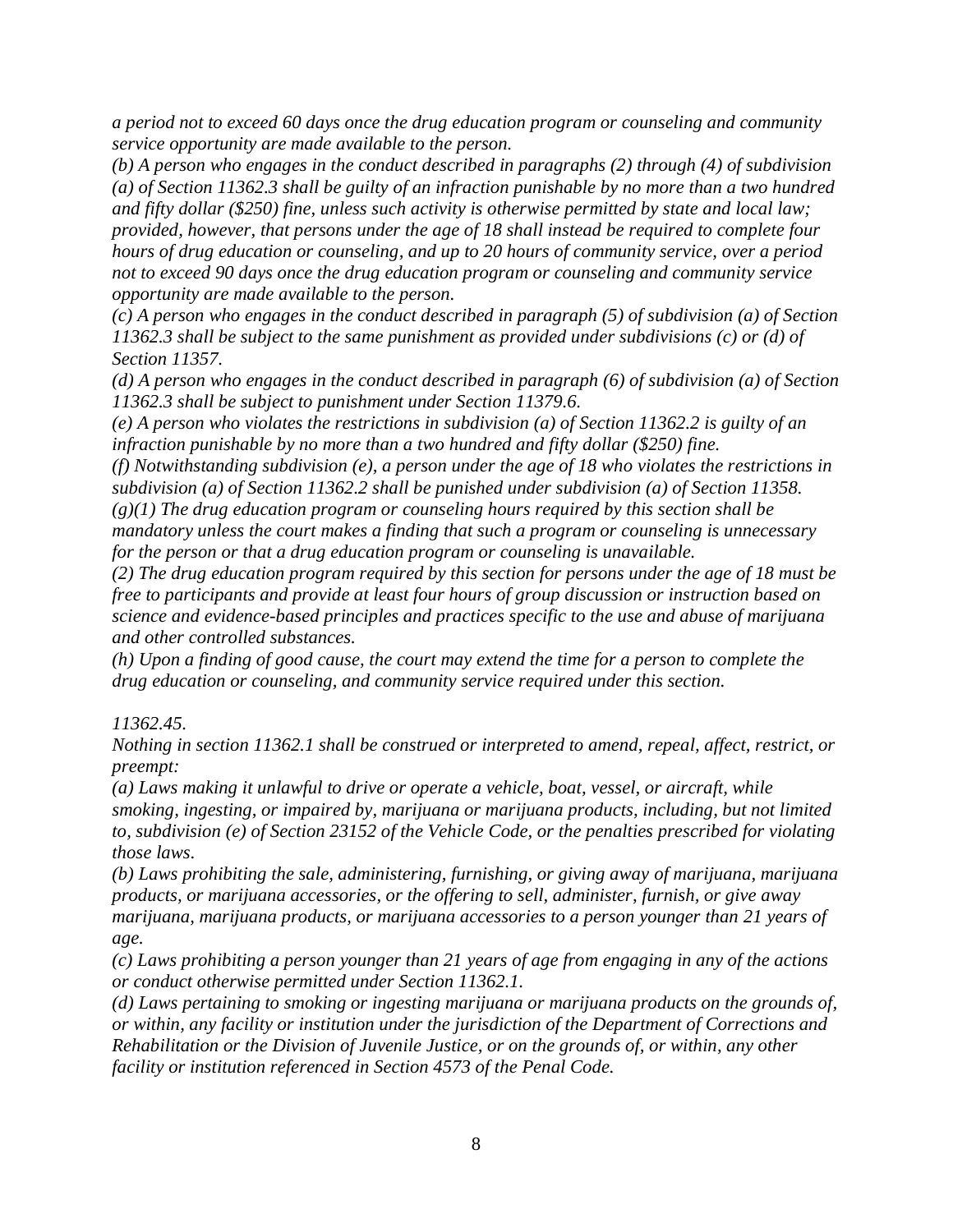*(e) Laws providing that it would constitute negligence or professional malpractice to undertake any task while impaired from smoking or ingesting marijuana or marijuana products. (f) The rights and obligations of public and private employers to maintain a drug and alcohol free workplace or require an employer to permit or accommodate the use, consumption, possession, transfer, display, transportation, sale, or growth of marijuana in the workplace, or affect the ability of employers to have policies prohibiting the use of marijuana by employees and prospective employees, or prevent employers from complying with state or federal law. (g) The ability of a state or local government agency to prohibit or restrict any of the actions or conduct otherwise permitted under Section 11362.1 within a building owned, leased, or occupied by the state or local government agency.*

*(h) The ability of an individual or private entity to prohibit or restrict any of the actions or conduct otherwise permitted under Section 11362.1 on the individual's or entity's privately owned property.*

*(i) Laws pertaining to the Compassionate Use Act of 1996.* 

# **SECTION 5. USE OF MARIJUANA FOR MEDICAL PURPOSES.**

### **Sections 11362.712, 11362.713, 11362.84 and 11362.85 are added to the Health and Safety Code, and 11362.755 of the Health and Safety Code is amended to read:**

## *11362.712.*

*(a) Commencing on January 1, 2018, a qualified patient must possess a physician's recommendation that complies with Article 25 (commencing with Section 2525) of Chapter 5 of Division 2 of the Business and Professions Code. Failure to comply with this requirement shall not, however, affect any of the protections provided to patients or their primary caregivers by Section 11362.5.* 

*(b) A county health department or the county's designee shall develop protocols to ensure that, commencing upon January 1, 2018, all identification cards issued pursuant to Section 11362.71 are supported by a physician's recommendation that complies with Article 25 (commencing with Section 2525) of Chapter 5 of Division 2 of the Business and Professions Code.*

## *11362.713.*

*(a) Information identifying the names, addresses, or social security numbers of patients, their medical conditions, or the names of their primary caregivers, received and contained in the records of the Department of Public Health and by any county public health department are hereby deemed "medical information" within the meaning of the Confidentiality of Medical Information Act (Civil Code § 56, et seq.) and shall not be disclosed by the Department or by any county public health department except in accordance with the restrictions on disclosure of individually identifiable information under the Confidentiality of Medical Information Act. (b) Within 24 hours of receiving any request to disclose the name, address, or social security number of a patient, their medical condition, or the name of their primary caregiver, the Department of Public Health or any county public health agency shall contact the patient and inform the patient of the request and if the request was made in writing, a copy of the request. (c) Notwithstanding Section 56.10 of the Civil Code, neither the Department of Public Health, nor any county public health agency, shall disclose, nor shall they be ordered by agency or court to disclose, the names, addresses, or social security numbers of patients, their medical*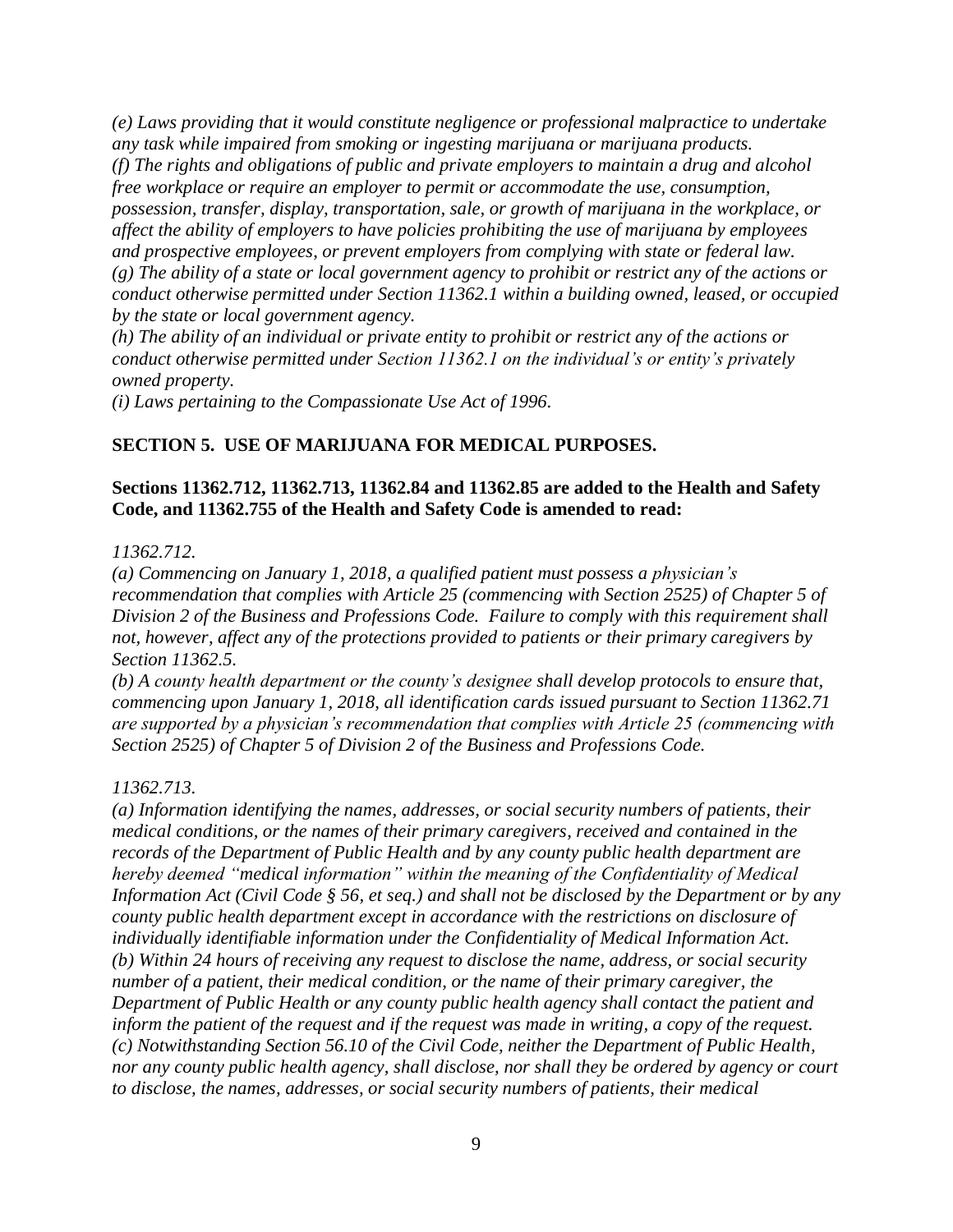*conditions, or the names of their primary caregivers, sooner than the 10th day after which the patient whose records are sought to be disclosed has been contacted.* 

*(d) No identification card application system or database used or maintained by the Department of Public Health or by any county department of public health or the county's designee as provided in Section 11362.71 shall contain any personal information of any qualified patient, including but not limited to, the patient's name, address, social security number, medical conditions, or the names of their primary caregivers. Such an application system or database may only contain a unique user identification number, and when that number is entered, the only information that may be provided is whether the card is valid or invalid.* 

## 11362.755.

(a) The department shall establish application and renewal fees for persons seeking to obtain or renew identification cards that are sufficient to cover the expenses incurred by the department, including the startup cost, the cost of reduced fees for Medi-Cal beneficiaries in accordance with subdivision (b), the cost of identifying and developing a cost-effective Internet Web-based system, and the cost of maintaining the 24-hour toll-free telephone number. Each county health department or the county's designee may charge an additional *a* fee for all costs incurred by the county or the county's designee for administering the program pursuant to this article. *(b) In no event shall the amount of the fee charged by a county health department exceed \$100 per application or renewal.* 

(*c*) Upon satisfactory proof of participation and eligibility in the Medi-Cal program, a Medi-Cal beneficiary shall receive a 50 percent reduction in the fees established pursuant to this section. *(d) Upon satisfactory proof that a qualified patient, or the legal guardian of a qualified patient under the age of 18, is a medically indigent adult who is eligible for and participates in the County Medical Services Program, the fee established pursuant to this section shall be waived. (e) In the event the fees charged and collected by a county health department are not sufficient to pay for the administrative costs incurred in discharging the county health department's duties with respect to the mandatory identification card system, the Legislature, upon request by the county health department, shall reimburse the county health department for those reasonable administrative costs in excess of the fees charged and collected by the county health department.* 

## *11362.84.*

*The status and conduct of a qualified patient who acts in accordance with the Compassionate Use Act shall not, by itself, be used to restrict or abridge custodial or parental rights to minor children in any action or proceeding under the jurisdiction of family or juvenile court.* 

#### *11362.85.*

*Upon a determination by the California Attorney General that the federal schedule of controlled substances has been amended to reclassify or declassify marijuana, the Legislature may amend or repeal the provisions of the Health and Safety Code, as necessary, to conform state law to such changes in federal law.*

## **SECTION 6. MARIJUANA REGULATION AND SAFETY.**

#### **Division 10 is hereby added to the Business and Professions Code to read as follows:**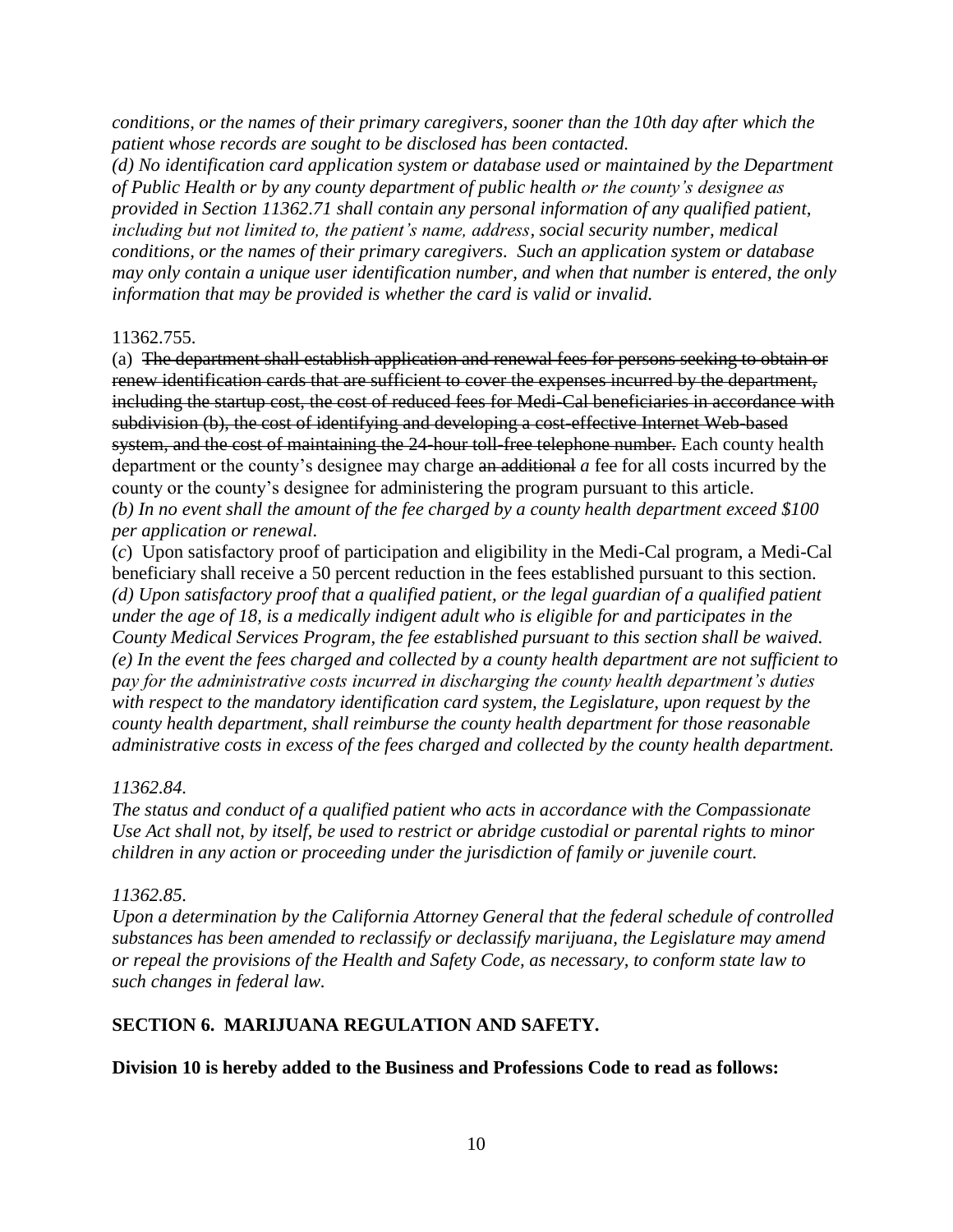### *Division 10. Marijuana*

#### *Chapter 1. General Provisions and Definitions*

*26000.* 

*(a) The purpose and intent of this division is to establish a comprehensive system to control and regulate the cultivation, distribution, transport, storage, manufacturing, processing, and sale of nonmedical marijuana and marijuana products for adults 21 years of age and over.* 

*(b) In the furtherance of subdivision (a), this division expands the power and duties of the existing state agencies responsible for controlling and regulating the medical cannabis industry under Chapter 3.5 of Division 8 to include the power and duty to control and regulate the commercial nonmedical marijuana industry.* 

*(c) The Legislature may, by majority vote, enact laws to implement this division, provided such laws are consistent with the purposes and intent of the Control, Regulate and Tax Adult Use of Marijuana Act.* 

#### *26001.*

*For purposes of this division, the following definitions shall apply:*

*(a) "Applicant" means the following:*

*(1) The owner or owners of a proposed licensee. "Owner" means all persons having (A) an aggregate ownership interest (other than a security interest, lien, or encumbrance) of 20 percent or more in the licensee and (B) the power to direct or cause to be directed, the management or control of the licensee.* 

*(2) If the applicant is a publicly traded company, "owner" includes the chief executive officer and any member of the board of directors and any person or entity with an aggregate ownership interest in the company of 20 percent or more. If the applicant is a nonprofit entity, "owner" means both the chief executive officer and any member of the board of directors.* 

*(b) "Bureau" means the Bureau of Marijuana Control within the Department of Consumer Affairs.* 

*(c) "Child resistant" means designed or constructed to be significantly difficult for children under five years of age to open, and not difficult for normal adults to use properly.*

*(d) "Commercial marijuana activity" includes the cultivation, possession, manufacture, distribution, processing, storing, laboratory testing, labeling, transportation, distribution,* 

*delivery or sale of marijuana and marijuana products as provided for in this division. (e) "Cultivation" means any activity involving the planting, growing, harvesting, drying, curing,* 

*grading, or trimming of marijuana.* 

*(f) "Customer" means a natural person 21 years of age or over.* 

*(g) "Day care center" shall have the same meaning as in Section 1596.76 of the Health and Safety Code.*

*(h) "Delivery" means the commercial transfer of marijuana or marijuana products to a customer. "Delivery" also includes the use by a retailer of any technology platform owned and controlled by the retailer, or independently licensed under this division, that enables customers to arrange for or facilitate the commercial transfer by a licensed retailer of marijuana or marijuana products.*

*(i) "Director" means the Director of the Department of Consumer Affairs.*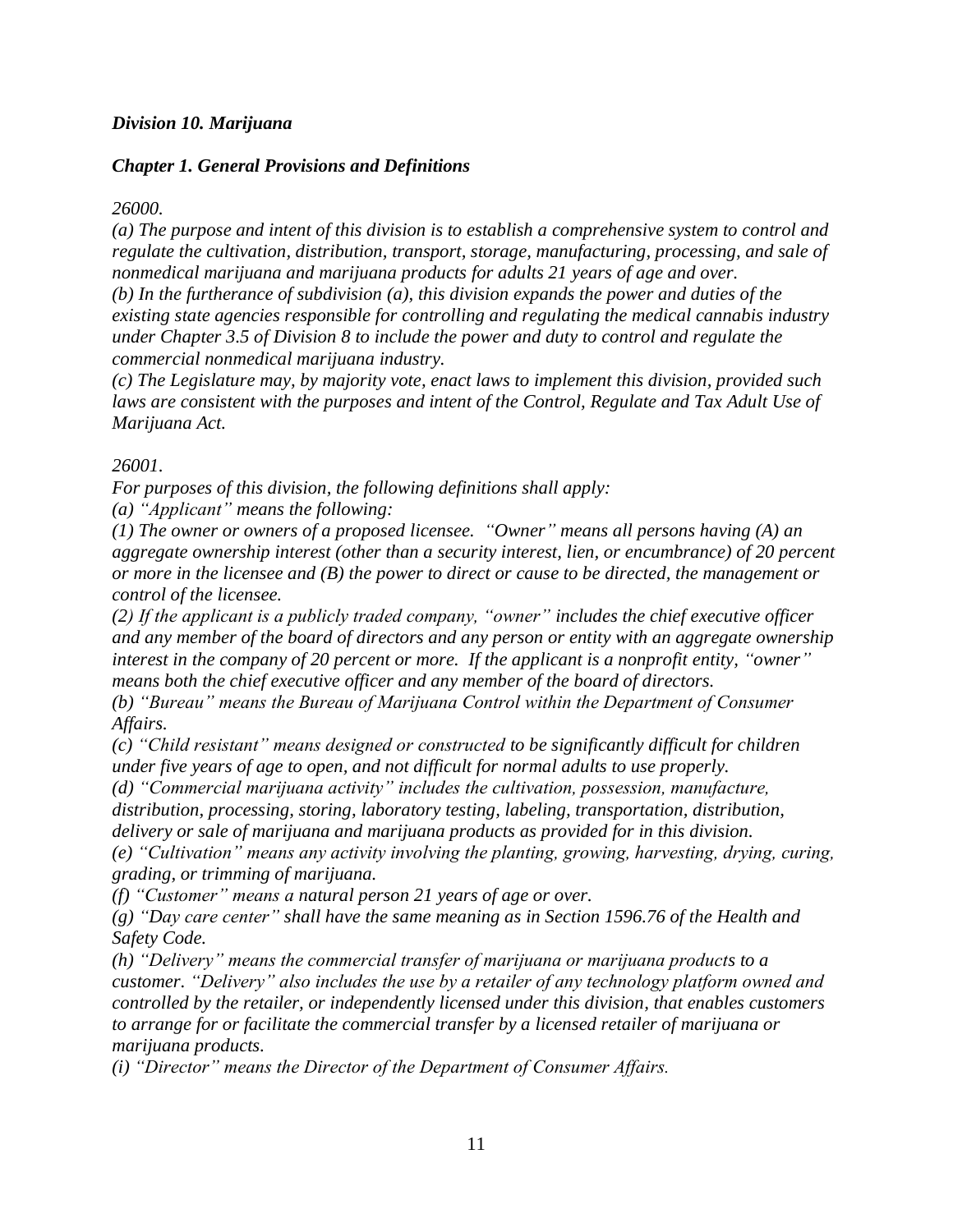*(j) "Distribution" means the procurement, sale, and transport of marijuana and marijuana products between entities licensed pursuant to this division.* 

*(k) "Fund" means the Marijuana Control Fund established pursuant to Section 26210.* 

*(l) "Kind" means applicable type or designation regarding a particular marijuana variant or marijuana product type, including, but not limited to, strain name or other grower trademark, or growing area designation.*

*(m) "License" means a state license issued under this division.*

*(n) "Licensee" means any person or entity holding a license under this division.*

*(o) "Licensing authority" means the state agency responsible for the issuance, renewal, or reinstatement of the license, or the state agency authorized to take disciplinary action against the licensee.*

*(p) "Local jurisdiction" means a city, county, or city and county.*

*(q) "Manufacture" means to compound, blend, extract, infuse, or otherwise make or prepare a marijuana product.*

*(r) "Manufacturer" means a person that conducts the production, preparation, propagation, or compounding of marijuana or marijuana products either directly or indirectly or by extraction methods, or independently by means of chemical synthesis, or by a combination of extraction and chemical synthesis at a fixed location that packages or repackages marijuana or marijuana products or labels or re-labels its container, that holds a state license pursuant to this division.*

*(s) "Marijuana" has the same meaning as in Section 11018 of the Health and Safety Code, except that it does not include marijuana that is cultivated, processed, transported, distributed, or sold for medical purposes under Chapter 3.5 of Division 8.*

*(t) "Marijuana accessories" has the same meaning as in Section 11018.2 of the Health and Safety Code.* 

*(u) "Marijuana products" has the same meaning as in Section 11018.1 of the Health and Safety Code, except that it does not include marijuana products manufactured, processed, transported, distributed, or sold for medical purposes under Chapter 3.5 of Division 8.*

*(v) "Nursery" means a licensee that produces only clones, immature plants, seeds, and other agricultural products used specifically for the planting, propagation, and cultivation of marijuana.*

*(w) "Operation" means any act for which licensure is required under the provisions of this division, or any commercial transfer of marijuana or marijuana products.* 

*(x) "Package" means any container or receptacle used for holding marijuana or marijuana products.*

*(y) "Person" includes any individual, firm, co-partnership, joint venture, association, corporation, limited liability company, estate, trust, business trust, receiver, syndicate, or any other group or combination acting as a unit, and the plural as well as the singular.*

*(z) "Purchaser" means the customer who is engaged in a transaction with a licensee for purposes of obtaining marijuana or marijuana products.* 

*(aa) "Sell," "sale," and "to sell" include any transaction whereby, for any consideration, title to marijuana is transferred from one person to another, and includes the delivery of marijuana or marijuana products pursuant to an order placed for the purchase of the same and soliciting or receiving an order for the same, but does not include the return of marijuana or marijuana products by a licensee to the licensee from whom such marijuana or marijuana product was purchased.*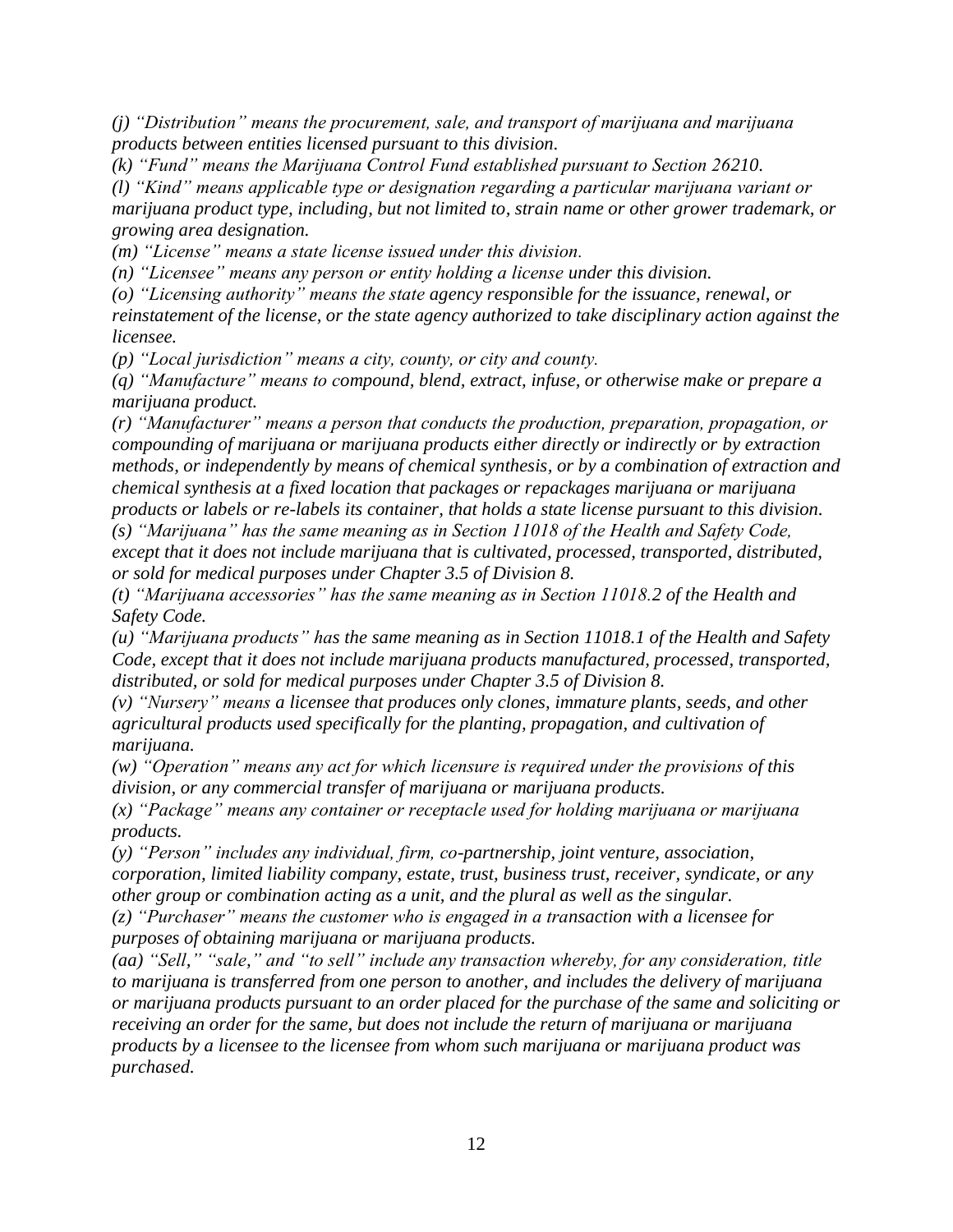*(bb) "Testing service" means a laboratory, facility, or entity in the state, that offers or performs tests of marijuana or marijuana products, including the equipment provided by such laboratory, facility, or entity, and that is both of the following:*

*(1) Accredited by an accrediting body that is independent from all other persons involved in commercial marijuana activity in the state.*

*(2) Registered with the Department of Public Health.*

*(cc) "Unique identifier" means an alphanumeric code or designation used for reference to a specific plant on a licensed premises.* 

*(dd) "Unreasonably impracticable" means that the measures necessary to comply with the regulations require such a high investment of risk, money, time, or any other resource or asset, that the operation of a marijuana establishment is not worthy of being carried out in practice by a reasonably prudent business person.* 

*(ee) "Youth center" shall have the same meaning as in Section 11353.1 of the Health and Safety Code.*

## *Chapter 2. Administration*

*26010.* 

*(a) The Bureau of Medical Marijuana Regulation established in Section 19302 in Chapter 3.5 of Division 8 is hereby renamed the Bureau of Marijuana Control. The director shall administer and enforce the provisions of this division in addition to the provisions of Chapter 3.5 of Division 8. The director shall have the same power and authority as provided by subdivisions (b) and (c) of Section 19302.1 for purposes of this division.* 

*(b) The bureau and the director shall succeed to and are vested with all the duties, powers, purposes, responsibilities, and jurisdiction vested in the Bureau of Medical Marijuana Regulation under Chapter 3.5 of Division 8.* 

*(c) In addition to the powers, duties, purposes, responsibilities, and jurisdiction referenced in subdivision (b), the bureau shall heretofore have the power, duty, purpose, responsibility, and jurisdiction to regulate commercial marijuana activity as provided in this division.* 

*(d) Upon the effective date of this section, whenever "Bureau of Medical Marijuana Regulation" appears in any statute, regulation, or contract, or in any other code, it shall be construed to refer to the bureau.* 

## *26011.*

*Neither the chief of the bureau nor any member of the Marijuana Control Appeals Panel established under Section 26040 shall have nor do any of the following:*

*(a) Receive any commission or profit whatsoever, directly or indirectly, from any person* 

*applying for or receiving any license or permit under this division or Chapter 3.5 of Division 8.*

*(b) Engage or have any interest in the sale or any insurance covering a licensee's business or premises.*

*(c) Engage or have any interest in the sale of equipment for use upon the premises of a licensee engaged in commercial marijuana activity.* 

*(d)Knowingly solicit any licensee for the purchase of tickets for benefits or contributions for benefits.*

*(e) Knowingly request any licensee to donate or receive money, or any other thing of value, for the benefit of any person whatsoever.*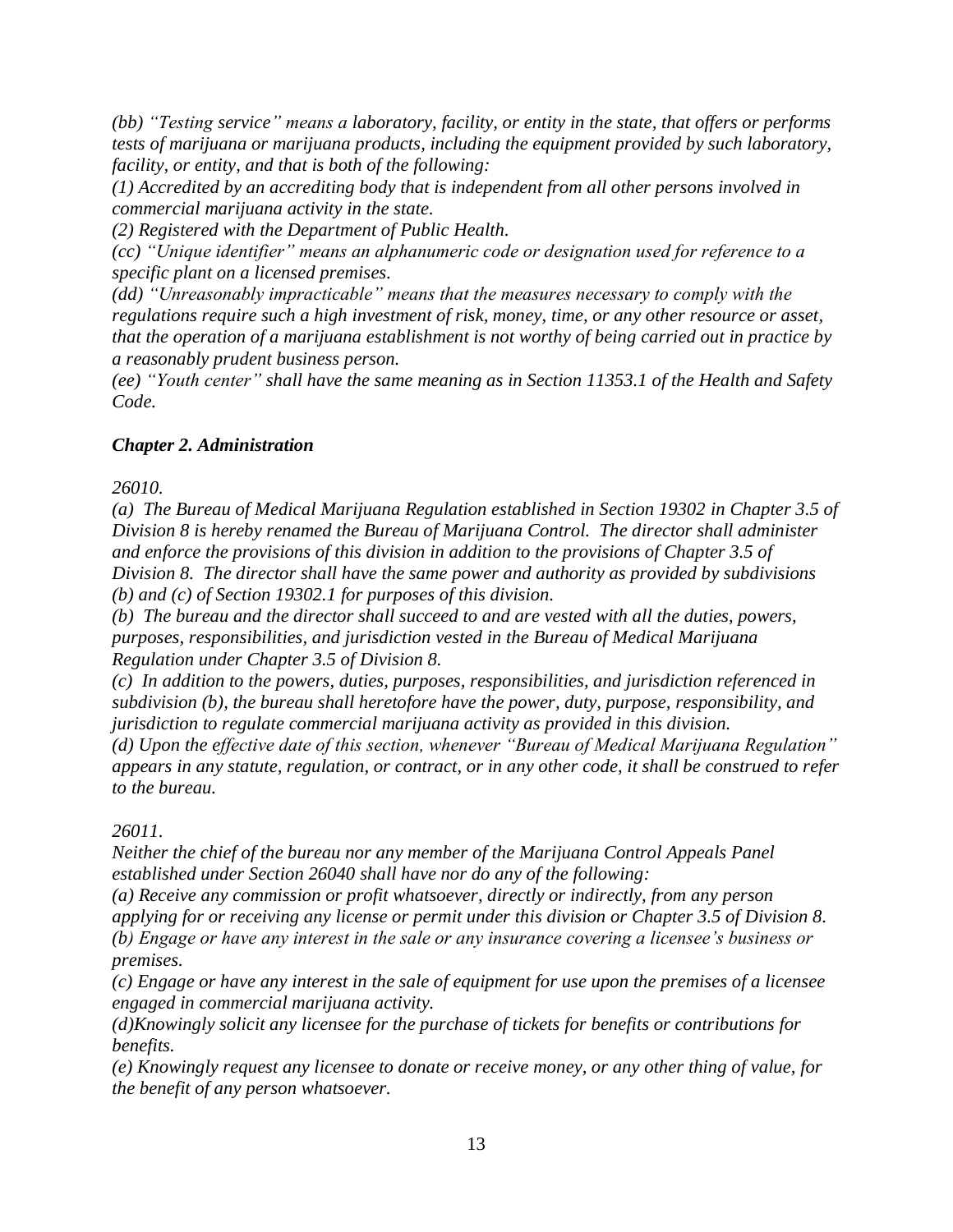*26012.* 

*(a) It being a matter of statewide concern, except as otherwise authorized in this division: (1) The Department of Consumer Affairs shall have the exclusive authority to create, issue, renew, discipline, suspend, or revoke licenses for the transportation, storage unrelated to manufacturing activities, distribution, and sale of marijuana within the state.*

*(2) The Department of Food and Agriculture shall administer the provisions of this division related to and associated with the cultivation of marijuana. The Department of Food and Agriculture shall have the authority to create, issue, and suspend or revoke cultivation licenses for violations of this division.*

*(3) The Department of Public Health shall administer the provisions of this division related to and associated with the manufacturing and testing of marijuana. The Department of Public Health shall have the authority to create, issue, and suspend or revoke manufacturing and testing licenses for violations of this division.*

*(b) The licensing authorities and the bureau shall have the authority to collect fees in connection with activities they regulate concerning marijuana. The bureau may create licenses in addition to those identified in this division that the bureau deems necessary to effectuate its duties under this division.* 

*(c) Licensing authorities shall begin issuing licenses under this division by January 1, 2018.* 

### *26013.*

*(a) Licensing authorities shall make and prescribe reasonable rules and regulations as may be necessary to implement, administer and enforce their respective duties under this division in accordance with Chapter 3.5 (commencing with Section 11340) of Part 1 of Division 3 of Title 2 of the Government Code. Such rules and regulations shall be consistent with the purposes and intent of the Control, Regulate and Tax Adult Use of Marijuana Act.*

*(b) Licensing authorities may prescribe, adopt, and enforce any emergency regulations as necessary to implement, administer and enforce their respective duties under this division. Any emergency regulation prescribed, adopted or enforced pursuant to this section shall be adopted in accordance with Chapter 3.5 (commencing with Section 11340) of Part 1 of Division 3 of Title 2 of the Government Code, and, for purposes of that chapter, including Section 11349.6 of the Government Code, the adoption of the regulation is an emergency and shall be considered by the Office of Administrative Law as necessary for the immediate preservation of the public peace, health and safety, and general welfare.*

*(c) Regulations issued under this division shall be necessary to achieve the purposes of this division, based on best available evidence, and shall mandate only commercially feasible procedures, technology, or other requirements, and shall not unreasonably restrain or inhibit the development of alternative procedures or technology to achieve the same substantive requirements, nor shall such regulations make compliance unreasonably impracticable.* 

*26014.*

*(a) The bureau shall convene an advisory committee to advise the bureau and licensing authorities on the development of standards and regulations pursuant to this division, including best practices and guidelines that protect public health and safety while ensuring a regulated environment for commercial marijuana activity that does not impose such unreasonably*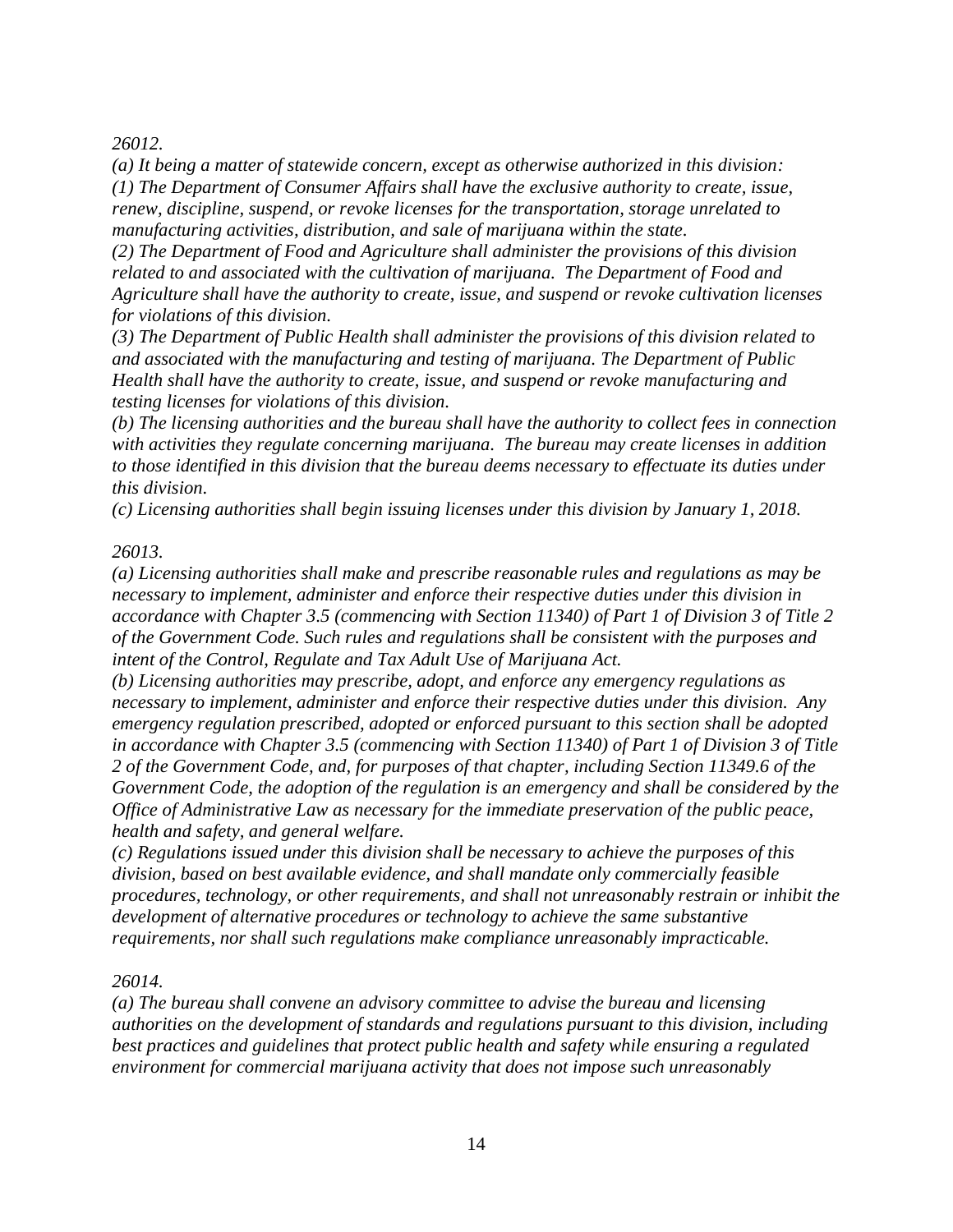*impracticable barriers so as to perpetuate, rather than reduce and eliminate, the illicit market for marijuana.* 

*(b) The advisory committee members shall include, but not be limited to, representatives of the marijuana industry, representatives of labor organizations, appropriate state and local agencies, public health experts, and other subject matter experts, including representatives from the Department of Alcoholic Beverage Control, with expertise in regulating commercial activity for adult-use intoxicating substances. The advisory committee members shall be determined by the director.*

*(c) Commencing on January 1, 2019, the advisory committee shall publish an annual public report describing its activities including, but not limited to, the recommendations the advisory committee made to the bureau and licensing authorities during the immediately preceding calendar year and whether those recommendations were implemented by the bureau or licensing authorities.* 

## *26015.*

*A licensing authority may make or cause to be made such investigation as it deems necessary to carry out its duties under this division.* 

### *26016.*

*For any hearing held pursuant to this division, except a hearing held under Chapter 4, a licensing authority may delegate the power to hear and decide to an administrative law judge. Any hearing before an administrative law judge shall be pursuant to the procedures, rules, and limitations prescribed in Chapter 5 (commencing with Section 11500) of Part 1 of Division 3 of Title 2 of the Government Code.*

#### *26017.*

*In any hearing before a licensing authority pursuant to this division, the licensing authority may pay any person appearing as a witness at the hearing at the request of the licensing authority pursuant to a subpoena, his or her actual, necessary, and reasonable travel, food, and lodging expenses, not to exceed the amount authorized for state employees.*

#### *26018.*

*A licensing authority may on its own motion at any time before a penalty assessment is placed into effect, and without any further proceedings, review the penalty, but such review shall be limited to its reduction.*

## *Chapter 3. Enforcement*

*26030.* 

*Grounds for disciplinary action include:* 

*(a) Failure to comply with the provisions of this division or any rule or regulation adopted pursuant to this division.*

*(b) Conduct that constitutes grounds for denial of licensure pursuant to Chapter 3 (commencing with Section 490) of Division 1.5.*

*(c) Any other grounds contained in regulations adopted by a licensing authority pursuant to this division.*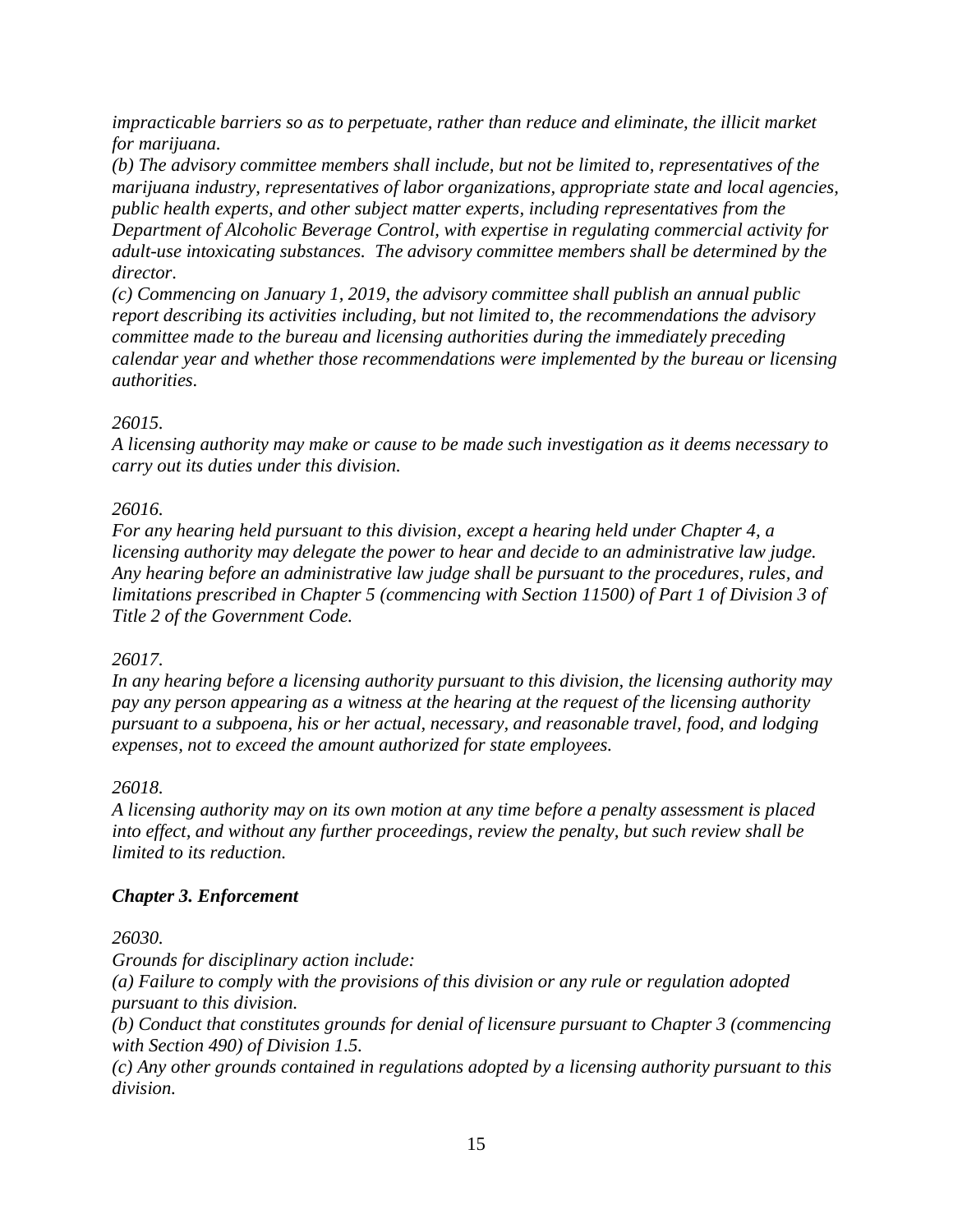*(d) Failure to comply with any state law including, but not limited to, the payment of taxes as required under the Revenue and Taxation Code, except as provided for in this division or other California law.*

*(e) Knowing violations of any state or local law, ordinance, or regulation conferring worker protections or legal rights on the employees of a licensee.* 

*(f) Failure to comply with the requirement of a local ordinance regulating commercial marijuana activity.* 

*(g) The intentional and knowing sale of marijuana or marijuana products by a licensee to a person under the legal age to purchase or possess.*

## *26031.*

*Each licensing authority may suspend or revoke licenses, after proper notice and hearing to the licensee, if the licensee is found to have committed any of the acts or omissions constituting grounds for disciplinary action. The disciplinary proceedings under this chapter shall be conducted in accordance with Chapter 5 (commencing with Section 11500) of Part 1 of Division 3 of Title 2 of the Government Code, and the director of each licensing authority shall have all the powers granted therein.*

## *26032.*

*Each licensing authority may take disciplinary action against a licensee for any violation of this division when the violation was committed by the licensee's agent or employee while acting on behalf of the licensee or engaged in commercial marijuana activity.*

## *26033.*

*Upon suspension or revocation of a license, the licensing authority shall inform the bureau. The bureau shall then inform all other licensing authorities.*

## *26034.*

*Accusations against licensees under this division shall be filed within the same time limits as specified in Section 19314 or as otherwise provided by law.* 

## *26035.*

*(a) The director shall designate the persons employed by the Department of Consumer Affairs for purposes of the administration and enforcement of this division. The director shall ensure that a sufficient number of employees are qualified peace officers for purposes of enforcing this division.* 

## *26036.*

*Nothing in this division shall be interpreted to supersede or limit state agencies from exercising their existing enforcement authority, including, but not limited to, under the Fish and Game Code, the Food and Agricultural Code, the Government Code, the Health and Safety Code, the Public Resources Code, the Water Code, or the application of those laws.*

## *26037.*

*(a) The actions of a licensee, its employees, and its agents that are: (1) permitted under a license issued under this division and any applicable local ordinances; and (2) conducted in accordance*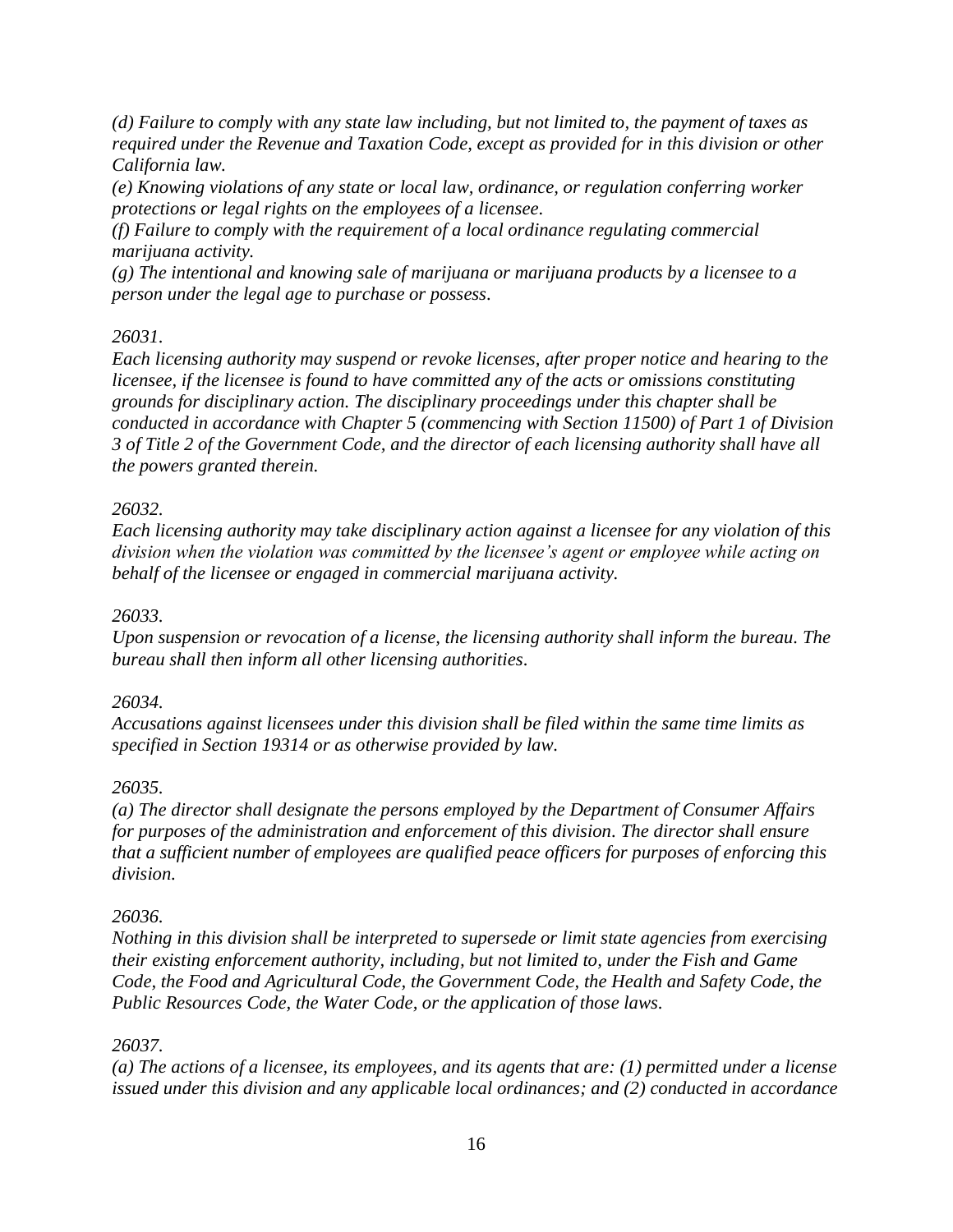*with the requirements of this division and regulations adopted pursuant to this division, are not unlawful under state law and shall not be an offense subject to arrest, prosecution, or other sanction under state law, or be subject to a civil fine or be a basis for seizure or forfeiture of assets under state law.*

*(b) The actions of a person who, in good faith, allows his or her property to be used by a licensee, its employees, and its agents, as permitted pursuant to a state license and any applicable local ordinances, are not unlawful under state law and shall not be an offense subject to arrest, prosecution, or other sanction under state law, or be subject to a civil fine or be a basis for seizure or forfeiture of assets under state law.*

## *26038.*

*(a) A person engaging in commercial marijuana activity without a license required by this division shall be subject to civil penalties of up to three times the amount of the license fee for each violation, and the court may order the destruction of marijuana associated with that violation in accordance with Section 11479 of the Health and Safety Code. Each day of operation shall constitute a separate violation of this section. All civil penalties imposed and collected pursuant to this section by a licensing authority shall be deposited into the General Fund except as provided in subdivision (b).* 

*(b) If an action for civil penalties is brought against a licensee pursuant to this division by the Attorney General on behalf of the people, the penalty collected shall be deposited into the General Fund. If the action is brought by a district attorney or county counsel, the penalty shall first be used to reimburse the district attorney or county counsel for the costs of bringing the action for civil penalties, with the remainder, if any, to be deposited into the General Fund. If the action is brought by a city attorney or city prosecutor, the penalty collected shall first be used to reimburse the city attorney or city prosecutor for the costs of bringing the action for civil penalties, with the remainder, if any, to be deposited into the General Fund. (c) Notwithstanding subdivision (a), criminal penalties shall continue to apply to an unlicensed person engaging in commercial marijuana activity in violation of this division.* 

## *Chapter 4. Appeals*

*26040.* 

*(a) There is established in state government a Marijuana Control Appeals Panel which shall consist of three members appointed by the Governor and subject to confirmation by a majority vote of all of the members elected to the Senate. Each member, at the time of his or her initial appointment, shall be a resident of a different county from the one in which either of the other members resides. Members of the panel shall receive an annual salary as provided for by Chapter 6 (commencing with Section 11550) of Part 1 of Division 3 of Title 2 of the Government Code.* 

*(b) The members of the panel may be removed from office by the Governor, and the Legislature shall have the power, by a majority vote of all members elected to each house, to remove any member from office for dereliction of duty, corruption or incompetency.*

*(c) A concurrent resolution for the removal of any member of the panel may be introduced in the Legislature only if five Members of the Senate, or ten Members of the Assembly, join as authors.*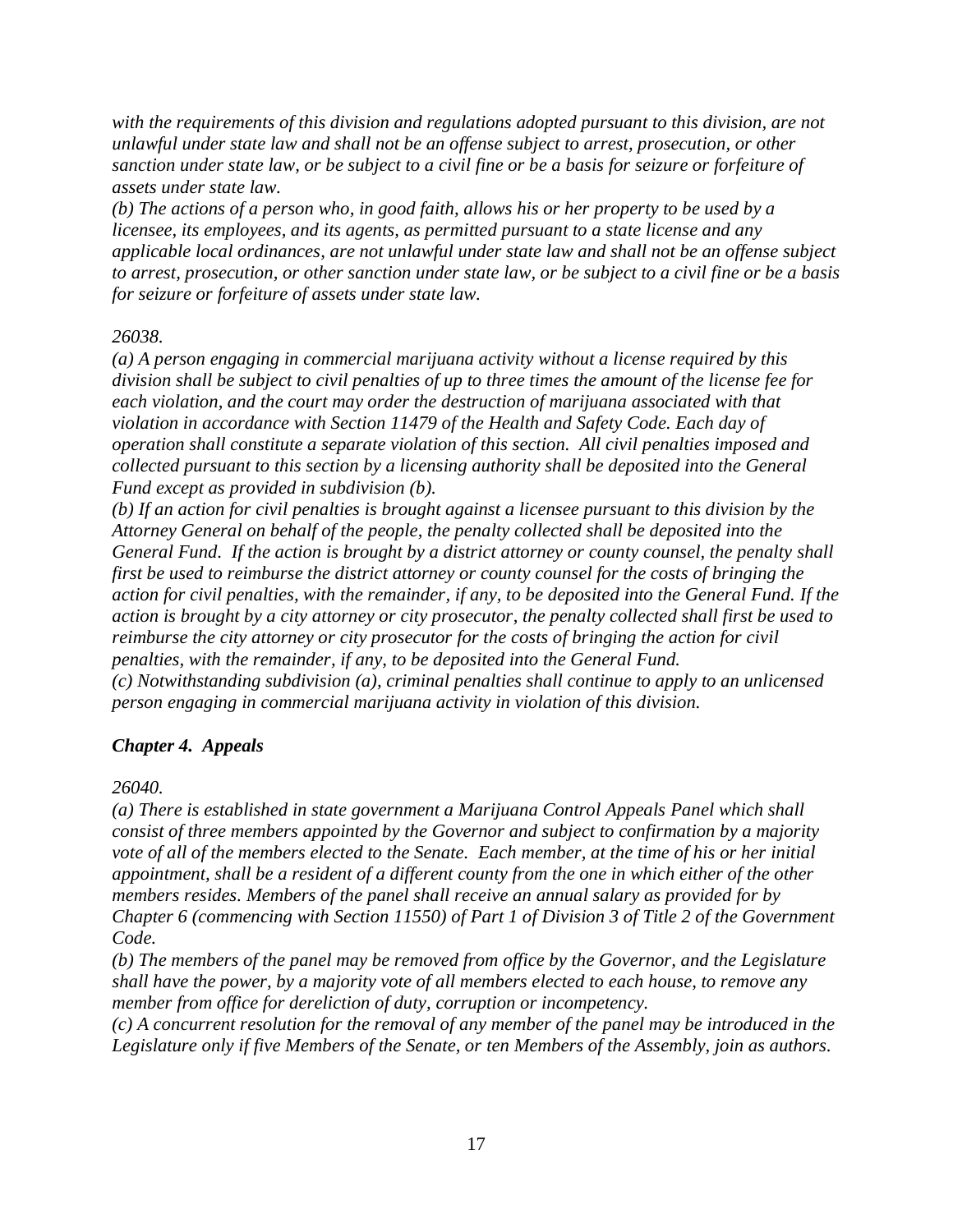### *26041.*

*All personnel of the panel shall be appointed, employed, directed, and controlled by the panel consistent with state civil service requirements. The director shall furnish the equipment, supplies, and housing necessary for the authorized activities of the panel and shall perform such other mechanics of administration as the panel and the director may agree upon.* 

## *26042.*

*The panel shall adopt procedures for appeals similar to the procedures used in Articles 3 and 4 in Chapter 1.5 in Division 9 of the Business and Professions Code. Such procedures shall be adopted in accordance with the Administrative Procedure Act (Government Code, Title 2, Division 3, section 11340 et seq.).*

### *26043.*

*(a) When any person aggrieved thereby appeals from a decision of the bureau or any licensing authority ordering any penalty assessment, issuing, denying, transferring, conditioning, suspending or revoking any license provided for under this division, the panel shall review the decision subject to such limitations as may be imposed by the Legislature. In such cases, the panel shall not receive evidence in addition to that considered by the bureau or the licensing authority.* 

*(b) Review by the panel of a decision of the bureau or a licensing authority shall be limited to the following questions:* 

*(1) Whether the bureau or any licensing authority has proceeded without or in excess of its jurisdiction.*

*(2) Whether the bureau or any licensing authority has proceeded in the manner required by law.*

*(3) Whether the decision is supported by the findings.*

*(4) Whether the findings are supported by substantial evidence in the light of the whole record.* 

#### *26044.*

*(a) In appeals where the panel finds that there is relevant evidence which, in the exercise of reasonable diligence, could not have been produced or which was improperly excluded at the hearing before the bureau or licensing authority, it may enter an order remanding the matter to the bureau or licensing authority for reconsideration in the light of such evidence.* 

*(b) Except as provided in subdivision (a), in all appeals, the panel shall enter an order either affirming or reversing the decision of the bureau or licensing authority. When the order reverses the decision of the bureau or licensing authority, the board may direct the reconsideration of the matter in the light of its order and may direct the bureau or licensing authority to take such further action as is specially enjoined upon it by law, but the order shall not limit or control in any way the discretion vested by law in the bureau or licensing authority.* 

*26045.*

*Orders of the panel shall be subject to judicial review under Section 1094.5 of the Code of Civil Procedure upon petition by the bureau or licensing authority or any party aggrieved by such order.*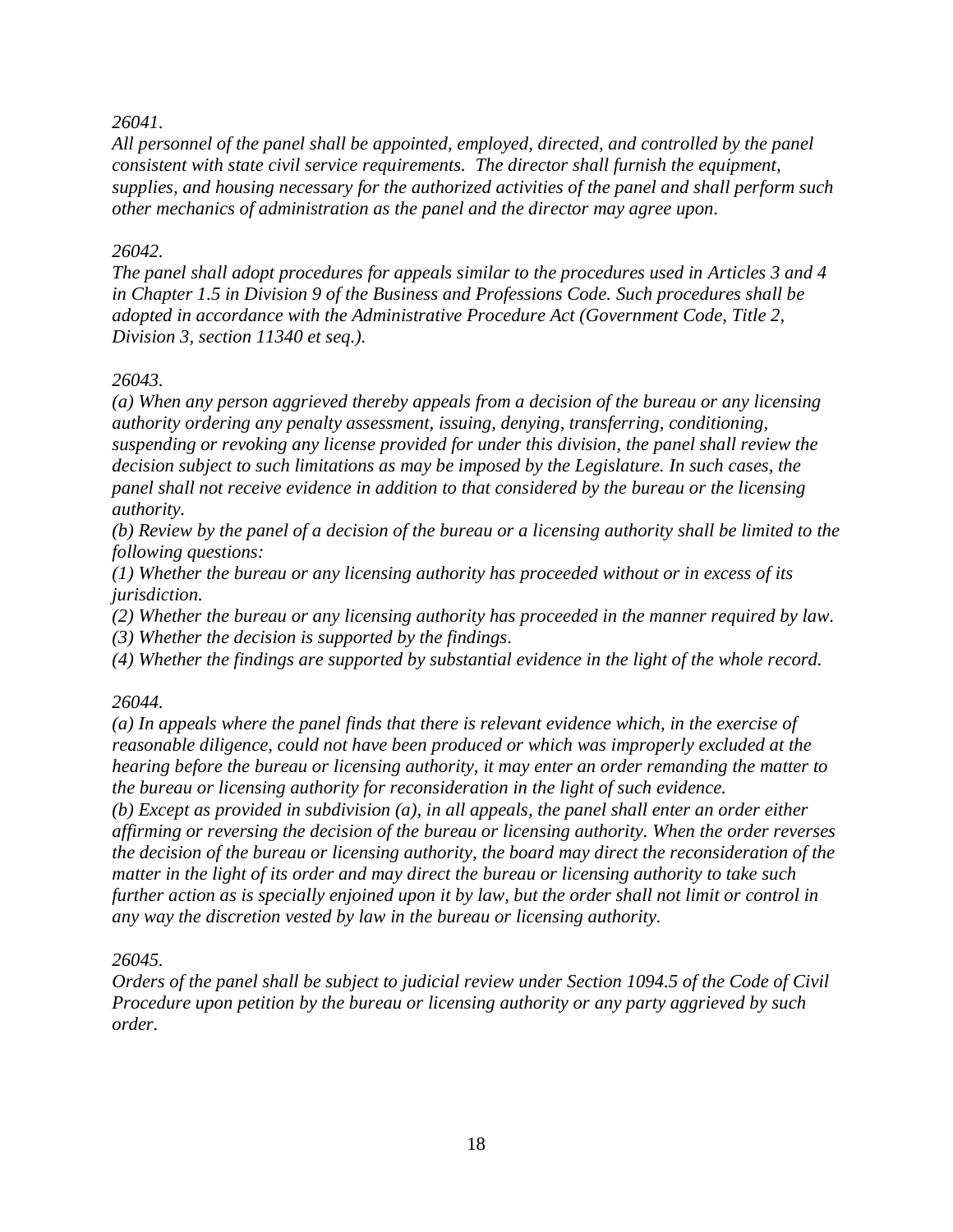### *Chapter 5. Licensing*

*26050.* 

- *(a) The license classification pursuant to this division shall, at a minimum, be as follows:*
- *(1) Type 1 = Cultivation; Specialty outdoor; Small.*
- *(2) Type 1A = Cultivation; Specialty indoor; Small.*
- *(3) Type 1B = Cultivation; Specialty mixed-light; Small.*
- *(4) Type 2 = Cultivation; Outdoor; Small.*
- *(5) Type 2A = Cultivation; Indoor; Small.*
- *(6) Type 2B = Cultivation; Mixed-light; Small.*
- *(7) Type 3 = Cultivation; Outdoor; Medium.*
- *(8) Type 3A = Cultivation; Indoor; Medium.*
- *(9) Type 3B = Cultivation; Mixed-light; Medium.*
- *(10) Type 4 = Cultivation; Nursery.*
- *(11) Type 5 = Cultivation; Outdoor; Large.*
- *(12) Type 5A =Cultivation; Indoor; Large.*
- *(13) Type 5B = Cultivation; Mixed-light; Large.*
- *(14) Type 6 = Manufacturer 1.*
- *(15) Type 7 = Manufacturer 2.*
- *(16) Type 8 = Testing.*
- *(17) Type 10 = Retailer.*
- *(18) Type 11 = Distributor.*
- *(19) Type 12 =Microbusiness.*

*(b) All licenses issued under this division shall bear a clear designation indicating that the license is for commercial marijuana activity as distinct from commercial medical cannabis activity licensed under Chapter 3.5 of Division 8. Examples of such a designation include, but are not limited to, "Type 1 – Nonmedical," or "Type 1NM."*

*(c) A license issued pursuant to this division shall be valid for 12 months from the date of issuance. The license may be renewed annually.* 

*(d) Each licensing authority shall establish procedures for the issuance and renewal of licenses. (e) Notwithstanding subdivision (c), a licensing authority may issue a temporary license for a period of less than 12 months. This subdivision shall cease to be operable on January 1, 2019.*

#### *26051.*

*(a) In determining whether to grant, deny, or renew a license authorized under this division, a licensing authority shall consider factors reasonably related to the determination, including, but not limited to, whether it is reasonably foreseeable that issuance, denial, or renewal of the license could:* 

*(1) allow unreasonable restrains on competition by creation or maintenance of unlawful monopoly power;* 

*(2) perpetuate the presence of an illegal market for marijuana or marijuana products in the state or out of the state;*

*(3) encourage underage use or adult abuse of marijuana or marijuana products, or illegal diversion of marijuana or marijuana products out of the state;*

*(4) result in an excessive concentration of licensees in a given city, county, or both;*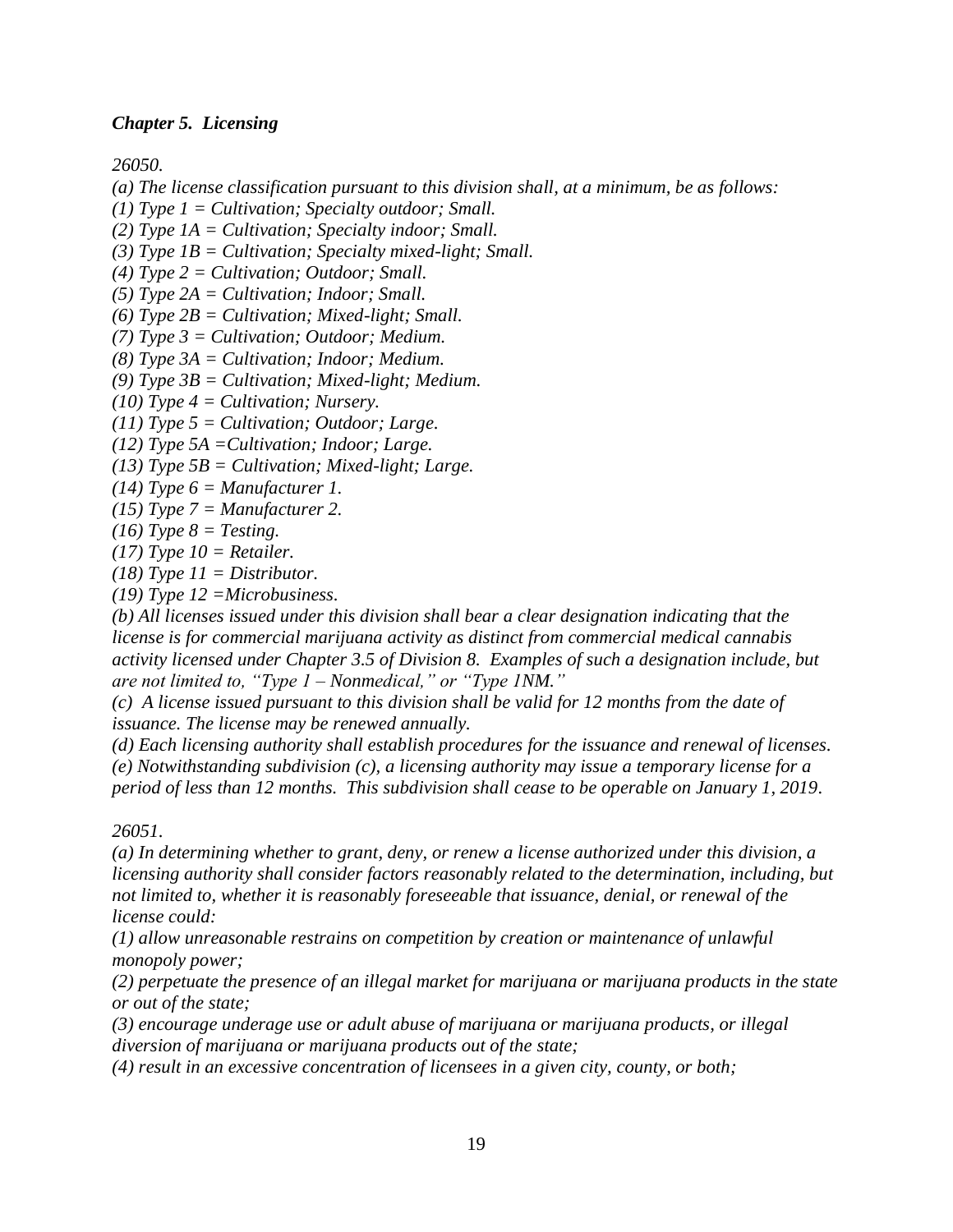*(5) present an unreasonable risk of minors being exposed to marijuana or marijuana products; or* 

*(6) result in violations of any environmental protection laws.* 

*(b) A licensing authority may deny a license or renewal of a license based upon the considerations in subdivision (a).* 

*(c) For purposes of this section, "excessive concentration" means when the premises for a retail license, microbusiness license, or a license issued under Section 26070.5 is located in an area where either of the following conditions exist:*

*(1) The ratio of a licensee to population in the census tract or census division in which the applicant premises are located exceeds the ratio of licensees to population in the county in which the applicant premises are located, unless denial of the application would unduly limit the development of the legal market so as to perpetuate the illegal market for marijuana or marijuana products.* 

*(2) The ratio of retail licenses, microbusiness licenses, or licenses under Section 26070.5 to population in the census tract, division or jurisdiction exceeds that allowable by local ordinance adopted under Section 26200.* 

## *26052.*

*(a) No licensee shall perform any of the following acts, or permit any such acts to be performed by any employee, agent, or contractor of such licensee:*

*(1) Make any contract in restraint of trade in violation of Section 16600;*

*(2) Form a trust or other prohibited organization in restraint of trade in violation of Section 16720;*

*(3) Make a sale or contract for the sale of marijuana or marijuana products, or to fix a price charged therefor, or discount from, or rebate upon, such price, on the condition, agreement or understanding that the consumer or purchaser thereof shall not use or deal in the goods, merchandise, machinery, supplies, commodities, or services of a competitor or competitors of such seller, where the effect of such sale, contract, condition, agreement or understanding may be to substantially lessen competition or tend to create a monopoly in any line of trade or commerce;*

*(4) Sell any marijuana or marijuana products at less than cost for the purpose of injuring competitors, destroying competition, or misleading or deceiving purchasers or prospective purchasers;*

*(5) Discriminate between different sections, communities, or cities or portions thereof, or between different locations in such sections, communities, cities or portions thereof in this state, by selling or furnishing marijuana or marijuana products at a lower price in one section, community, or city or any portion thereof, or in one location in such section, community, or city or any portion thereof, than in another, for the purpose of injuring competitors or destroying competition; or*

*(6) Sell any marijuana or marijuana products at less than the cost thereof to such vendor, or to give away any article or product for the purpose of injuring competitors or destroying competition.*

*(b) Any person who, either as director, officer or agent of any firm or corporation, or as agent of any person, violates the provisions of this chapter, assists or aids, directly or indirectly, in such violation is responsible therefor equally with the person, firm or corporation for which such person acts.*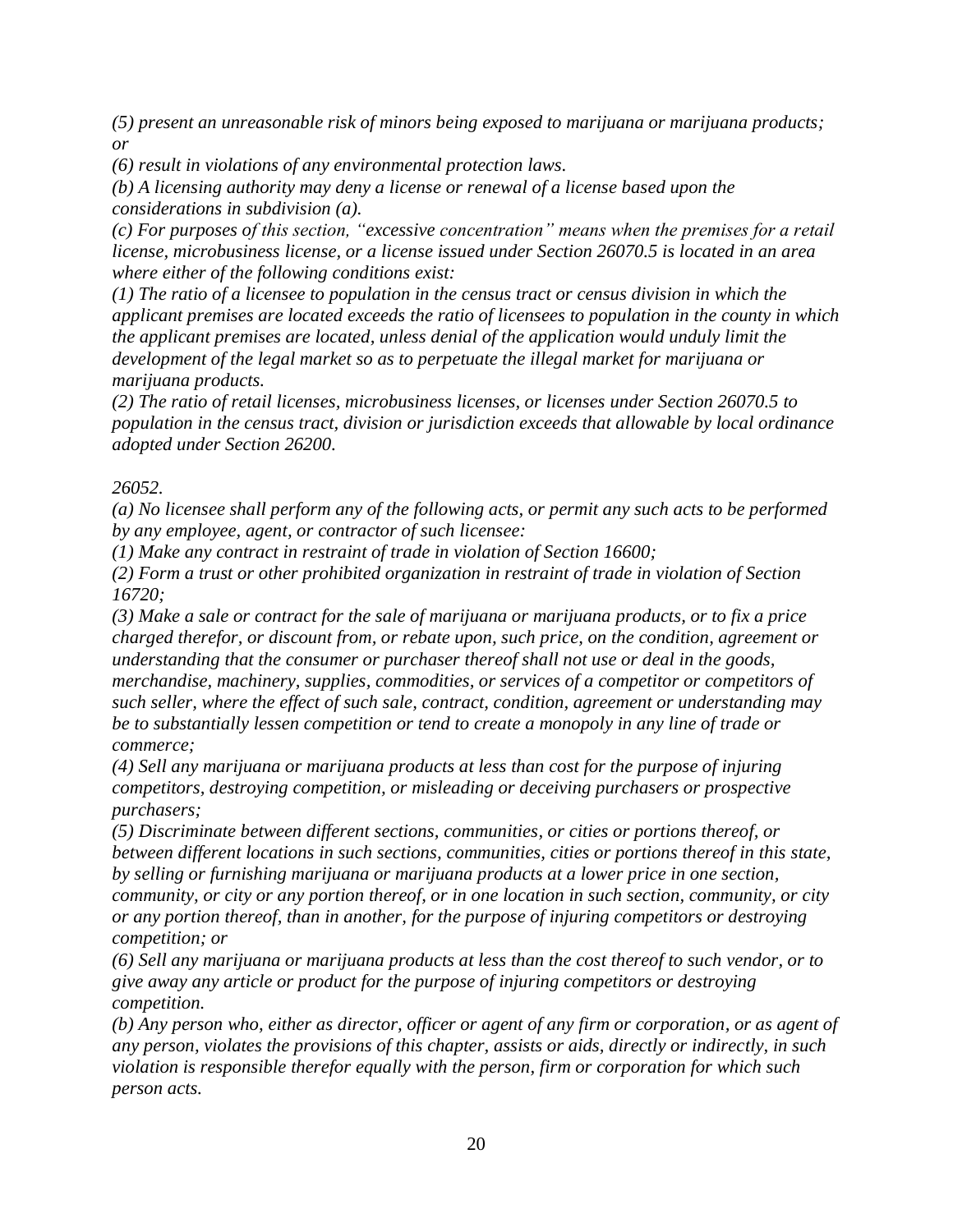*(c) A licensing authority may enforce this section by appropriate regulation.*

*(d) Any person or trade association may bring an action to enjoin and restrain any violation of this section for the recovery of damages.*

## *26053.*

*(a) The bureau and licensing authorities may issue licenses under this division to persons or entities that hold licenses under Chapter 3.5 of Division 8.*

*(b) Notwithstanding subdivision (a), a person or entity that holds a state testing license under this division or Chapter 3.5 of Division 8 is prohibited from licensure for any other activity, except testing, as authorized under this division.* 

*(c) Except as provided in subdivision (b), a person or entity may apply for and be issued more than one license under this division.* 

## *26054.*

*(a) A licensee shall not also be licensed as a retailer of alcoholic beverages under Division 9 or of tobacco products.* 

*(b) No licensee under this division shall be located within a 600-foot radius of a school providing instruction in kindergarten or any grades 1 through 12, day care center, or youth center that is in existence at the time the license is issued, unless a licensing authority or a local jurisdiction specifies a different radius. The distance specified in this section shall be measured in the same manner as provided in paragraph (c) of Section 11362.768 of the Health and Safety Code unless otherwise provided by law.*

*(c) It shall be lawful under state and local law, and shall not be a violation of state or local law, for a business engaged in the manufacture of marijuana accessories to possess, transport, purchase or otherwise obtain small amounts of marijuana or marijuana products as necessary to conduct research and development related to such marijuana accessories, provided such marijuana and marijuana products are obtained from a person or entity licensed under this division or Chapter 3.5 of Division 8 permitted to provide or deliver such marijuana or marijuana products.*

## *26054.1*

*(a) No licensing authority shall issue or renew a license to any person that cannot demonstrate continuous California residency from or before January 1, 2015. In the case of an applicant or licensee that is an entity, the entity shall not be considered a resident if any person controlling the entity cannot demonstrate continuous California residency from and before January 1, 2015. (b) Subdivision (a) shall cease to be operable on December 31, 2019 unless reenacted prior thereto by the Legislature.* 

## *26054.2*

*(a) A licensing authority shall give priority in issuing licenses under this division to applicants that can demonstrate to the authority's satisfaction that the applicant operated in compliance with the Compassionate Use Act and its implementing laws before September 1, 2016, or currently operates in compliance with Chapter 3.5 of Division 8.* 

*(b) The bureau shall request that local jurisdictions identify for the bureau potential applicants for licensure based on the applicants' prior operation in the local jurisdiction in compliance with state law, including the Compassionate Use Act and its implementing laws, and any*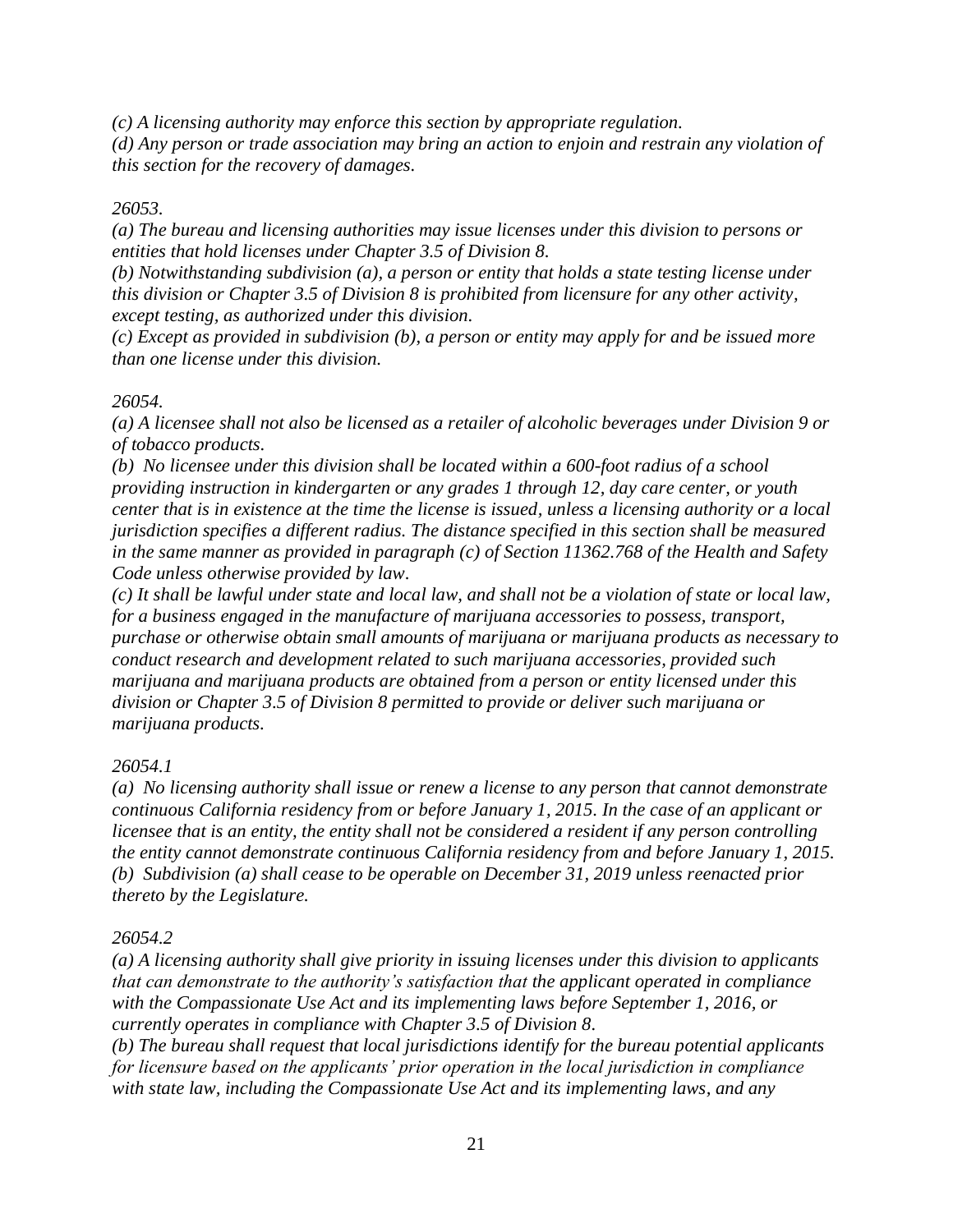*applicable local laws. The bureau shall make the requested information available to licensing authorities.* 

*(c) In addition to or in lieu of the information described in subdivision (b), an applicant may furnish other evidence to demonstrate operation in compliance with the Compassionate Use Act or Chapter 3.5 of Division 8. The bureau and licensing authorities may accept such evidence to demonstrate eligibility for the priority provided for in subdivision (a).*

*(d) This section shall cease to be operable on December 31, 2019 unless otherwise provided by law.* 

## *26055.*

*(a) Licensing authorities may issue state licenses only to qualified applicants.*

*(b) Revocation of a state license issued under this division shall terminate the ability of the licensee to operate within California until the licensing authority reinstates or reissues the state license.* 

*(c) Separate licenses shall be issued for each of the premises of any licensee having more than one location, except as otherwise authorized by law or regulation.* 

*(d) After issuance or transfer of a license, no licensee shall change or alter the premises in a manner which materially or substantially alters the premises, the usage of the premises, or the mode or character of business operation conducted from the premises, from the plan contained in the diagram on file with the application, unless and until prior written assent of the licensing authority or bureau has been obtained. For purposes of this section, material or substantial physical changes of the premises, or in the usage of the premises, shall include, but not be limited to, a substantial increase or decrease in the total area of the licensed premises previously diagrammed, or any other physical modification resulting in substantial change in the mode or character of business operation.*

*(e) Licensing authorities shall not approve an application for a state license under this division if approval of the state license will violate the provisions of any local ordinance or regulation adopted in accordance with Section 26200.*

# *26056.*

*An applicant for any type of state license issued pursuant to this division shall comply with the same requirements as set forth in Section 19322 of Chapter 3.5 of Division 8 unless otherwise provided by law, including electronic submission of fingerprint images, and any other requirements imposed by law or a licensing authority, except as follows:*

*(a) notwithstanding paragraph (2) of subdivision (a) of Section 19322 of Chapter 3.5 of Division 8, an applicant need not provide documentation that the applicant has obtained a license, permit or other authorization to operate from the local jurisdiction in which the applicant seeks to operate;* 

*(b) an application for a license under this division shall include evidence that the proposed location meets the restriction in subdivision (b) of Section 26054; and* 

*(c) for applicants seeking licensure to cultivate, distribute, or manufacture nonmedical marijuana or marijuana products, the application shall also include a detailed description of the applicant's operating procedures for all of the following, as required by the licensing authority: (1) Cultivation.*

*(2) Extraction and infusion methods.*

*(3) The transportation process.*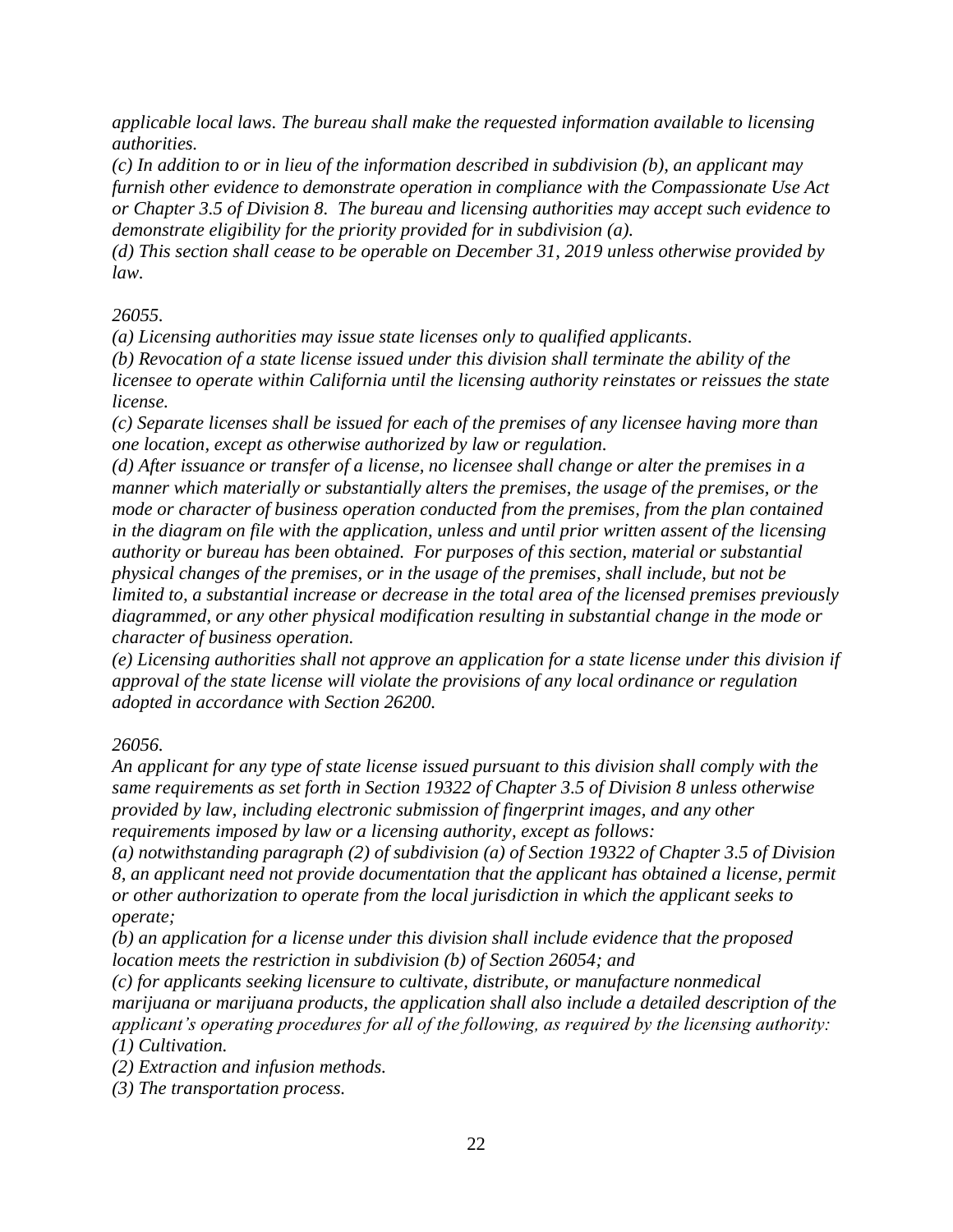- *(4) The inventory process.*
- *(5) Quality control procedures.*

*(6) The source or sources of water the applicant will use for the licensed activities, including a certification that the applicant may use that water legally under state law.*

*(d) The applicant shall provide a complete detailed diagram of the proposed premises wherein the license privileges will be exercised, with sufficient particularity to enable ready determination of the bounds of the premises, showing all boundaries, dimensions, entrances and exits, interior partitions, walls, rooms, and common or shared entryways, and include a brief statement or description of the principal activity to be conducted therein, and, for licenses permitting cultivation, measurements of the planned canopy including aggregate square footage and individual square footage of separate cultivation areas, if any.*

### *26056.5.*

*The bureau shall devise protocols that each licensing authority shall implement to ensure compliance with state laws and regulations related to environmental impacts, natural resource protection, water quality, water supply, hazardous materials, and pesticide use in accordance with regulations, including but not limited to, the California Environmental Quality Act (Public Resources Code, Section 21000, et seq.), the California Endangered Species Act (Fish and Game Code, Section 2800 et. seq.), lake or streambed alteration agreements (Fish and Game Code, Section 1600 et. seq.), the Clean Water Act, the Porter-Cologne Water Quality Control Act, timber production zones, wastewater discharge requirements, and any permit or right necessary to divert water.*

## *26057.*

*(a) The licensing authority shall deny an application if either the applicant, or the premises for which a state license is applied, do not qualify for licensure under this division.*

*(b) The licensing authority may deny the application for licensure or renewal of a state license if any of the following conditions apply:*

*(1) Failure to comply with the provisions of this division, any rule or regulation adopted pursuant to this division, or any requirement imposed to protect natural resources, including, but not limited to, protections for instream flow and water quality.*

*(2) Conduct that constitutes grounds for denial of licensure under Chapter 2 of Division 1.5, except as otherwise specified in this section and Section 26059.* 

*(3) Failure to provide information required by the licensing authority.*

*(4) The applicant or licensee has been convicted of an offense that is substantially related to the qualifications, functions, or duties of the business or profession for which the application is made, except that if the licensing authority determines that the applicant or licensee is otherwise suitable to be issued a license, and granting the license would not compromise public safety, the licensing authority shall conduct a thorough review of the nature of the crime, conviction, circumstances, and evidence of rehabilitation of the applicant, and shall evaluate the suitability of the applicant or licensee to be issued a license based on the evidence found through the review. In determining which offenses are substantially related to the qualifications, functions, or duties of the business or profession for which the application is made, the licensing authority shall include, but not be limited to, the following:*

*(A) A violent felony conviction, as specified in subdivision (c) of Section 667.5 of the Penal Code.*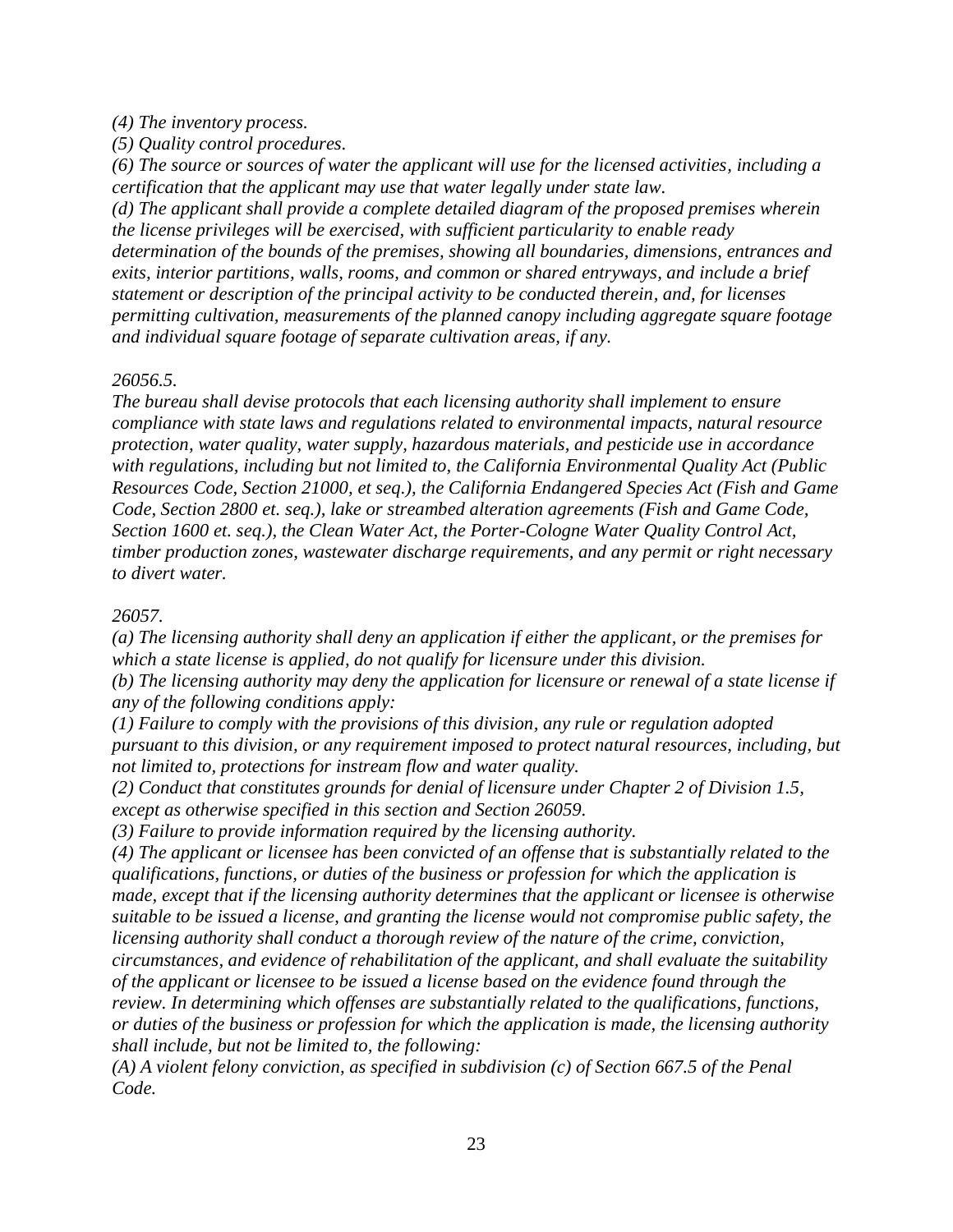*(B) A serious felony conviction, as specified in subdivision (c) of Section 1192.7 of the Penal Code.*

*(C) A felony conviction involving fraud, deceit, or embezzlement.*

*(D) A felony conviction for hiring, employing, or using a minor in transporting, carrying, selling, giving away, preparing for sale, or peddling, any controlled substance to a minor; or selling, offering to sell, furnishing, offering to furnish, administering, or giving any controlled substance to a minor.*

*(E) A felony conviction for drug trafficking with enhancements pursuant to Sections 11370.4 or 11379.8.*

*(5) Except as provided in subparagraphs (D) and (E) of paragraph (4) and notwithstanding Chapter 2 of Division 1.5, a prior conviction, where the sentence, including any term of probation, incarceration, or supervised release, is completed, for possession of, possession for sale, sale, manufacture, transportation, or cultivation of a controlled substance is not considered substantially related, and shall not be the sole ground for denial of a license. Conviction for any controlled substance felony subsequent to licensure shall be grounds for revocation of a license or denial of the renewal of a license.*

*(6) The applicant, or any of its officers, directors, or owners, has been subject to fines or penalties for cultivation or production of a controlled substance on public or private lands pursuant to Sections 12025 or 12025.1 of the Fish and Game Code.*

*(7) The applicant, or any of its officers, directors, or owners, has been sanctioned by a licensing authority or a city, county, or city and county for unauthorized commercial marijuana activities or commercial medical cannabis activities, has had a license revoked under this division or Chapter 3.5 of Division 8 in the three years immediately preceding the date the application is filed with the licensing authority, or has been sanctioned under Sections 12025 or 12025.1 of the Fish and Game Code.*

*(8) Failure to obtain and maintain a valid seller's permit required pursuant to Part 1 (commencing with Section 6001) of Division 2 of the Revenue and Taxation Code. (9) Any other condition specified in law.* 

# *26058.*

*Upon the denial of any application for a license, the licensing authority shall notify the applicant in writing.* 

# *26059.*

*An applicant shall not be denied a state license if the denial is based solely on any of the following:*

*(a) A conviction or act that is substantially related to the qualifications, functions, or duties of the business or profession for which the application is made for which the applicant or licensee has obtained a certificate of rehabilitation pursuant to Chapter 3.5 (commencing with Section 4852.01) of Title 6 of Part 3 of the Penal Code.*

*(b) A conviction that was subsequently dismissed pursuant to Sections 1203.4, 1203.4a, or 1203.41 of the Penal Code or any other provision allowing for dismissal of a conviction.*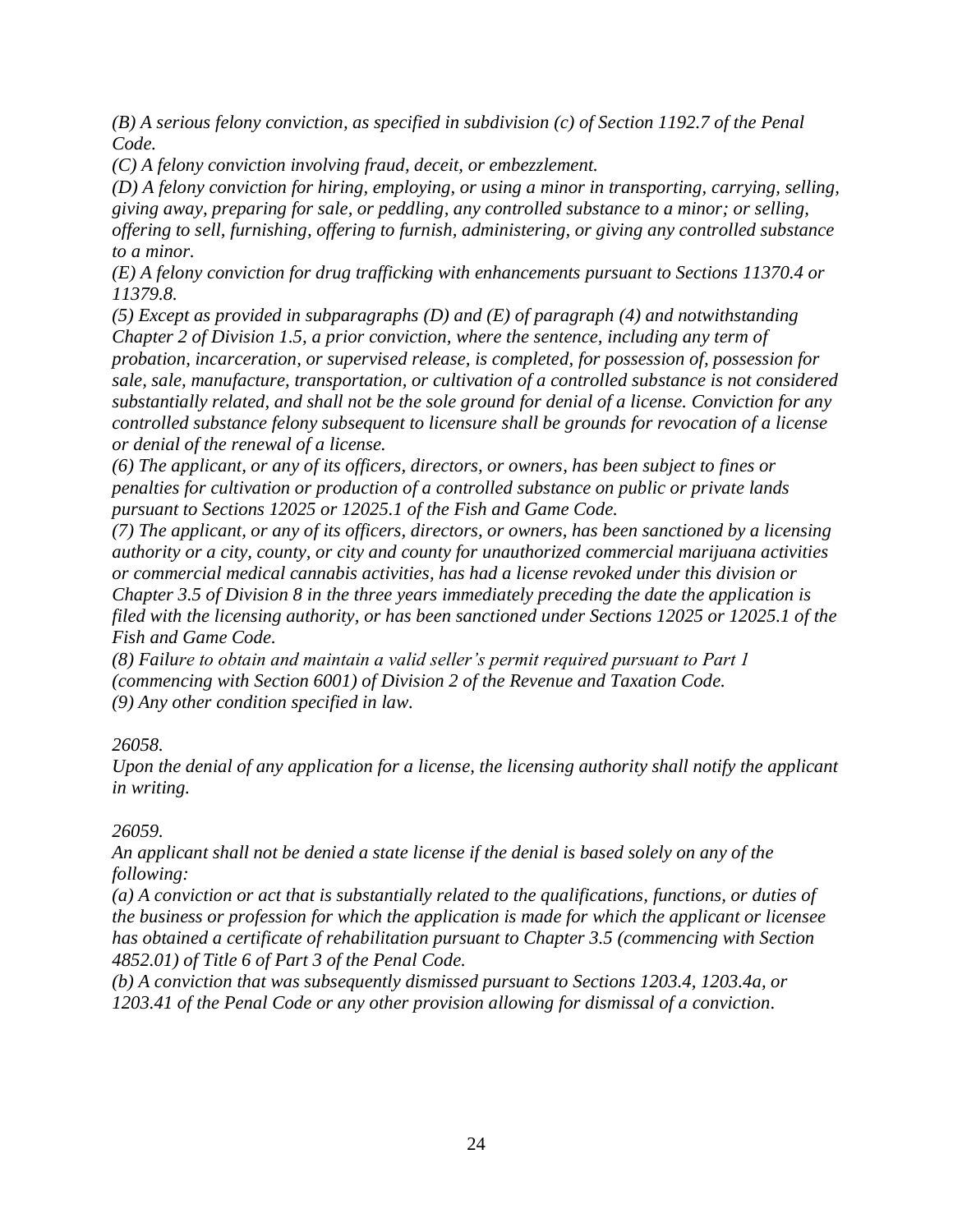## *Chapter 6. Licensed Cultivation Sites*

*26060.* 

*(a) Regulations issued by the Department of Food and Agriculture governing the licensing of indoor, outdoor, and mixed-light cultivation sites shall apply to licensed cultivators under this division.*

*(b) Standards developed by the Department of Pesticide Regulation, in consultation with the Department of Food and Agriculture, for the use of pesticides in cultivation, and maximum tolerances for pesticides and other foreign object residue in harvested cannabis shall apply to licensed cultivators under this division.*

*(c) The Department of Food and Agriculture shall include conditions in each license requested by the Department of Fish and Wildlife and the State Water Resources Control Board to ensure that individual and cumulative effects of water diversion and discharge associated with cultivation do not affect the instream flows needed for fish spawning, migration, and rearing, and the flows needed to maintain natural flow variability, and to otherwise protect fish, wildlife, fish and wildlife habitat, and water quality.* 

*(d) The regulations promulgated by the Department of Food and Agriculture under this division shall, at a minimum, address in relation to commercial marijuana activity, the same matters described in subdivision (e) of Section 19332 of Chapter 3.5 of Division 8.*

*(e) The Department of Pesticide Regulation, in consultation with the State Water Resources Control Board, shall promulgate regulations that require that the application of pesticides or other pest control in connection with the indoor, outdoor, or mixed light cultivation of marijuana meets standards equivalent to Division 6 (commencing with Section 11401) of the Food and Agricultural Code and its implementing regulations.*

#### *26061.*

*(a) The state cultivator license types to be issued by the Department of Food and Agriculture under this division shall include Type 1, Type 1A, Type 1B, Type 2, Type 2A, Type 2B, Type 3, Type 3A, Type 3B, Type 4, and Type 5, Type 5A, and Type 5B unless otherwise provided by law. (b) Except as otherwise provided by law, Type 1, Type 1A, Type 1B, Type 2, Type 2A, Type 2B, Type 3, Type 3A, Type 3B and Type 4 licenses shall provide for the cultivation of marijuana in the same amount as the equivalent license type for cultivation of medical cannabis as specified in subdivision (g) of Section 19332 of Chapter 3.5 of Division 8.*

*(c) Except as otherwise provided by law:*

*(1) Type 5, or "outdoor," means for outdoor cultivation using no artificial lighting greater than one acre, inclusive, of total canopy size on one premises.* 

*(2) Type 5A, or "indoor," means for indoor cultivation using exclusively artificial lighting greater than 22,000 square feet, inclusive, of total canopy size on one premises.* 

*(3) Type 5B, or "mixed-light," means for cultivation using a combination of natural and supplemental artificial lighting at a maximum threshold to be determined by the licensing authority, greater than 22,000 square feet, inclusive, of total canopy size on one premises. (d) No Type 5, Type 5A, or Type 5B cultivation licenses may be issued before January 1, 2023. (e) Commencing on January 1, 2023, A Type 5, Type 5A, or Type 5B licensee may apply for and hold a Type 6 or Type 7 license and apply for and hold Type 10 license. A Type 5, Type 5A, or Type 5B licensee shall not eligible to apply for or hold a Type 8, Type 11, or Type 12 license.*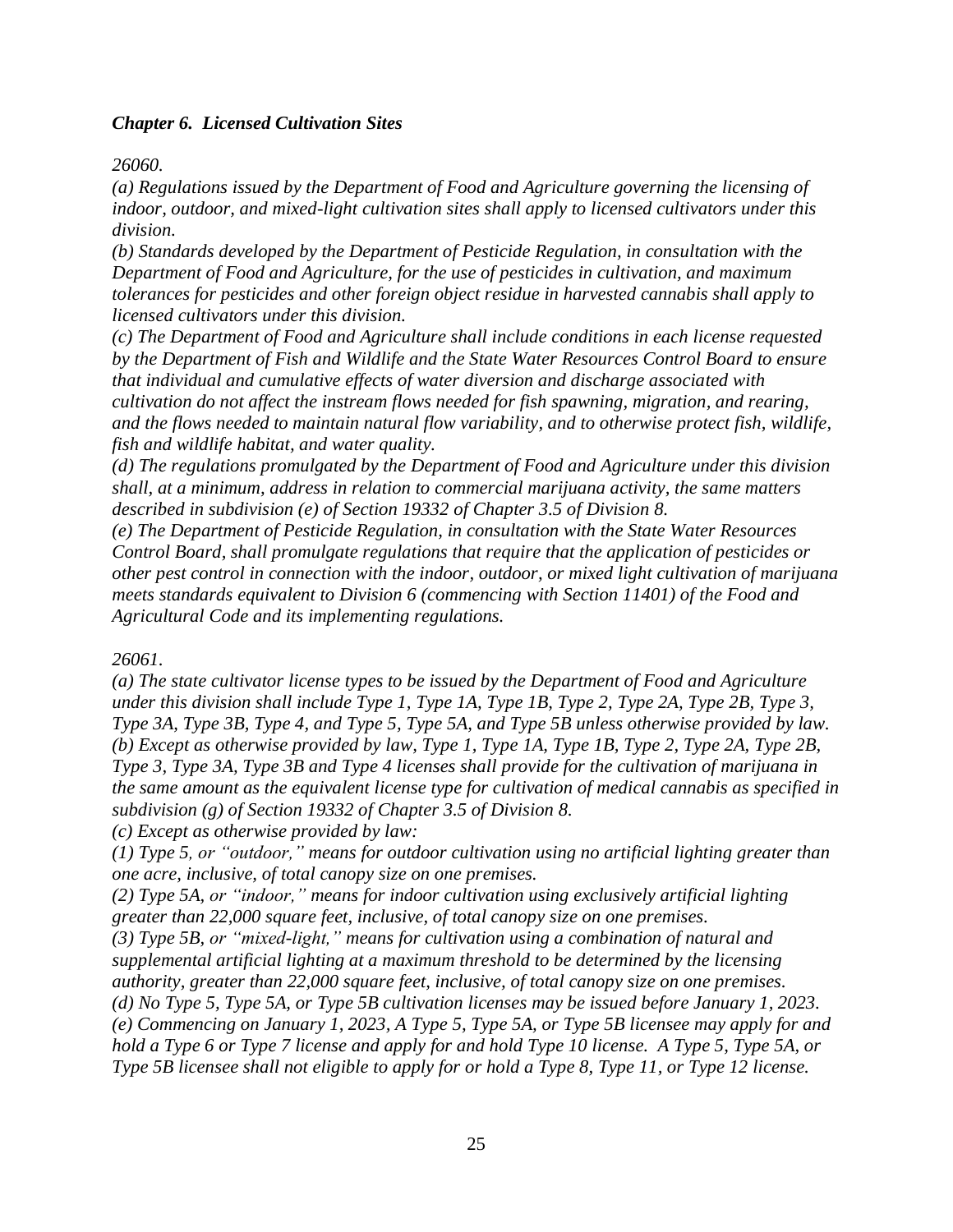## *26062.*

*The Department of Food and Agriculture, in conjunction with the bureau, shall establish a certified organic designation and organic certification program for marijuana and marijuana products in the same manner as provided in Section 19332.5 of Chapter 3.5 of Division 8.* 

#### *26063.*

*(a) The bureau shall establish standards for recognition of a particular appellation of origin applicable to marijuana grown or cultivated in a certain geographical area in California. (b) Marijuana shall not be marketed, labeled, or sold as grown in a California county when the marijuana was not grown in that county.* 

*(c) The name of a California county shall not be used in the labeling, marketing, or packaging of marijuana products unless the marijuana contained in the product was grown in that county.* 

#### *26064.*

*Each licensed cultivator shall ensure that the licensed premises do not pose an unreasonable risk of fire or combustion. Each cultivator shall ensure that all lighting, wiring, electrical and mechanical devices, or other relevant property is carefully maintained to avoid unreasonable or dangerous risk to the property or others.* 

### *26065.*

*An employee engaged in the cultivation of marijuana under this division shall be subject to Wage Order No. 4-2001 of the Industrial Welfare Commission.*

#### *26066.*

*Indoor and outdoor marijuana cultivation by persons and entities licensed under this division shall be conducted in accordance with state and local laws related to land conversion, grading, electricity usage, water usage, water quality, woodland and riparian habitat protection, agricultural discharges, and similar matters. State agencies, including, but not limited to, the Board of Forestry and Fire Protection, the Department of Fish and Wildlife, the State Water Resources Control Board, the California regional water quality control boards, and traditional state law enforcement agencies, shall address environmental impacts of marijuana cultivation and shall coordinate when appropriate with cities and counties and their law enforcement agencies in enforcement efforts.*

#### *26067.*

*(a) The Department of Food and Agriculture shall establish a Marijuana Cultivation Program to be administered by the secretary. The secretary shall administer this section as it pertains to the cultivation of marijuana. For purposes of this division, marijuana is an agricultural product. (b) A person or entity shall not cultivate marijuana without first obtaining a state license issued by the department pursuant to this section.*

*(c)(1) The department, in consultation with, but not limited to, the bureau, the State Water Resources Control Board, and the Department of Fish and Wildlife, shall implement a unique identification program for marijuana. In implementing the program, the department shall consider issues including, but not limited to, water use and environmental impacts. In implementing the program, the department shall ensure that:*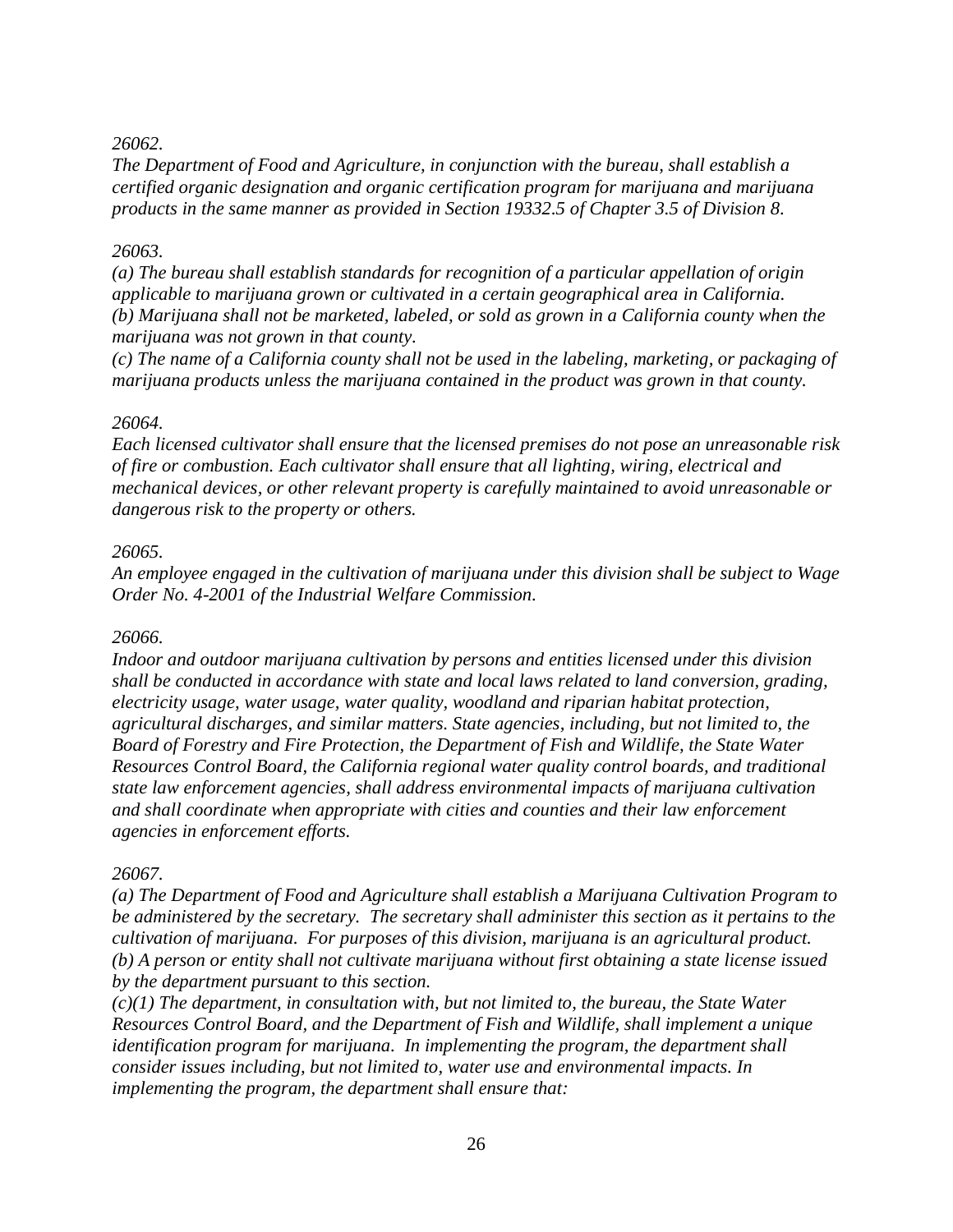*(A) Individual and cumulative effects of water diversion and discharge associated with cultivation do not affect the instream flows needed for fish spawning, migration, and rearing, and the flows needed to maintain natural flow variability. If a watershed cannot support additional cultivation, no new plant identifiers will be issued for that watershed.* 

*(B) Cultivation will not negatively impact springs, riparian wetlands and aquatic habitats. (2) The department shall establish a program for the identification of permitted marijuana plants at a cultivation site during the cultivation period. A unique identifier shall be issued for each marijuana plant. The department shall ensure that unique identifiers are issued as quickly as possible to ensure the implementation of this division. The unique identifier shall be attached at the base of each plant or as otherwise required by law or regulation.* 

*(A) Unique identifiers will only be issued to those persons appropriately licensed by this section. (B) Information associated with the assigned unique identifier and licensee shall be included in the trace and track program specified in Section 26170.*

*(C) The department may charge a fee to cover the reasonable costs of issuing the unique identifier and monitoring, tracking, and inspecting each marijuana plant.*

*(D) The department may promulgate regulations to implement this section.*

*(3) The department shall take adequate steps to establish protections against fraudulent unique identifiers and limit illegal diversion of unique identifiers to unlicensed persons.*

*(d) Unique identifiers and associated identifying information administered by local jurisdictions shall adhere to the requirements set by the department and be the equivalent to those administered by the department.*

*(e) (1) This section does not apply to the cultivation of marijuana in accordance with Section 11362.1 of the Health and Safety Code or the Compassionate Use Act.*

*(2) Subdivision (b) of this section does not apply to persons or entities licensed under either paragraph (3) of subdivision (a) of Section 26070 or subdivision (b) of Section 26070.5. (f) "Department" for purposes of this section means the Department of Food and Agriculture.* 

## *Chapter 7. Retailers and Distributors*

## *26070. Retailers and Distributors*

*(a) State licenses to be issued by the Department of Consumer Affairs are as follows:*

*(1) "Retailer," for the retail sale and delivery of marijuana or marijuana products to customers.* 

*(2) "Distributor," for the distribution of marijuana and marijuana products. A distributor licensee shall be bonded and insured at a minimum level established by the licensing authority. (3) "Microbusiness," for the cultivation of marijuana on an area less than 10,000 square feet and to act as a licensed distributor, Level 1 manufacturer, and retailer under this division, provided such licensee complies with all requirements imposed by this division on licensed cultivators, distributors, Level 1 manufacturers, and retailers to the extent the licensee engages in such activities. Microbusiness licenses that authorize cultivation of marijuana shall include conditions requested by the Department of Fish and Wildlife and the State Water Resources Control Board to ensure that individual and cumulative effects of water diversion and discharge associated with cultivation do not affect the instream flows needed for fish spawning, migration, and rearing, and the flow needed to maintain flow variability, and otherwise protect fish, wildlife, fish and wildlife habitat, and water quality.*

*(b) The bureau shall establish minimum security and transportation safety requirements for the commercial distribution and delivery of marijuana and marijuana products. The transportation*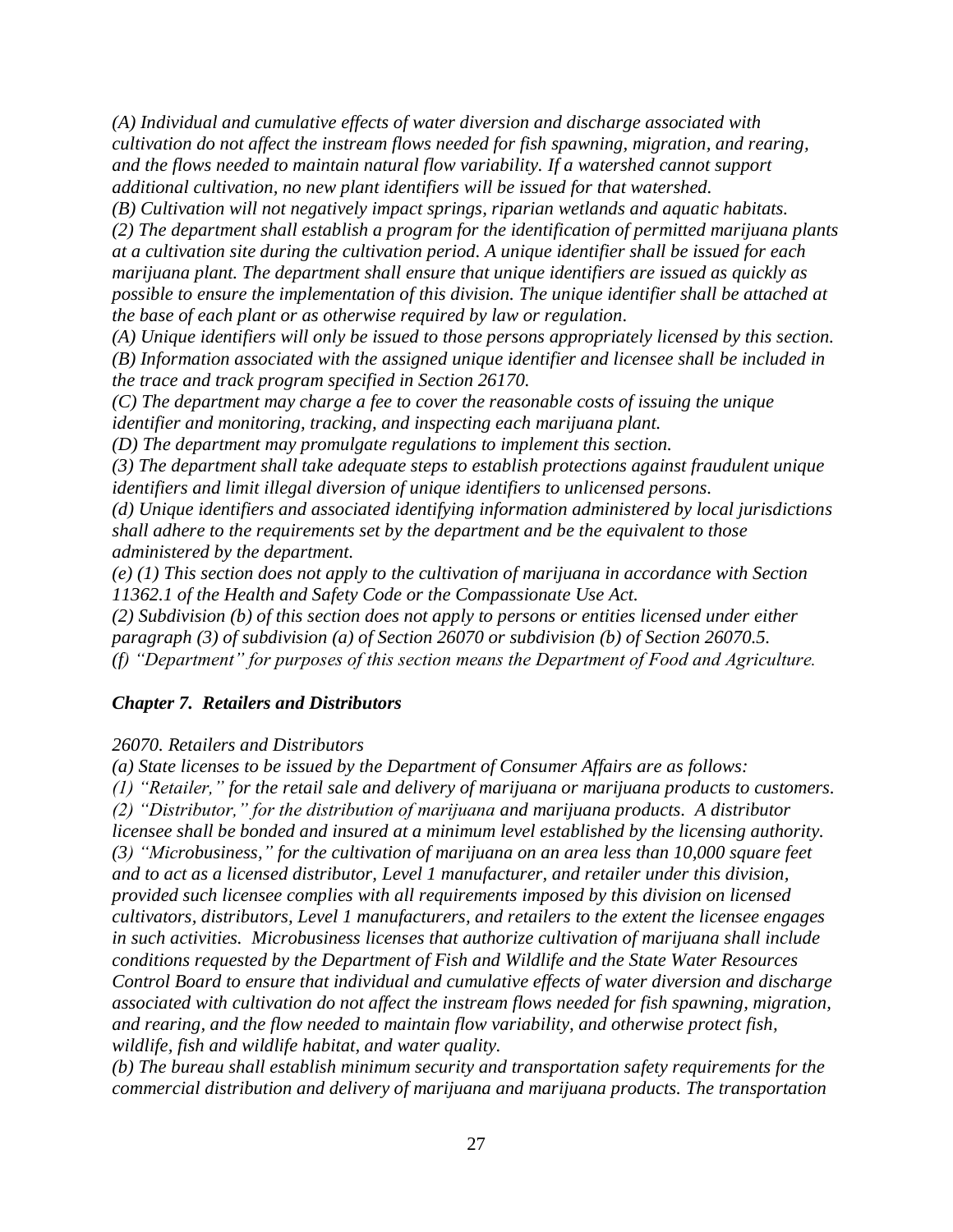*safety standards established by the bureau shall include, but not be limited to, minimum standards governing the types of vehicles in which marijuana and marijuana products may be distributed and delivered and minimum qualifications for persons eligible to operate such vehicles.* 

*(c) Licensed retailers and microbusinesses, and licensed nonprofits under Section 26070.5, shall implement security measures reasonably designed to prevent unauthorized entrance into areas containing marijuana or marijuana products and theft of marijuana or marijuana products from the premises. These security measures shall include, but not be limited to, all of the following: (1) Prohibiting individuals from remaining on the licensee's premises if they are not engaging in activity expressly related to the operations of the dispensary.*

*(2) Establishing limited access areas accessible only to authorized personnel.*

*(3) Other than limited amounts of marijuana used for display purposes, samples, or immediate sale, storing all finished marijuana and marijuana products in a secured and locked room, safe, or vault, and in a manner reasonably designed to prevent diversion, theft, and loss.*

#### *26070.5*

*(a) The bureau shall, by January 1, 2018, investigate the feasibility of creating one or more classifications of nonprofit licenses under this section. The feasibility determination shall be made in consultation with the relevant licensing agencies and representatives of local jurisdictions which issue temporary licenses pursuant to subdivision (b).*

*The bureau shall consider factors including, but not limited to, the following:*

*(1) Should nonprofit licensees be exempted from any or all state taxes, licensing fees and regulatory provisions applicable to other licenses in this division?*

*(2) Should funding incentives be created to encourage others licensed under this division to provide professional services at reduced or no cost to nonprofit licensees?*

*(3) Should nonprofit licenses be limited to, or prioritize those, entities previously operating on a not-for-profit basis primarily providing whole-plant marijuana and marijuana products and a diversity of marijuana strains and seed stock to low income persons?*

*(b) Any local jurisdiction may issue temporary local licenses to nonprofit entities primarily providing whole-plant marijuana and marijuana products and a diversity of marijuana strains and seed stock to low income persons so long as the local jurisdiction:*

*(1) confirms the license applicant's status as a nonprofit entity registered with the California Attorney General's Registry of Charitable Trusts and that the applicant is in good standing with all state requirements governing nonprofit entities;* 

*(2) licenses and regulates any such entity to protect public health and safety, and so as to require compliance with all environmental requirements in this division;*

*(3) provides notice to the bureau of any such local licenses issued, including the name and location of any such licensed entity and all local regulations governing the licensed entity's operation, and;*

*(4) certifies to the bureau that any such licensed entity will not generate annual gross revenues in excess of two million dollars (\$2,000,000).*

*(c) Temporary local licenses authorized under subdivision (b) shall expire after twelve months unless renewed by the local jurisdiction.*

*(d) The bureau may impose reasonable additional requirements on the local licenses authorized under subdivision (b).*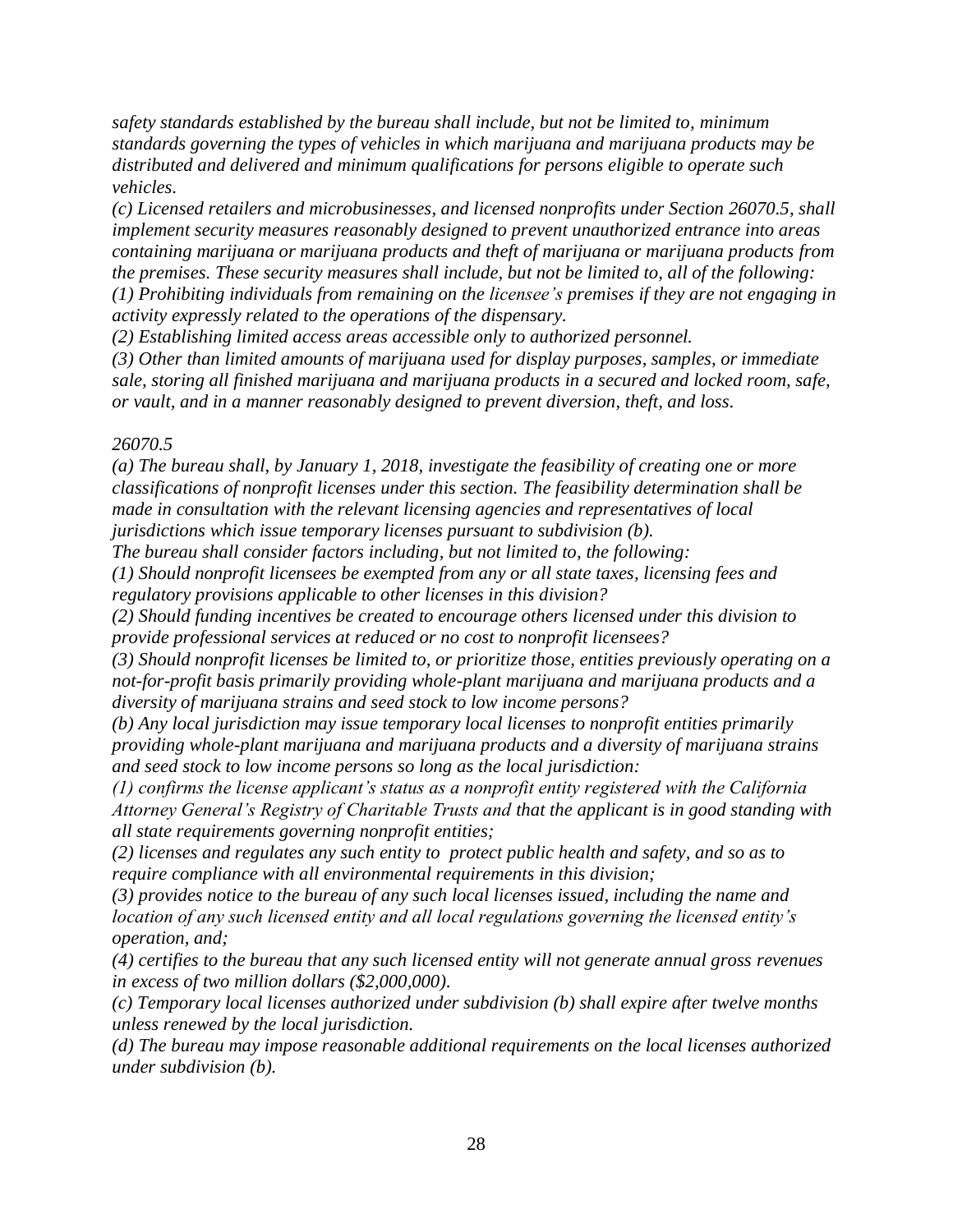*(e) (1) No new temporary local licenses shall be issued pursuant to this section after the date the bureau determines that creation of nonprofit licenses under this division is not feasible, or if the bureau determines such licenses are feasible, after the date a licensing agency commences issuing state nonprofit licenses.*

*(2) If the bureau determines such licenses are feasible, no temporary license issued under subdivision (b) shall be renewed or extended after the date on which a licensing agency commences issuing state nonprofit licenses.*

*(3) If the bureau determines that creation of nonprofit licenses under this division is not feasible, the bureau shall provide notice of this determination to all local jurisdictions that have issued temporary licenses under subdivision (b). The bureau may, in its discretion, permit any such local jurisdiction to renew or extend on an annual basis any temporary license previously issued under subdivision (b).*

## *Chapter 8. Distribution and Transport*

*26080.*

*(a) This division shall not be construed to authorize or permit a licensee to transport or distribute, or cause to be transported or distributed, marijuana or marijuana products outside the state, unless authorized by federal law.*

*(b) A local jurisdiction shall not prevent transportation of marijuana or marijuana products on public roads by a licensee transporting marijuana or marijuana products in compliance with this division.*

## *Chapter 9. Delivery*

*26090.*

*(a) Deliveries, as defined in this division, may only be made by a licensed retailer or microbusiness, or a licensed nonprofit under Section 26070.5.*

*(b) A customer requesting delivery shall maintain a physical or electronic copy of the delivery request and shall make it available upon request by the licensing authority and law enforcement officers.* 

*(c) A local jurisdiction shall not prevent delivery of marijuana or marijuana products on public roads by a licensee acting in compliance with this division and local law as adopted under Section 26200.* 

## *Chapter 10. Manufacturers and Testing Laboratories*

*26100.* 

*The Department of Public Health shall promulgate regulations governing the licensing of marijuana manufacturers and testing laboratories. Licenses to be issued are as follows: (a) "Manufacturing Level 1," for sites that manufacture marijuana products using nonvolatile solvents, or no solvents.*

*(b) "Manufacturing Level 2," for sites that manufacture marijuana products using volatile solvents.*

*(c) "Testing," for testing of marijuana and marijuana products. Testing licensees shall have their facilities or devices licensed according to regulations set forth by the Department. A testing*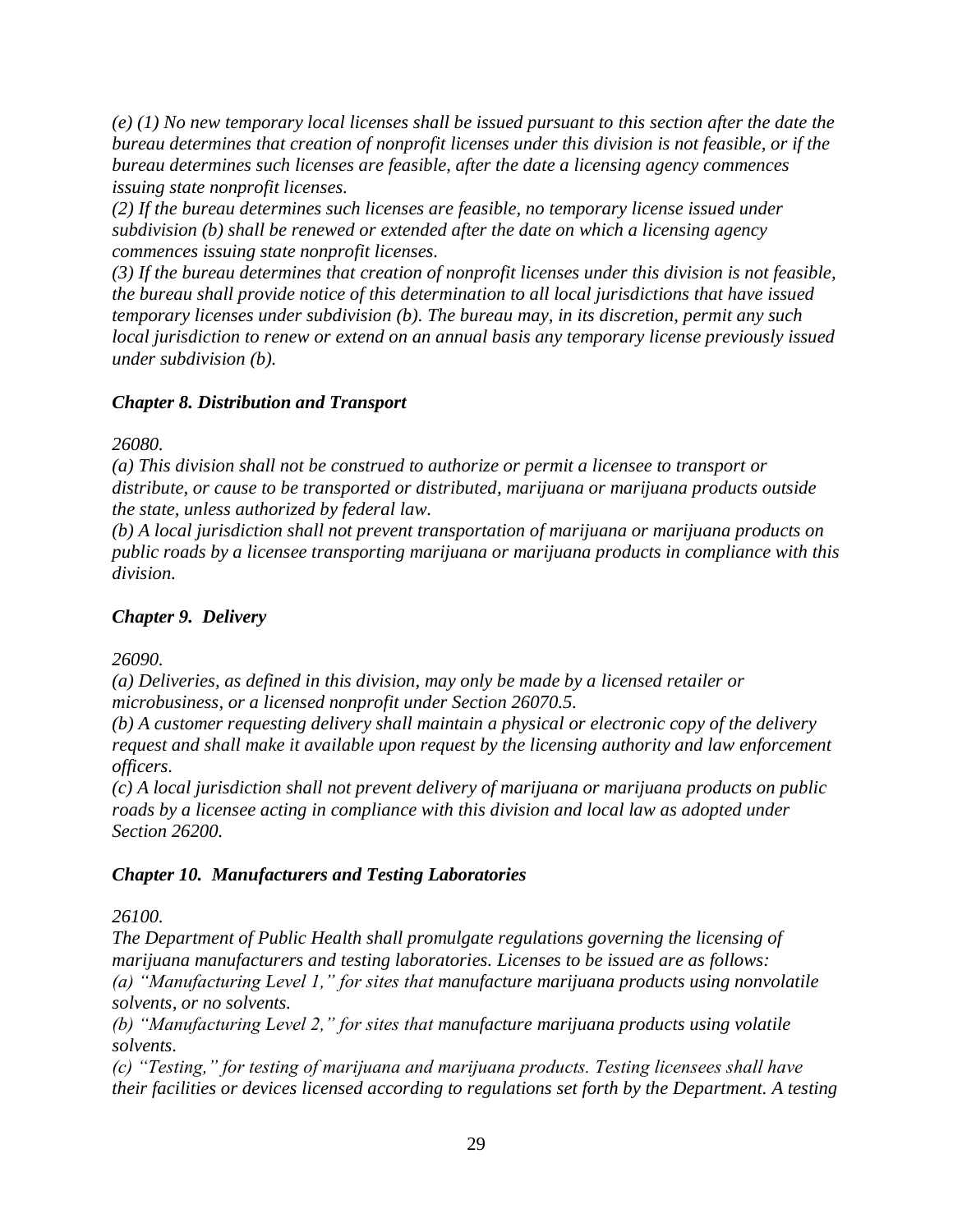*licensee shall not hold a license in another license category of this division and shall not own or have ownership interest in a non-testing facility licensed pursuant to this division. (d) For purposes of this section, "volatile solvents" shall have the same meaning as in subdivision (d) of Section 11362.2 of the Health and Safety Code unless otherwise provided by law or regulation.* 

### *26101.*

*(a) Except as otherwise provided by law, no marijuana or marijuana products may be sold pursuant to a license provided for under this division unless a representative sample of such marijuana or marijuana product has been tested by a certified testing service to determine: (1) Whether the chemical profile of the sample conforms to the labeled content of compounds, including, but not limited to, all of the following:* 

*(A) Tetrahydrocannabinol (THC).*

*(B) Tetrahydrocannabinolic Acid (THCA).*

*(C) Cannabidiol (CBD).*

*(D) Cannabidiolic Acid (CBDA).*

*(E) The terpenes described in the most current version of the cannabis inflorescence monograph published by the American Herbal Pharmacopoeia.* 

*(F) Cannabigerol (CBG).*

*(G) Cannabinol (CBN).*

*(2) That the presence of contaminants does not exceed the levels in the most current version of the American Herbal Pharmacopoeia monograph. For purposes of this paragraph, contaminants includes, but is not limited to, all of the following:* 

*(A) Residual solvent or processing chemicals, including explosive gases, such as Butane, propane, O2 or H2, and poisons, toxins, or carcinogens, such as Methanol, Iso-propyl Alcohol, Methylene Chloride, Acetone, Benzene, Toluene, and Tri-chloro-ethylene.*

*(B) Foreign material, including, but not limited to, hair, insects, or similar or related adulterant. (C) Microbiological impurity, including total aerobic microbial count, total yeast mold count, P.* 

*aeruginosa, aspergillus spp., s. aureus, aflatoxin B1, B2, G1, or G2, or ochratoxin A.* 

*(b) Residual levels of volatile organic compounds shall satisfy standards of the cannabis inflorescence monograph set by the United States Pharmacopeia (U.S.P. Chapter 467).*

*(c) The testing required by paragraph (a) shall be performed in a manner consistent with* 

*general requirements for the competence of testing and calibrations activities, including* 

*sampling, using standard methods established by the International Organization for Standardization, specifically ISO/IEC 17020 and ISO/IEC 17025 to test marijuana and* 

*marijuana products that are approved by an accrediting body that is a signatory to the* 

*International Laboratory Accreditation Cooperation Mutual Recognition Agreement. (d) Any pre-sale inspection, testing transfer, or transportation of marijuana products pursuant to this section shall conform to a specified chain of custody protocol and any other requirements imposed under this division.* 

#### *26102.*

*A licensed testing service shall not handle, test, or analyze marijuana or marijuana products unless the licensed testing laboratory meets the requirements of Section 19343 in Chapter 3.5 of Division 8 or unless otherwise provided by law.*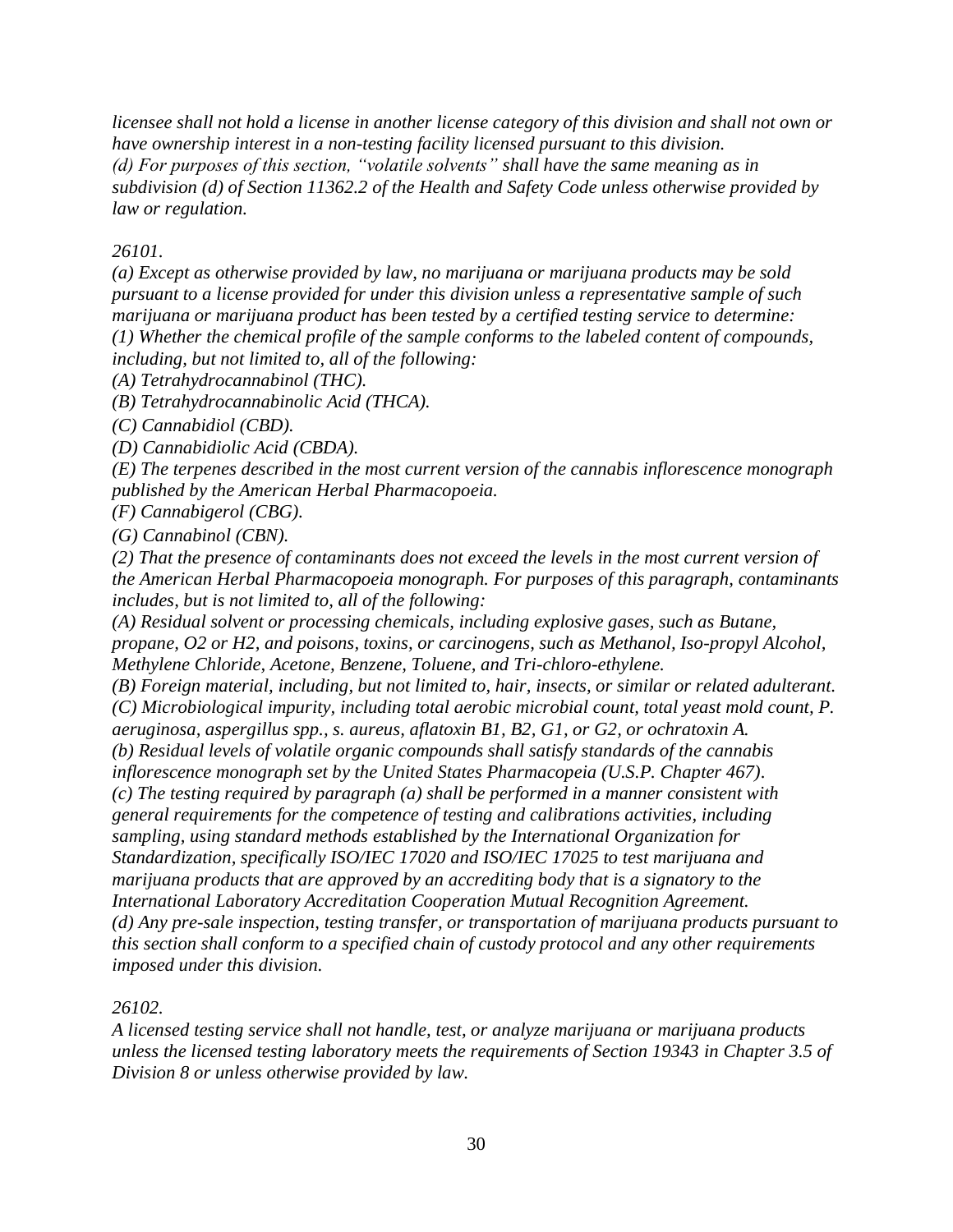#### *26103.*

*A licensed testing service shall issue a certificate of analysis for each lot, with supporting data, to report the same information required in Section 19344 in Chapter 3.5 of Division 8 or unless otherwise provided by law.* 

## *26104.*

*(a) A licensed testing service shall, in performing activities concerning marijuana and marijuana products, comply with the requirements and restrictions set forth in applicable law and regulations.* 

*(b) The Department of Public Health shall develop procedures to:*

*(1) ensure that testing of marijuana and marijuana products occurs prior to distribution to retailers, microbusinesses, or nonprofits licensed under Section 26070.5;*

*(2) specify how often licensees shall test marijuana and marijuana products, and that the cost of testing marijuana shall be borne by the licensed cultivators and the cost of testing marijuana products shall be borne by the licensed manufacturer, and that the costs of testing marijuana and marijuana products shall be borne a nonprofit licensed under Section 26070.5; and (3) require destruction of harvested batches whose testing samples indicate noncompliance with health and safety standards promulgated by the Department of Public Health, unless remedial measures can bring the marijuana or marijuana products into compliance with quality assurance standards as promulgated by the Department of Public Health.*

### *26105.*

*Manufacturing Level 2 licensees shall enact sufficient methods or procedures to capture or otherwise limit risk of explosion, combustion, or any other unreasonably dangerous risk to public safety created by volatile solvents. The Department of Public Health shall establish minimum standards concerning such methods and procedures for Level 2 licensees.* 

#### *26106.*

*Standards for the production and labeling of all marijuana products developed by the Department of Public Health shall apply to licensed manufacturers and microbusinesses, and nonprofits licensed under Section 26070.5 unless otherwise specified by the Department of Public Health.*

#### *Chapter 11. Quality Assurance, Inspection, and Testing*

*26110.*

*(a) All marijuana and marijuana products shall be subject to quality assurance, inspection, and testing.*

*(b) All marijuana and marijuana products shall undergo quality assurance, inspection, and testing in the same manner as provided in Section 19326 in Chapter 3.5 of Division 8 except as otherwise provided in this division or by law.*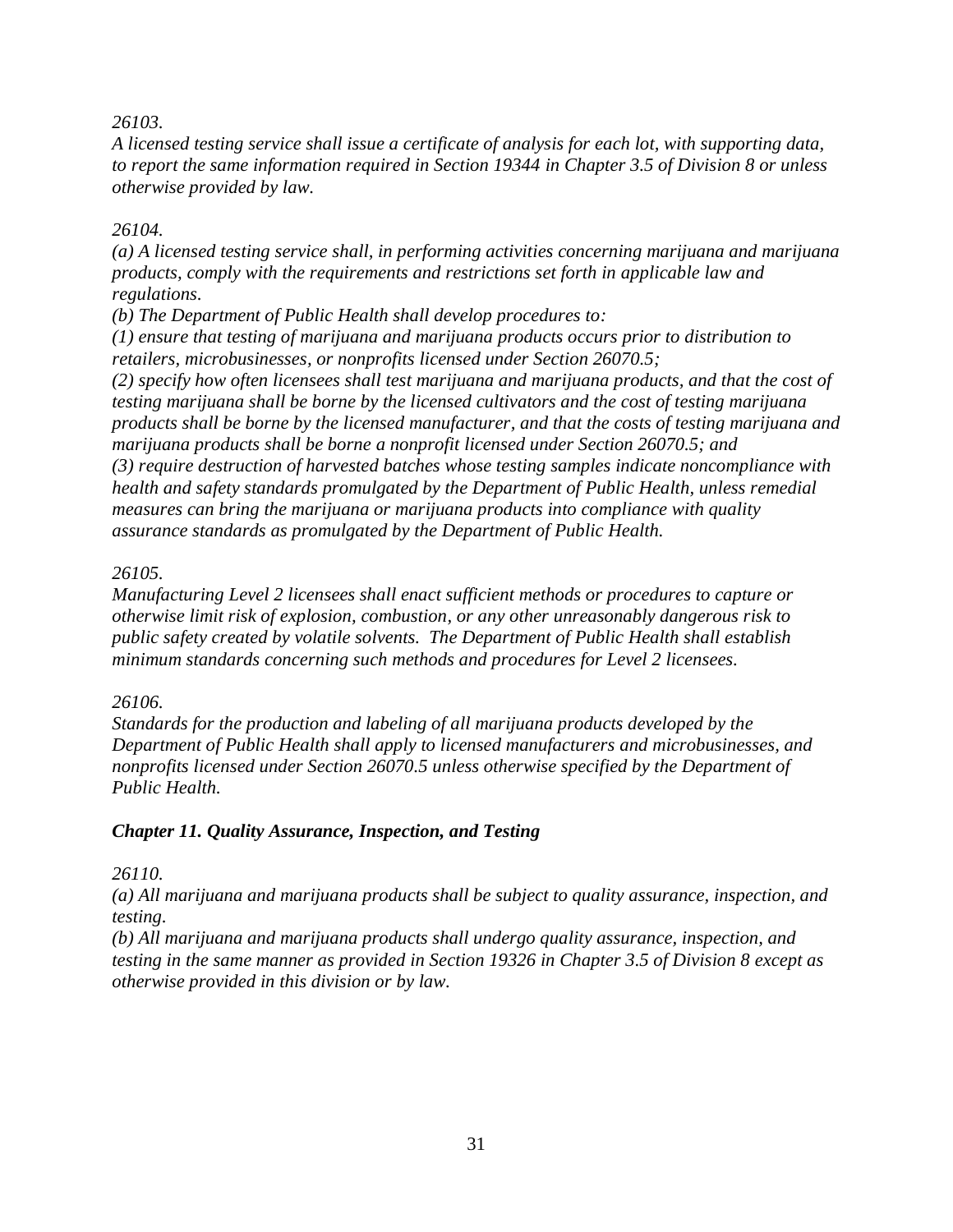## *Chapter 12. Packaging and Labeling*

*26120.* 

*(a) Prior to delivery or sale at a retailer, marijuana and marijuana products shall be labeled and placed in a resealable, child resistant package.*

*(b) Packages and labels shall not be made to be attractive to children.*

*(c) All marijuana and marijuana product labels and inserts shall include the following information prominently displayed in a clear and legible fashion in accordance with the requirements, including font size, prescribed by the bureau or the Department of Public Health: not less than 8 point font:* 

*(1) Manufacture date and source.*

*(2) The following statements, in bold print:* 

*(A) For marijuana: "GOVERNMENT WARNING: THIS PACKAGE CONTAINS MARIJUANA, A SCHEDULE I CONTROLLED SUBSTANCE. KEEP OUT OF REACH OF CHILDREN AND ANIMALS. MARIJUANA MAY ONLY BE POSSESSED OR CONSUMED BY PERSONS 21*  YEARS OF AGE OR OLDER UNLESS THE PERSON IS A QUALIFIED PATIENT. *MARIJUANA USE WHILE PREGNANT OR BREASTFEEDING MAY BE HARMFUL. CONSUMPTION OF MARIJUANA IMPAIRS YOUR ABILITY TO DRIVE AND OPERATE MACHINERY. PLEASE USE EXTREME CAUTION."* 

*(B) For marijuana products: "GOVERNMENT WARNING: THIS PRODUCT CONTAINS MARIJUANA, A SCHEDULE I CONTROLLED SUBSTANCE. KEEP OUT OF REACH OF CHILDREN AND ANIMALS. MARIJUANA PRODUCTS MAY ONLY BE POSSESSED OR CONSUMED BY PERSONS 21 YEARS OF AGE OR OLDER UNLESS THE PERSON IS A QUALIFIED PATIENT. THE INTOXICATING EFFECTS OF MARIJUANA PRODUCTS MAY BE DELAYED UP TO TWO HOURS. MARIJUANA USE WHILE PREGNANT OR BREASTFEEDING MAY BE HARMFUL. CONSUMPTION OF MARIJUANA PRODUCTS IMPAIRS YOUR ABILITY TO DRIVE AND OPERATE MACHINERY. PLEASE USE EXTREME CAUTION."* 

*(3) For packages containing only dried flower, the net weight of marijuana in the package. (4) Identification of the source and date of cultivation, the type of marijuana or marijuana product and the date of manufacturing and packaging.*

*(5) The appellation of origin, if any.*

*(6) List of pharmacologically active ingredients, including, but not limited to,* 

*tetrahydrocannabinol (THC), cannabidiol (CBD), and other cannabinoid content, the THC and other cannabinoid amount in milligrams per serving, servings per package, and the THC and other cannabinoid amount in milligrams for the package total, and the potency of the marijuana or marijuana product by reference to the amount of tetrahydrocannabinol and cannabidiol in each serving.*

*(7) For marijuana products, a list of all ingredients and disclosure of nutritional information in the same manner as the federal nutritional labeling requirements in 21 C.F.R. section 101.9.* 

*(8) A list of any solvents, nonorganic pesticides, herbicides, and fertilizers that were used in the cultivation, production, and manufacture of such marijuana or marijuana product.*

*(9) A warning if nuts or other known allergens are used.*

*(10) Information associated with the unique identifier issued by the Department of Food and Agriculture.*

*(11) Any other requirement set by the bureau or the Department of Public Health.*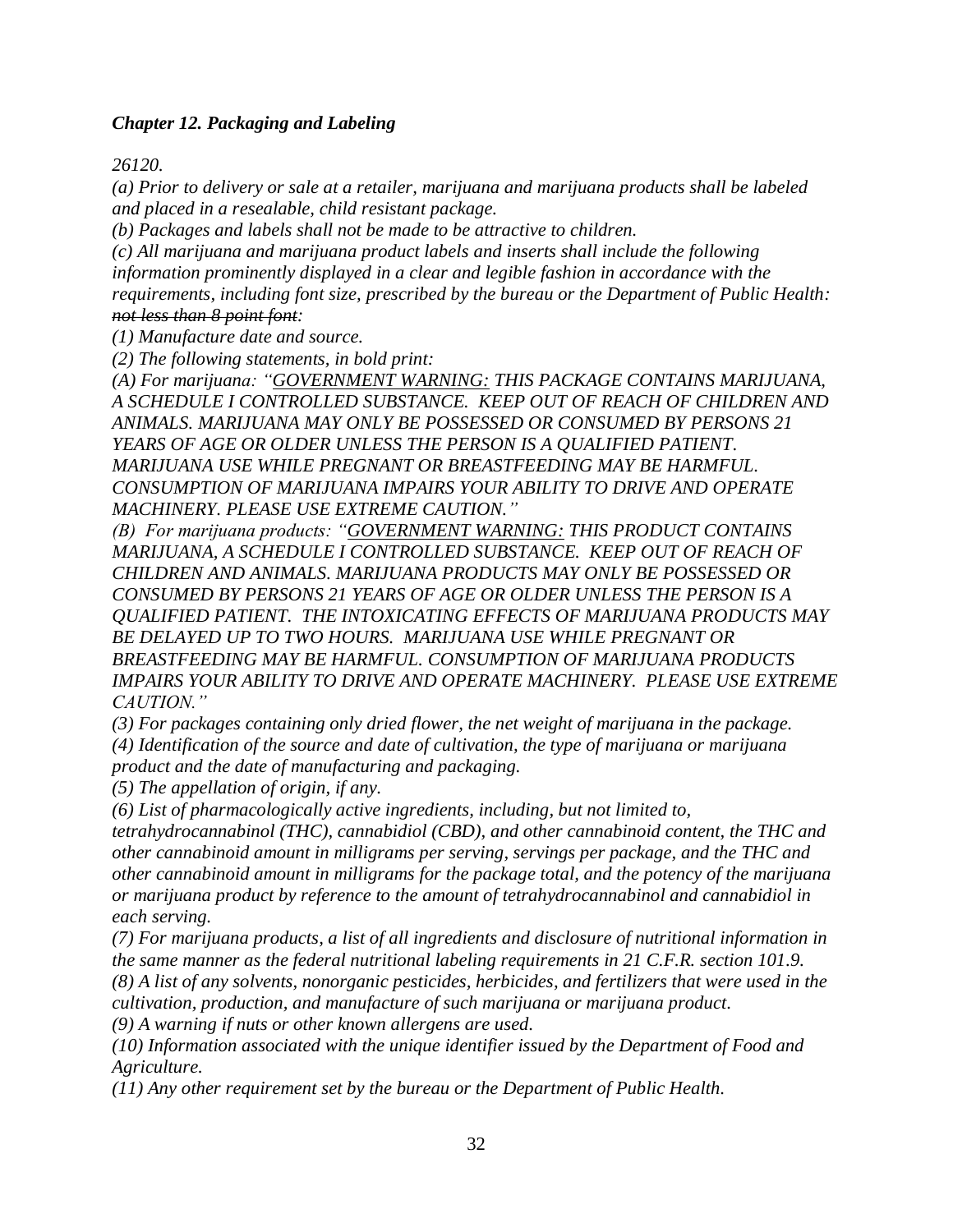*(d) Only generic food names may be used to describe the ingredients in edible marijuana products.*

*(e) In the event the bureau determines that marijuana is no longer a schedule I controlled substance under federal law, the label prescribed in subdivision (c) shall no longer require a statement that marijuana is a schedule I controlled substance.* 

# *Chapter 13. Marijuana Products*

*26130.* 

*(a) Marijuana products shall be:*

*(1) Not designed to be appealing to children or easily confused with commercially sold candy or foods that do not contain marijuana.*

*(2) Produced and sold with a standardized dosage of cannabinoids not to exceed ten (10) milligrams tetrahydrocannabinol per serving.*

*(3) Delineated or scored into standardized serving sizes if the marijuana product contains more than one serving and is an edible marijuana product in solid form.*

*(4) Homogenized to ensure uniform disbursement of cannabinoids throughout the product.*

*(5) Manufactured and sold under sanitation standards established by the Department of Public Health, in consultation with the bureau, for preparation, storage, handling and sale of food products.*

*(6) Provided to customers with sufficient information to enable the informed consumption of such product, including the potential effects of the marijuana product and directions as to how to consume the marijuana product, as necessary.* 

*(b) Marijuana, including concentrated cannabis, included in a marijuana product manufactured in compliance with law is not considered an adulterant under state law.* 

# *Chapter 14. Protection of Minors*

*26140.* 

*(a) No licensee shall:* 

*(1) Sell marijuana or marijuana products to persons under 21 years of age.*

*(2) Allow any person under 21 years of age on its premises.* 

*(3) Employ or retain persons under 21 years of age.* 

*(4) Sell or transfer marijuana or marijuana products unless the person to whom the marijuana or marijuana product is to be sold first presents documentation which reasonably appears to be a valid government-issued identification card showing that the person is 21 years of age or older.* 

*(b) Persons under 21 years of age may be used by peace officers in the enforcement of this division and to apprehend licensees, or employees or agents of licensees, or other persons who sell or furnish marijuana to minors. Notwithstanding any provision of law, any person under 21 years of age who purchases or attempts to purchase any marijuana while under the direction of a peace officer is immune from prosecution for that purchase or attempt to purchase marijuana. Guidelines with respect to the use of persons under 21 years of age as decoys shall be adopted and published by the bureau in accordance with the rulemaking portion of the Administrative Procedure Act (Chapter 3.5 (commencing with Section 11340) of Part 1 of Division 3 of Title 2 of the Government Code).*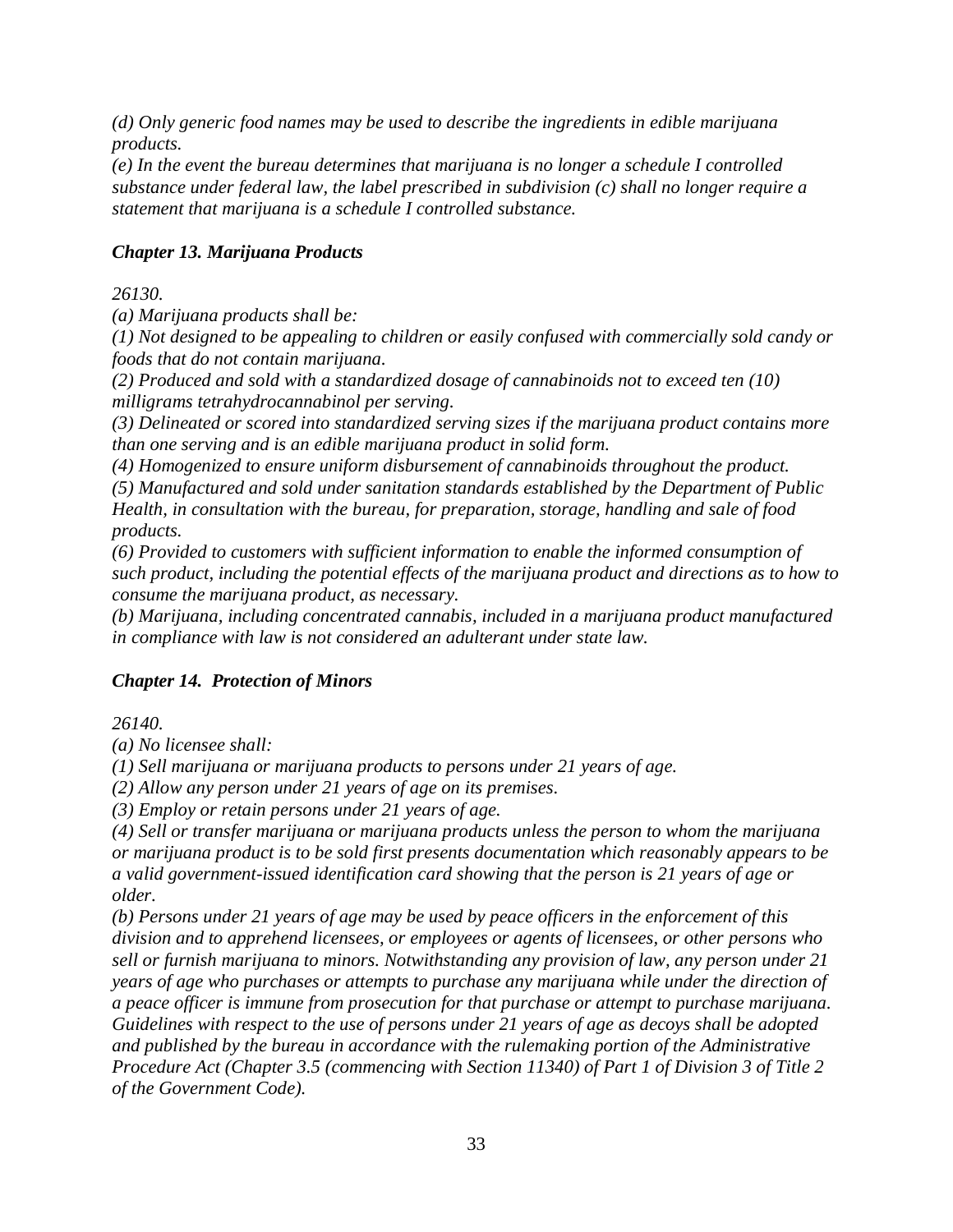*(c) Notwithstanding subdivision (a), a licensee that is also a dispensary licensed under Chapter 3.5 of Division 8 may:*

*(1) Allow on the premises any person 18 years of age or older who possesses a valid identification card under Section 11362.71 of the Health and Safety Code and a valid government-issued identification card;*

*(2) Sell marijuana, marijuana products, and marijuana accessories to a person 18 years of age or older who possesses a valid identification card under Section 11362.71 of the Health and Safety Code and a valid government-issued identification card.*

## *Chapter 15. Advertising and Marketing Restrictions*

*26150.* 

*For purposes of this chapter:*

*(a) "Advertise" means the publication or dissemination of an advertisement.*

*(b) "Advertisement" includes any written or verbal statement, illustration, or depiction which is calculated to induce sales of marijuana or marijuana products, including any written, printed, graphic, or other material, billboard, sign, or other outdoor display, public transit card, other periodical literature, publication, or in a radio or television broadcast, or in any other media; except that such term shall not include:*

*(1) Any label affixed to any marijuana or marijuana products, or any individual covering, carton, or other wrapper of such container that constitutes a part of the labeling under provisions of this division.*

*(2) Any editorial or other reading material (e.g., news release) in any periodical or publication or newspaper for the publication of which no money or valuable consideration is paid or promised, directly or indirectly, by any licensee, and which is not written by or at the direction of the licensee.*

*(c) "Advertising sign" is any sign, poster, display, billboard, or any other stationary or permanently-affixed advertisement promoting the sale of marijuana or marijuana products which are not cultivated, manufactured, distributed, or sold on the same lot.*

*(d) "Health-related statement" means any statement related to health, and includes statements of a curative or therapeutic nature that, expressly or by implication, suggest a relationship between the consumption of marijuana or marijuana products and health benefits, or effects on health.*

*(e) "Market" or "Marketing" means any act or process of promoting or selling marijuana or marijuana products, including but not limited to, sponsorship of sporting events, point of sale advertising, development of products specifically designed to appeal to certain demographics, etc.*

## *26151.*

*(a) All advertisements and marketing shall accurately and legibly identify the licensee responsible for its content.*

*(b) Any advertising or marketing placed in broadcast, cable, radio, print and digital communications shall only be displayed where at least 71.6 percent of the audience is reasonably expected to be 21 years of age or older, as determined by reliable, up-to-date audience composition data.*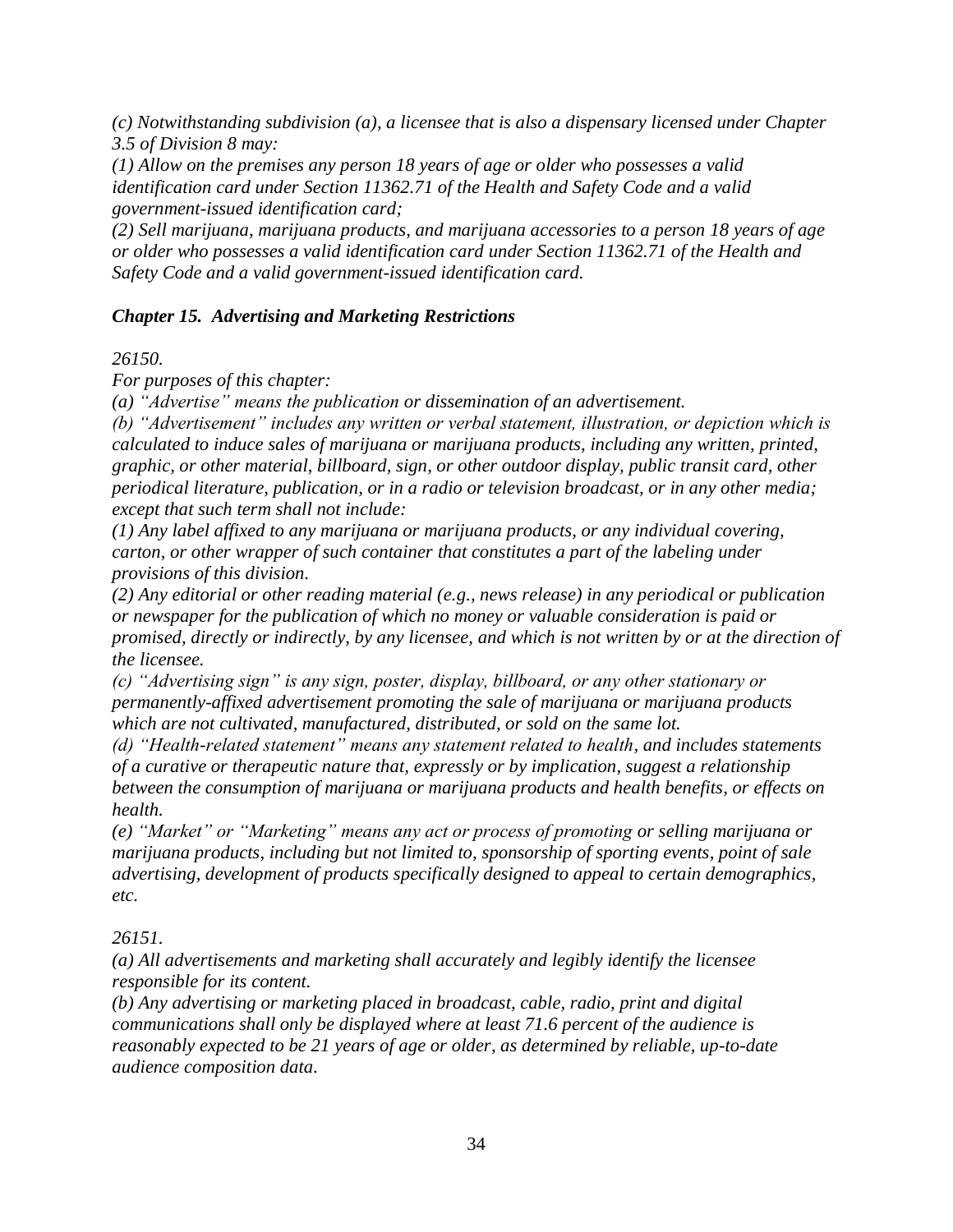*(c) Any advertising or marketing involving direct, individualized communication or dialogue controlled by the licensee shall utilize a method of age affirmation to verify that the recipient is 21 years of age or older prior to engaging in such communication or dialogue controlled by the licensee. For purposes of this section, such method of age affirmation may include user confirmation, birth date disclosure, or other similar registration method. (d) All advertising shall be truthful and appropriately substantiated.* 

## *26152.*

*No licensee shall:*

*(a) Advertise or market in a manner that is false or untrue in any material particular, or that, irrespective of falsity, directly, or by ambiguity, omission, or inference, or by the addition of irrelevant, scientific or technical matter tends to create a misleading impression;*

*(b) Publish or disseminate advertising or marketing containing any statement concerning a brand or product that is inconsistent with any statement on the labeling thereof;*

*(c) Publish or disseminate advertising or marketing containing any statement, design, device, or representation which tends to create the impression that the marijuana originated in a particular place or region, unless the label of the advertised product bears an appellation of origin, and such appellation of origin appears in the advertisement;*

*(d) Advertise or market on a billboard or similar advertising device located on an Interstate Highway or State Highway which crosses the border of any other state;*

*(e) Advertise or market marijuana or marijuana products in a manner intended to encourage persons under the age of 21 years to consume marijuana or marijuana products;* 

*(f) Publish or disseminate advertising or marketing containing symbols, language, music, gestures, cartoon characters or other content elements known to appeal primarily to persons below the legal age of consumption; or*

*(g) Advertise or market marijuana or marijuana products on an advertising sign within 1,000 feet of a day care center, school providing instruction in kindergarten or any grades 1 through 12, playground, or youth center.*

## *26153.*

*No licensee shall give away any amount of marijuana or marijuana products, or any marijuana accessories, as part of a business promotion or other commercial activity.*

## *26154.*

*No licensee shall publish or disseminate advertising or marketing containing any health-related statement that is untrue in any particular manner or tends to create a misleading impression as to the effects on health of marijuana consumption.* 

## *26155.*

*(a) The provisions of subsection (g) of section 26152 shall not apply to the placement of advertising signs inside a licensed premises and which are not visible by normal unaided vision from a public place, provided that such advertising signs do not advertise marijuana or marijuana products in a manner intended to encourage persons under the age of 21years to consume marijuana or marijuana products.* 

*(b) This chapter does not apply to any noncommercial speech.*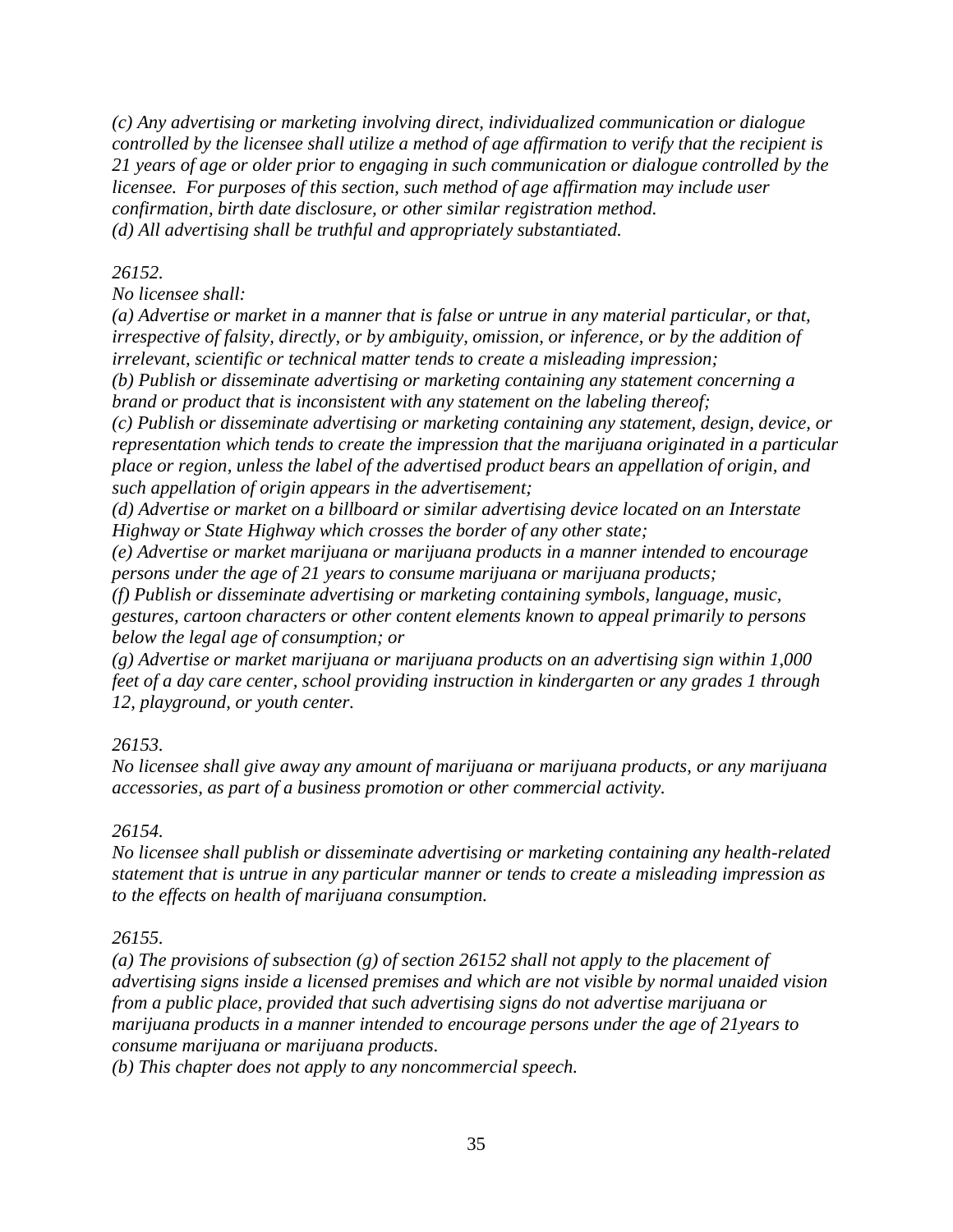## *Chapter 16. Records*

*26160.* 

*(a) A licensee shall keep accurate records of commercial marijuana activity.* 

*(b) All records related to commercial marijuana activity as defined by the licensing authorities shall be maintained for a minimum of seven years.*

*(c) The bureau may examine the books and records of a licensee and inspect the premises of a licensee as the licensing authority, or a state or local agency, deems necessary to perform its duties under this division. All inspections shall be conducted during standard business hours of the licensed facility or at any other reasonable time.*

*(d) Licensees shall keep records identified by the licensing authorities on the premises of the location licensed. The licensing authorities may make any examination of the records of any licensee. Licensees shall also provide and deliver copies of documents to the licensing agency upon request.*

*(e) A licensee, or its agent or employee, that refuses, impedes, obstructs, or interferes with an inspection of the premises or records of the licensee pursuant to this section, has engaged in a violation of this division.*

*(f) If a licensee, or an agent or employee of a licensee, fails to maintain or provide the records required pursuant to this section, the licensee shall be subject to a citation and fine of up to thirty thousand dollars (\$30,000) per individual violation.*

# *26161.*

*(a) Every sale or transport of marijuana or marijuana products from one licensee to another licensee must be recorded on a sales invoice or receipt. Sales invoices and receipts may be maintained electronically and must be filed in such manner as to be readily accessible for examination by employees of the bureau or Board of Equalization and shall not be commingled with invoices covering other commodities.*

*(b) Each sales invoice required by subdivision (a) shall include the name and address of the seller and shall include the following information:*

*(1) Name and address of the purchaser.*

*(2) Date of sale and invoice number.*

*(3) Kind, quantity, size, and capacity of packages of marijuana or marijuana products sold.*

*(4) The cost to the purchaser, together with any discount applied to the price as shown on the invoice.*

*(5) The place from which transport of the marijuana or marijuana product was made unless transport was made from the premises of the licensee.*

*(6) Any other information specified by the bureau or the licensing authority.*

# *Chapter 17. Track and Trace System*

*26170.* 

*(a) The Department of Food and Agriculture, in consultation with the bureau and the State Board of Equalization, shall expand the track and trace program provided for under Article 7.5 to include the reporting of the movement of marijuana and marijuana products throughout the distribution chain and provide, at a minimum, the same level of information for marijuana and marijuana products as required to be reported for medical cannabis and medical cannabis*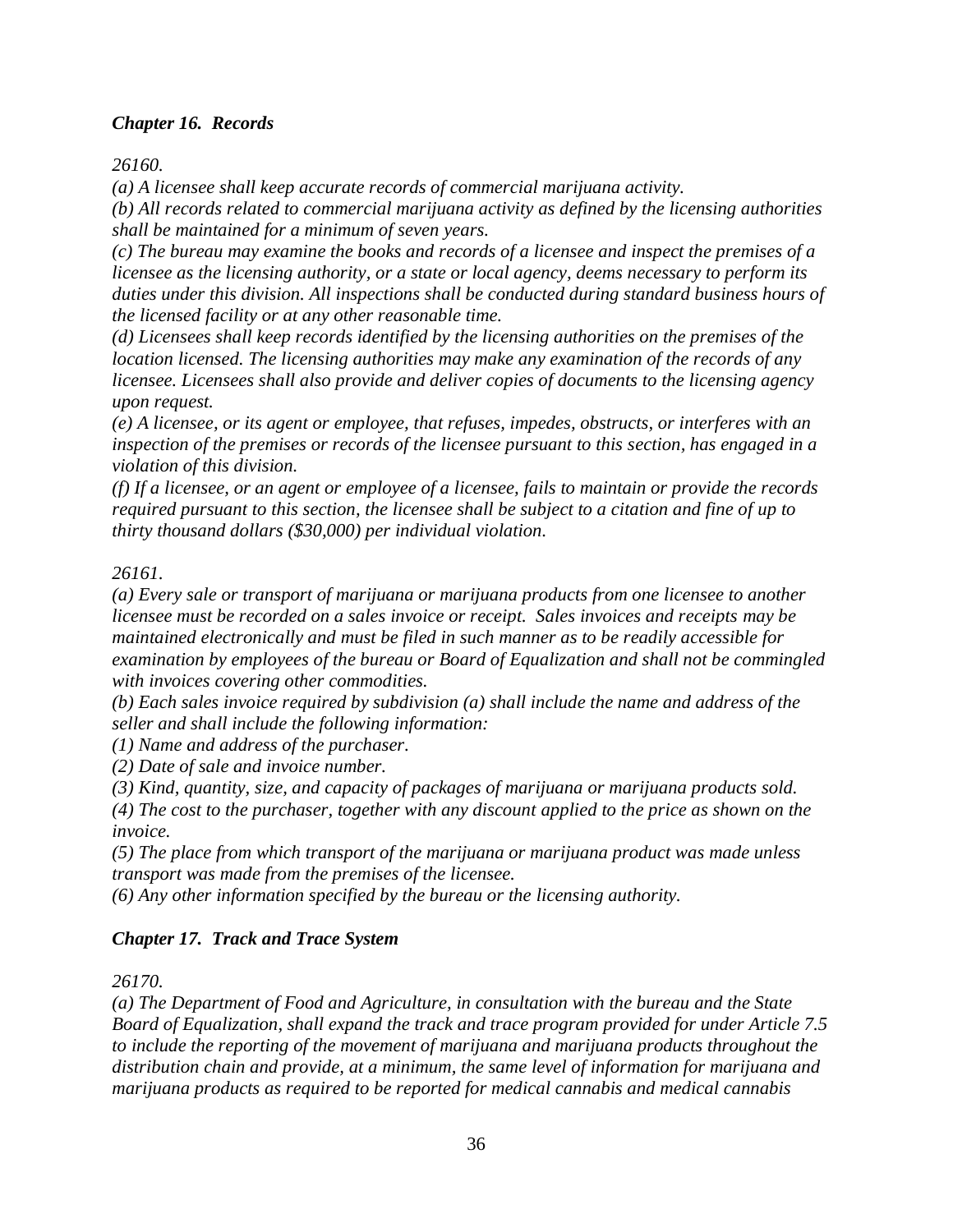*products, and in addition, the amount of the cultivation tax due pursuant to Part 14.5 of the Revenue and Taxation Code. The expanded track and trace program shall include an electronic seed to sale software tracking system with data points for the different stages of commercial activity including, but not limited to, cultivation, harvest, processing, distribution, inventory, and sale.*

*(b) The Department, in consultation with the bureau, shall ensure that licensees under this division are allowed to use third-party applications, programs and information technology systems to comply with the requirements of the expanded track and trace program described in subdivision (a) to report the movement of marijuana and marijuana products throughout the distribution chain and communicate such information to licensing agencies as required by law. (c) Any software, database or other information technology system utilized by the Department to implement the expanded track and trace program shall support interoperability with third-party cannabis business software applications and allow all licensee-facing system activities to be performed through a secure application programming interface (API) or comparable technology which is well documented, bi-directional, and accessible to any third-party application that has been validated and has appropriate credentials. The API or comparable technology shall have version control and provide adequate notice of updates to third-party applications. The system should provide a test environment for third-party applications to access that mirrors the production environment.*

## *Chapter 18. License Fees*

### *26180.*

*Each licensing authority shall establish a scale of application, licensing, and renewal fees, based upon the cost of enforcing this division, as follows:*

*(a) Each licensing authority shall charge each licensee a licensure and renewal fee, as applicable. The licensure and renewal fee shall be calculated to cover the costs of administering this division. The licensure fee may vary depending upon the varying costs associated with administering the various regulatory requirements of this division as they relate to the nature and scope of the different licensure activities, including, but not limited to, the track and trace program required pursuant to Section 26170, but shall not exceed the reasonable regulatory costs to the licensing authority.*

*(b) The total fees assessed pursuant to this division shall be set at an amount that will fairly and proportionately generate sufficient total revenue to fully cover the total costs of administering this division.*

*(c) All license fees shall be set on a scaled basis by the licensing authority, dependent on the size of the business.*

*(d) The licensing authority shall deposit all fees collected in a fee account specific to that licensing authority, to be established in the Marijuana Control Fund. Moneys in the licensing authority fee accounts shall be used, upon appropriation by the Legislature, by the designated licensing authority for the administration of this division.*

#### *26181.*

*The State Water Resources Control Board, the Department of Fish and Wildlife, and other agencies may establish fees to cover the costs of their marijuana regulatory programs.*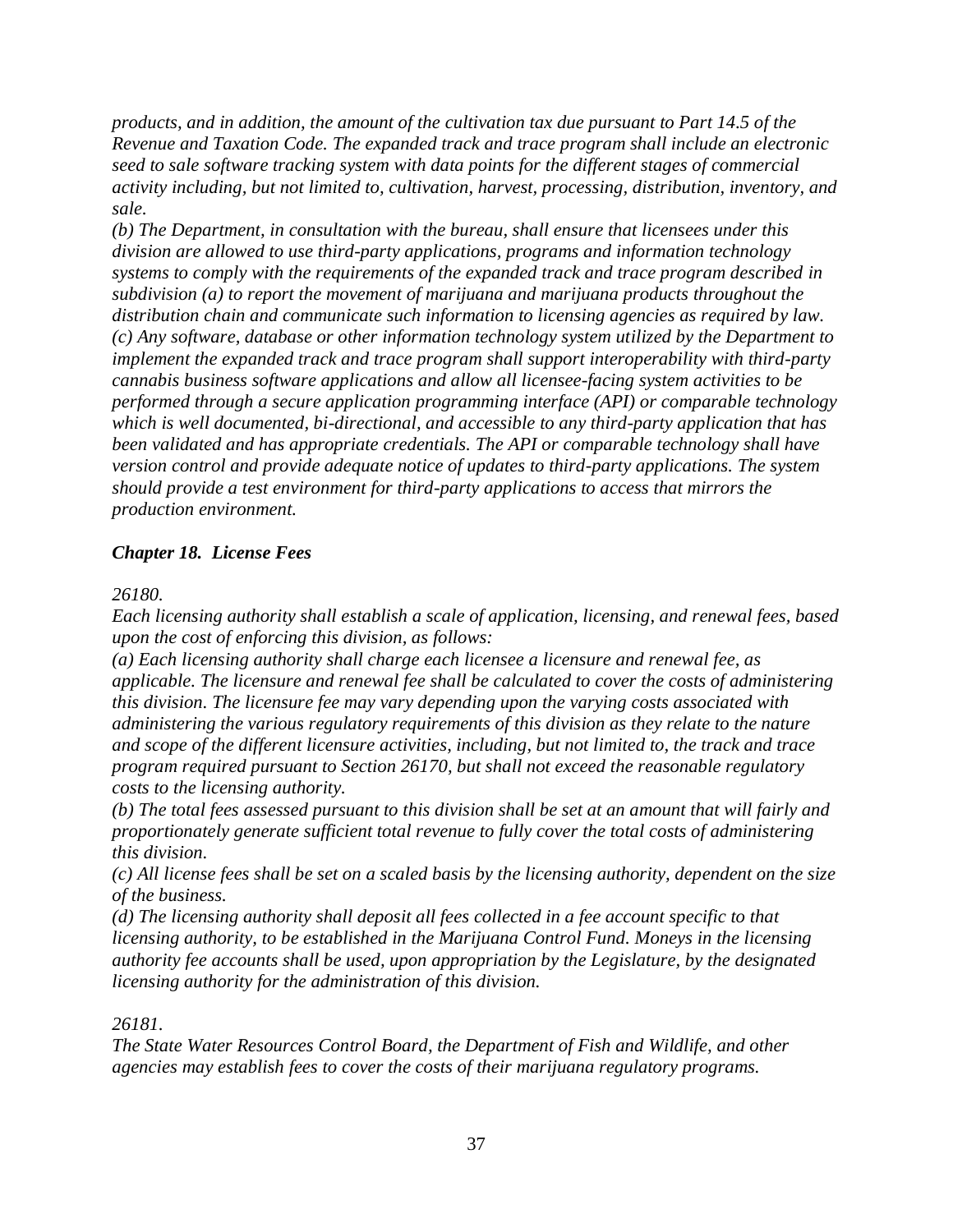### *Chapter 19. Annual Reports; Performance Audit*

### *26190.*

*Beginning on March 1, 2020, and on or before March 1 of each year thereafter, each licensing authority shall prepare and submit to the Legislature an annual report on the authority's activities concerning commercial marijuana activities and post the report on the authority's website. The report shall include, but not be limited to, the same type of information specified in Section 19353, and a detailed list of the petitions for regulatory relief or rulemaking changes received by the office from licensees requesting modifications of the enforcement of rules under this division.* 

### *26191.*

*(a) Commencing January 1, 2019, and by January 1 of each year thereafter, the Bureau of State Audits shall conduct a performance audit of the bureau's activities under this division, and shall report its findings to the bureau and the Legislature by July 1 of that same year. The report shall include, but not be limited to, the following:*

*(1) The actual costs of the program.* 

*(2) The overall effectiveness of enforcement programs.* 

*(3) Any report submitted pursuant to this section shall be submitted in compliance with Section 9795 of the Government Code.*

*(b) The Legislature shall provide sufficient funds to the Bureau of State Audits to conduct the annual audit required by this section.* 

## *Chapter 20. Local Control*

*26200.*

*(a) Nothing in this division shall be interpreted to supersede or limit the authority of a local jurisdiction to adopt and enforce local ordinances to regulate businesses licensed under this division, including, but not limited to, local zoning and land use requirements, business license requirements, and requirements related to reducing exposure to second hand smoke, or to completely prohibit the establishment or operation of one or more types of businesses licensed under this division within the local jurisdiction.* 

*(b) Nothing in this division shall be interpreted to require a licensing authority to undertake local law enforcement responsibilities, enforce local zoning requirements, or enforce local licensing requirements.*

*(c) A local jurisdiction shall notify the bureau upon revocation of any local license, permit, or authorization for a licensee to engage in commercial marijuana activity within the local jurisdiction. Within ten (10) days of notification, the bureau shall inform the relevant licensing authorities. Within ten (10) days of being so informed by the bureau, the relevant licensing authorities shall commence proceedings under Chapter 3 of this Division to determine whether a license issued to the licensee should be suspended or revoked.*

*(d) Notwithstanding paragraph (1) of subdivision (a) of Section 11362.3 of the Health and Safety Code, a local jurisdiction may allow for the smoking, vaporizing, and ingesting of marijuana or marijuana products on the premises of a retailer or microbusiness licensed under this division if: (1) Access to the area where marijuana consumption is allowed is restricted to persons 21 years of age and older;*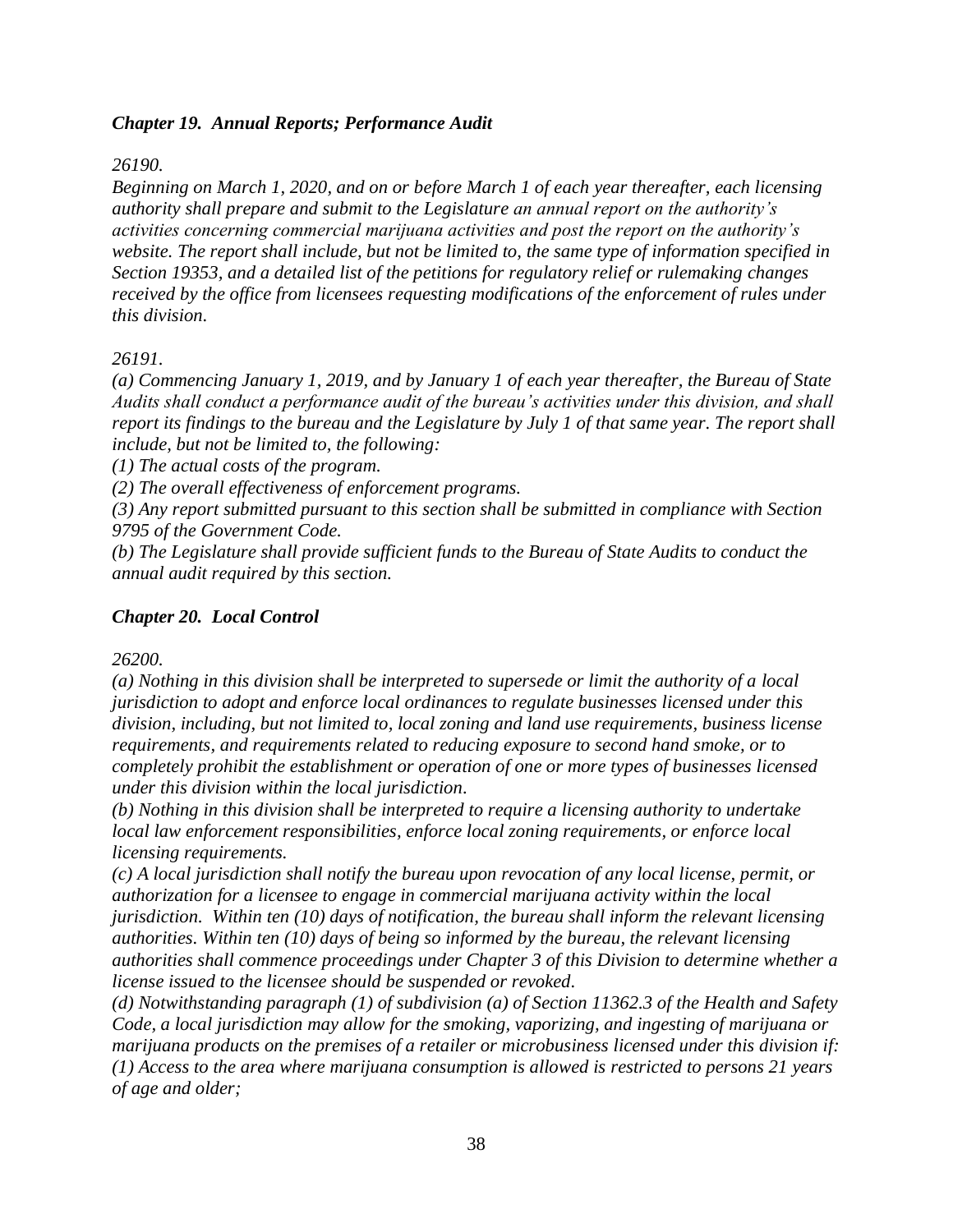*(2) Marijuana consumption is not visible from any public place or non-age restricted area; and (3) Sale or consumption of alcohol or tobacco is not allowed on the premises.*

## *26201.*

*Any standards, requirements, and regulations regarding health and safety, environmental protection, testing, security, food safety, and worker protections established by the state shall be the minimum standards for all licensees under this division statewide. A local jurisdiction may establish additional standards, requirements, and regulations.*

## *26202.*

*(a) A local jurisdiction may enforce this division and the regulations promulgated by the bureau or any licensing authority if delegated the power to do so by the bureau or a licensing authority. (b) The bureau or any licensing authority shall implement the delegation of enforcement authority in subdivision (a) through a memorandum of understanding between the bureau or licensing authority and the local jurisdiction to which enforcement authority is to be delegated.* 

## *Chapter 21. Funding*

*26210.* 

*(a) The Medical Marijuana Regulation and Safety Act Fund established in Section 19351 of Chapter 3.5 of Division 8 is hereby renamed the Marijuana Control Fund. (b) Upon the effective date of this section, whenever "Medical Marijuana Regulation and Safety Act Fund" appears in any statute, regulation, or contract, or in any other code, it shall be construed to refer to the Marijuana Control Fund.*

# *26211.*

*(a) Funds for the initial establishment and support of the regulatory activities under this division, including the public information program described in subdivision (c), and for the activities of the Board of Equalization under Part 14.5 of Division 2 of the Revenue and Taxation Code until July 1, 2017, or until the 2017 Budget Act is enacted, whichever occurs later, shall be advanced from the General Fund and shall be repaid by the initial proceeds from fees collected pursuant to this division, any rule or regulation adopted pursuant to this division, or revenues collected from the tax imposed by Sections 34011 and 34012 of the Revenue and Taxation Code, by January 1, 2025.* 

*(1) Funds advanced pursuant to this subdivision shall be appropriated to the bureau, which shall distribute the moneys to the appropriate licensing authorities, as necessary to implement the provisions of this division, and to the Board of Equalization, as necessary, to implement the provisions of Part 14.5 of Division 2 of the Revenue and Taxation Code.* 

*(2) Within 45 days of this section becoming operative:*

*(A) The Director of Finance shall determine an amount of the initial advance from the General Fund to the Marijuana Control Fund that does not exceed thirty million dollars (\$30,000,000); and*

*(B) There shall be advanced a sum of five million dollars (\$5,000,000) from the General Fund to the Department of Health Care Services to provide for the public information program described in subdivision (c).*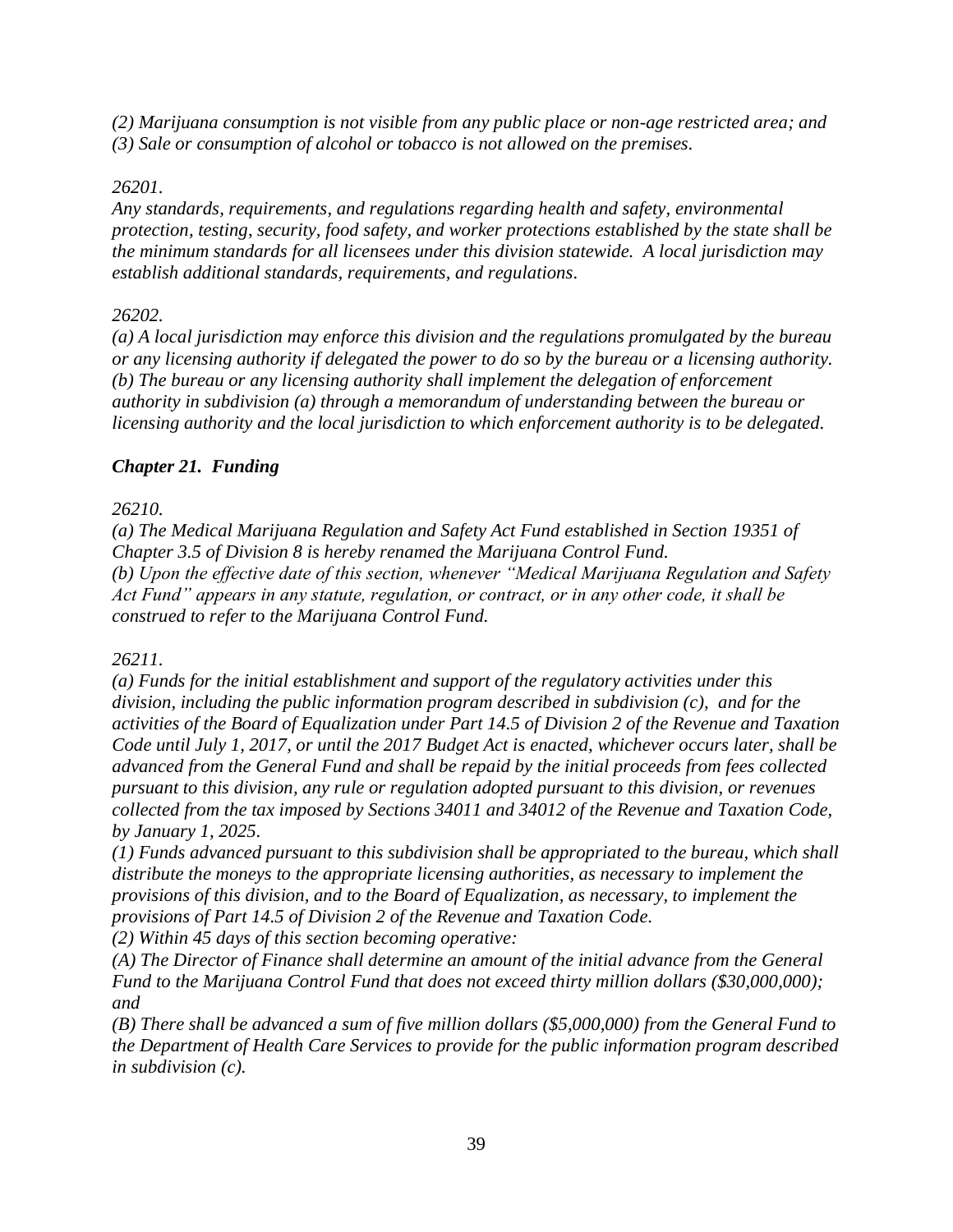*(b) Notwithstanding subdivision (a), the Legislature shall provide sufficient funds to the Marijuana Control Fund to support the activities of the bureau, state licensing authorities under this division, and the Board of Equalization to support its activities under Part 14.5 of Division 2 of the Revenue and Taxation Code. It is anticipated that this funding will be provided annually beginning on July 1, 2017.* 

*(c) The Department of Health Care Services shall establish and implement a public information program no later than September 1, 2017. This public information program shall, at a minimum, describe the provisions of the Control, Regulate, and Tax Adult Use of Marijuana Act of 2016, the scientific basis for restricting access of marijuana and marijuana products to persons under the age of 21 years, describe the penalties for providing access to marijuana and marijuana products to persons under the age of 21 years, provide information regarding the dangers of driving a motor vehicle, boat, vessel, aircraft, or other vehicle used for transportation while impaired from marijuana use, the potential harms of using marijuana while pregnant or breastfeeding, and the potential harms of overusing marijuana or marijuana products.* 

### **Section 147.6 of the Labor Code is hereby added as follows:**

#### *147.6.*

*(a) By March 1, 2018, the Division of Occupational Safety and Health shall convene an advisory committee to evaluate whether there is a need to develop industry-specific regulations related to the activities of licensees under Division 10 of the Business and Professions Code, including but not limited to, whether specific requirements are needed to address exposure to second-hand marijuana smoke by employees at facilities where on-site consumption of marijuana is permitted under subdivision (d) of Section 26200 of the Business and Professions Code, and whether specific requirements are needed to address the potential risks of combustion, inhalation, armed robberies or repetitive strain injuries.* 

*(b) By October 1, 2018, the advisory committee shall present to the board its findings and recommendations for consideration by the board. By October 1, 2018, the board shall render a decision regarding the adoption of industry-specific regulations pursuant to this section.*

#### **Section 13276 of the Water Code is amended to read:**

#### 13276.

(a) The multiagency task force, the Department of Fish and Wildlife and State Water Resources Control Board pilot project to address the Environmental Impacts of Cannabis Cultivation, assigned to respond to the damages caused by marijuana cultivation on public and private lands in California, shall continue its enforcement efforts on a permanent basis and expand them to a statewide level to ensure the reduction of adverse impacts of marijuana cultivation on water quality and on fish and wildlife throughout the state.

(b) Each regional board shall, and the State Water Resources Control Board may, address discharges of waste resulting from medical marijuana cultivation *and commercial marijuana cultivation under Division 10 of the Business and Profession Code* and associated activities, including by adopting a general permit, establishing waste discharge requirements, or taking action pursuant to Section 13269. In addressing these discharges, each regional board shall include conditions to address items that include, but are not limited to, all of the following: (1) Site development and maintenance, erosion control, and drainage features.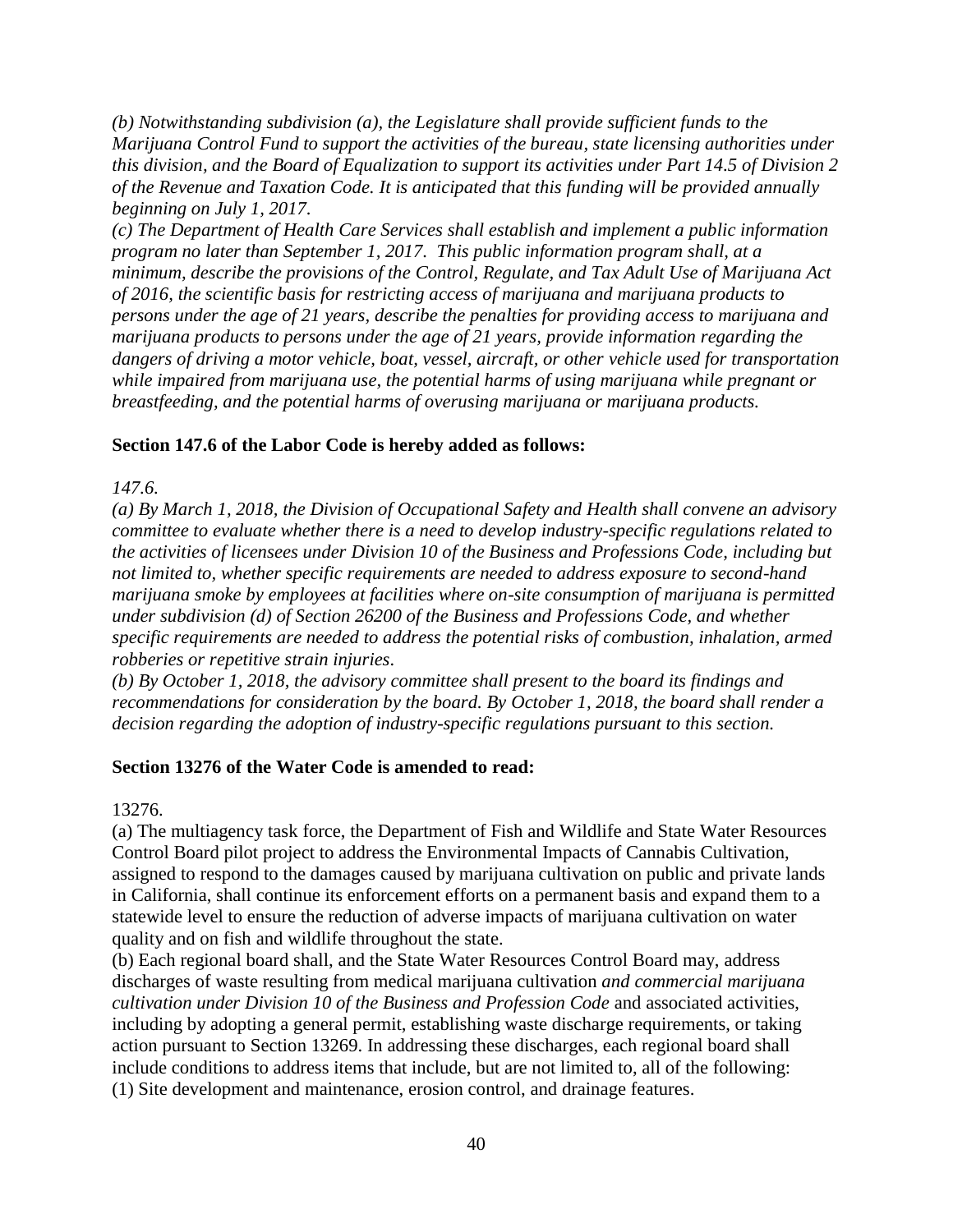(2) Stream crossing installation and maintenance.

- (3) Riparian and wetland protection and management.
- (4) Soil disposal.
- (5) Water storage and use.
- (6) Irrigation runoff.
- (7) Fertilizers and soil.
- (8) Pesticides and herbicides.
- (9) Petroleum products and other chemicals.
- (10) Cultivation-related waste.
- (11) Refuse and human waste.
- (12) Cleanup, restoration, and mitigation.

## **SECTION 7. MARIJUANA TAX.**

*Part 14.5 (commencing with Section 34010) is added to Division 2 of the Revenue and Taxation Code, to read:*

*Part 14.5. Marijuana Tax*

*34010.* 

*For purposes of this part:*

*(a) "Board" shall mean the Board of Equalization or its successor agency.*

*(b) "Bureau" shall mean the Bureau of Marijuana Control within the Department of Consumer Affairs.*

*(c) "Tax Fund" means the California Marijuana Tax Fund created by Section 34018.* 

*(d) "Marijuana" shall have the same meaning as set forth in Section 11018 of the Health and Safety Code and shall also mean medical cannabis.*

*(e) "Marijuana products" shall have the same meaning as set forth in Section 11018.1 of the Health and Safety Code and shall also mean medical concentrates and medical cannabis products.*

*(f) "Marijuana flowers" shall mean the dried flowers of the marijuana plant as defined by the Board.*

*(g) "Marijuana leaves" shall mean all parts of the marijuana plant other than marijuana flowers that are sold or consumed.*

*(h) "Gross receipts" shall have the same meaning as set forth in Section 6012.* 

*(i) "Retail sale" shall have the same meaning as set forth in Section 6007.*

*(j) "Person" shall have the same meaning as set for in section 6005.*

*(k) "Microbusiness" shall have the same meaning as set for in Section 26070(a)(3) of the Business and Professions Code.*

*(l) "Nonprofit" shall have the same meaning as set for in Section 26070.5 of the Business and Professions Code.*

## *34011.*

*(a) Effective January 1, 2018, a marijuana excise tax shall be imposed upon purchasers of marijuana or marijuana products sold in this state at the rate of fifteen percent (15%) of the gross receipts of any retail sale by a dispensary or other person required to be licensed pursuant to Chapter 3.5 of Division 8 of the Business and Professions Code or a retailer, microbusiness,*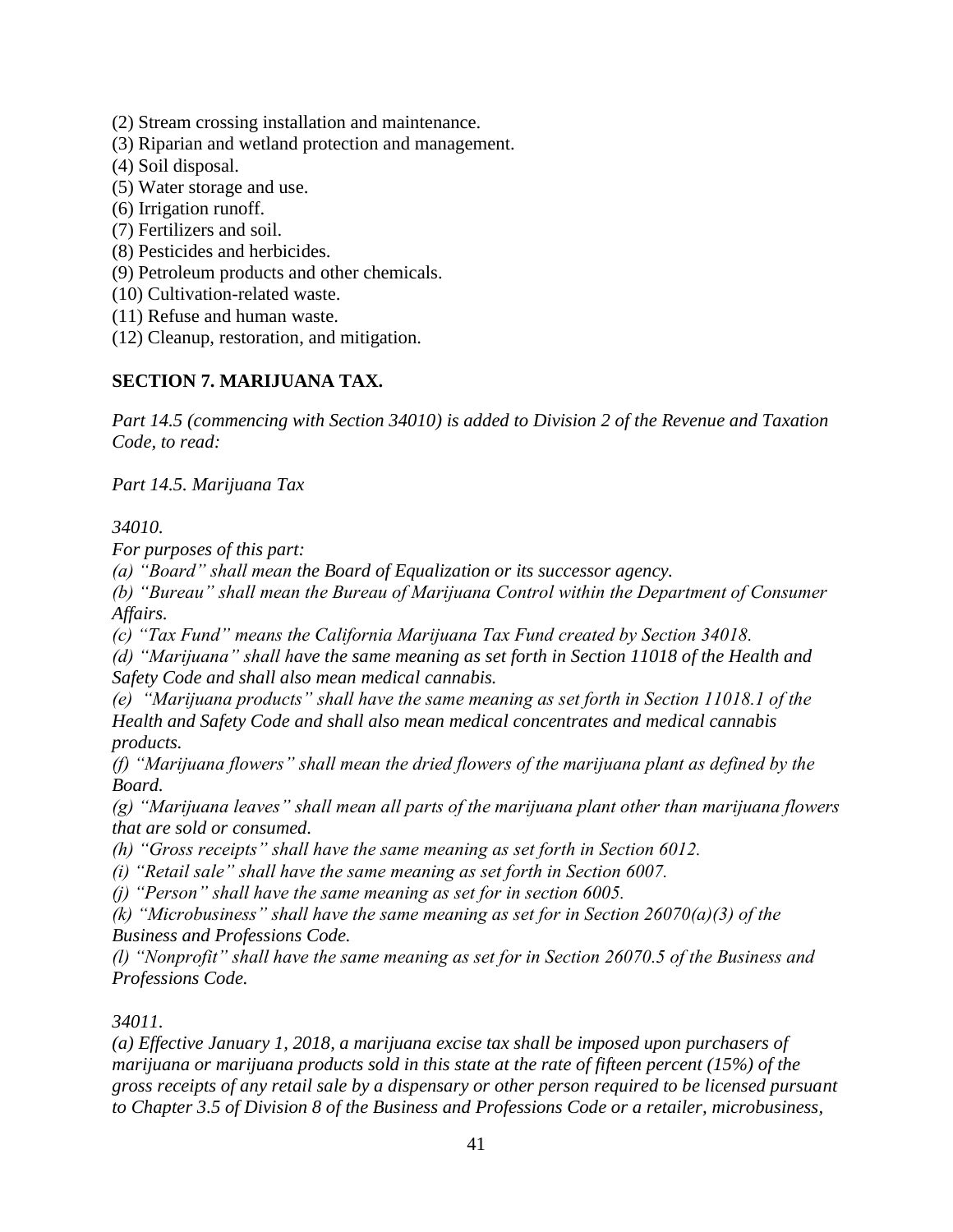*nonprofit, or other person required to be licensed pursuant to Division 10 of the Business and Professions Code to sell marijuana and marijuana products directly to a purchaser.* 

*(b) Except as otherwise provided by regulation, the tax levied under this section shall apply to the full price, if non-itemized, of any transaction involving both marijuana or marijuana products and any other otherwise distinct and identifiable goods or services, and the price of any goods or services, if a reduction in the price of marijuana or marijuana products is contingent on purchase of those goods or services.* 

*(c) A dispensary or other person required to be licensed pursuant to Chapter 3.5 of Division 8 of the Business and Professions Code or a retailer, microbusiness, nonprofit, or other person required to be licensed pursuant to Division 10 of the Business and Professions Code shall be responsible for collecting this tax and remitting it to the board in accordance with rules and procedures established under law and any regulations adopted by the board.* 

*(d) The excise tax imposed by this section shall be in addition to the sales and use tax imposed by the state and local governments.* 

*(e) Gross receipts from the sale of marijuana or marijuana products for purposes of assessing the sales and use tax under Part 1 of this division shall include the tax levied pursuant to this section.*

*(f) No marijuana or marijuana products may be sold to a purchaser unless the excise tax required by law has been paid by the purchaser at the time of sale.*

*(g) The sales and use tax imposed by Part 1 of this division shall not apply to retail sales of medical cannabis, medical cannabis concentrate, edible medical cannabis products or topical cannabis as those terms are defined in Chapter 3.5 of Division 8 of the Business and Professions Code when a qualified patient (or primary caregiver for a qualified patient) provides his or her card issued under Section 11362.71 of the Health and Safety Code and a valid governmentissued identification card.*

## *34012.*

*(a) Effective January 1, 2018, there is hereby imposed a cultivation tax on all harvested marijuana that enters the commercial market upon all persons required to be licensed to cultivate marijuana pursuant to Chapter 3.5 of Division 8 of the Business and Professions Code or Division 10 of the Business and Professions Code. The tax shall be due after the marijuana is harvested.*

*(1) The tax for marijuana flowers shall be nine dollars and twenty five cents (\$9.25) per dryweight ounce.* 

*(2) The tax for marijuana leaves shall be set at two dollars and seventy five cents (\$2.75) per dry-weight ounce.*

*(b) The board may adjust the tax rate for marijuana leaves annually to reflect fluctuations in the relative price of marijuana flowers to marijuana leaves.*

*(c) The board may from time to time establish other categories of harvested marijuana, categories for unprocessed or frozen marijuana or immature plants, or marijuana that is shipped directly to manufacturers. These categories shall be taxed at their relative value compared with marijuana flowers.* 

*(d) The board may prescribe by regulation a method and manner for payment of the cultivation tax that utilizes tax stamps or state-issued product bags that indicate that all required tax has been paid on the product to which the tax stamp is affixed or in which the marijuana is packaged.*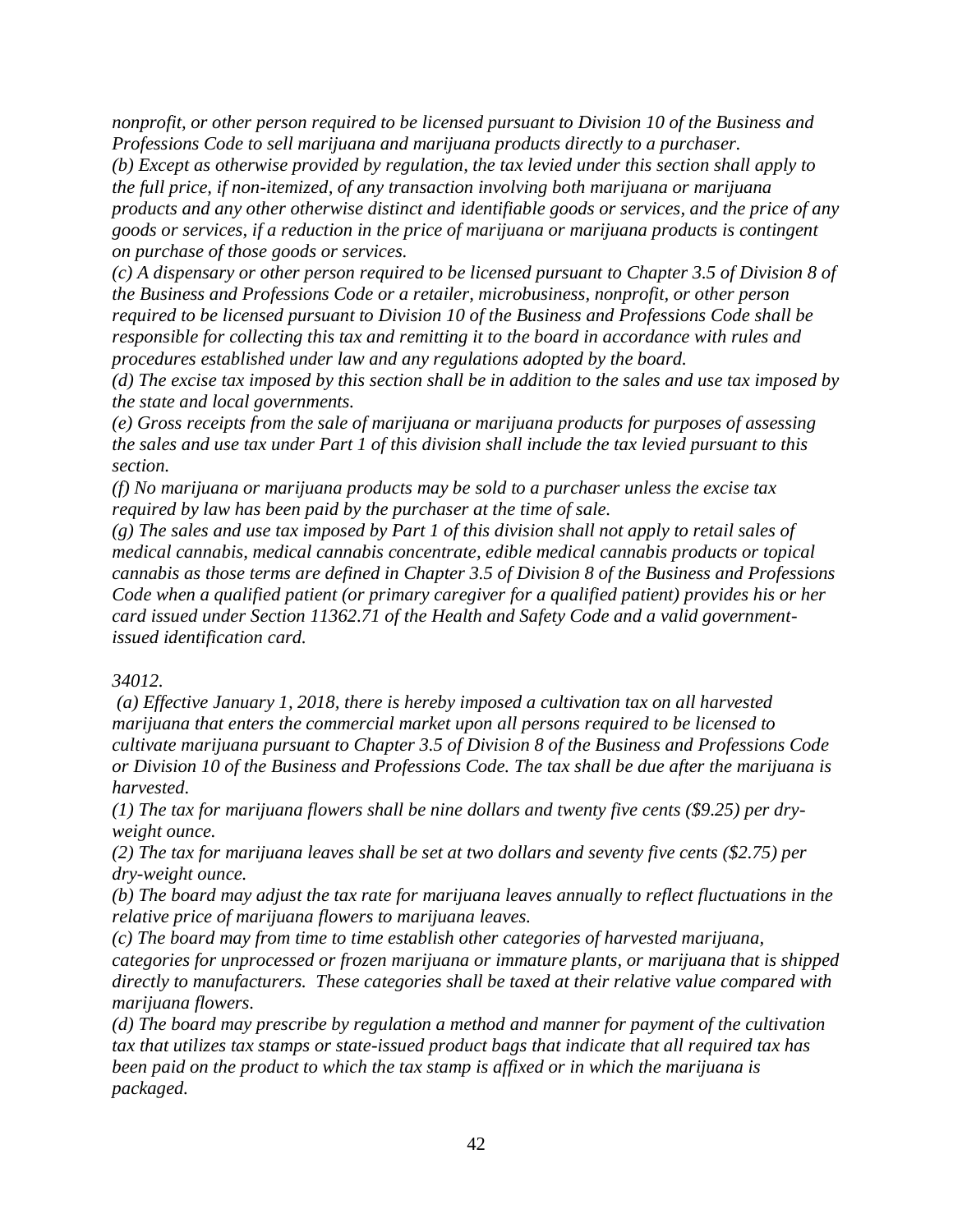*(e) The tax stamps and product bags shall be of the designs, specifications and denominations as may be prescribed by the board and may be purchased by any licensee under Chapter 3.5 of Division 8 of the Business and Professions Code or under Division 10 of the Business and Professions Code.* 

*(f) Subsequent to the establishment of a tax stamp program, the board may by regulation provide that no marijuana may be removed from a licensed cultivation facility or transported on a public highway unless in a state-issued product bag bearing a tax stamp in the proper denomination. (g) The tax stamps and product bags shall be capable of being read by a scanning or similar device and must be traceable utilizing the track and trace system pursuant to Section 26170 of the Business and Professions Code.* 

*(h) Persons required to be licensed to cultivate marijuana pursuant to Chapter 3.5 of Division 8 of the Business and Professions Code or Division 10 of the Business and Professions Code shall be responsible for payment of the tax pursuant to regulations adopted by the board. No marijuana may be sold unless the tax has been paid as provided in this part.* 

*(i) All marijuana removed from a cultivator's premises, except for plant waste, shall be presumed to be sold and thereby taxable under this section.*

*(j) The tax imposed by this section shall be imposed on all marijuana cultivated in the state pursuant to rules and regulations promulgated by the board, but shall not apply to marijuana cultivated for personal use under Section 11362.1 of the Health and Safety Code or cultivated by a qualified patient or primary caregiver in accordance with the Compassionate Use Act. (k) Beginning January 1, 2020, the rates set forth in subdivisions (a), (b), and (c) shall be adjusted by the board annually thereafter for inflation.*

#### *34013.*

*(a) The board shall administer and collect the taxes imposed by this part pursuant to the Fee Collection Procedures Law (Part 30 (commencing with Section 55001) of Division 2 of the Revenue and Taxation Code). For purposes of this part, the references in the Fee Collection Procedures Law to "fee" shall include the tax imposed by this part, and references to "feepayer" shall include a person required to pay or collect the tax imposed by this part. (b) The board may prescribe, adopt, and enforce regulations relating to the administration and enforcement of this part, including, but not limited to, collections, reporting, refunds, and appeals.*

*(c) The board shall adopt necessary rules and regulations to administer the taxes in this part. Such rules and regulations may include methods or procedures to tag marijuana or marijuana products, or the packages thereof, to designate prior tax payment.* 

*(d) The board may prescribe, adopt, and enforce any emergency regulations as necessary to implement, administer and enforce its duties under this division. Any emergency regulation prescribed, adopted, or enforced pursuant to this section shall be adopted in accordance with Chapter 3.5 (commencing with section 11340) of Part 1 of Division 3 of Title 2 of the Government Code, and, for purposes of that chapter, including Section 11349.6 of the Government Code, the adoption of the regulation is an emergency and shall be considered by the Office of Administrative Law as necessary for the immediate preservation of the public peace, health and safety, and general welfare. Notwithstanding any other provision of law, the emergency regulations adopted by the board may remain in effect for two years from adoption. (e) Any person who fails to pay the taxes imposed under this part shall, in addition to owing the taxes not paid, be subject to a penalty of at least one-half the amount of the taxes not paid, and*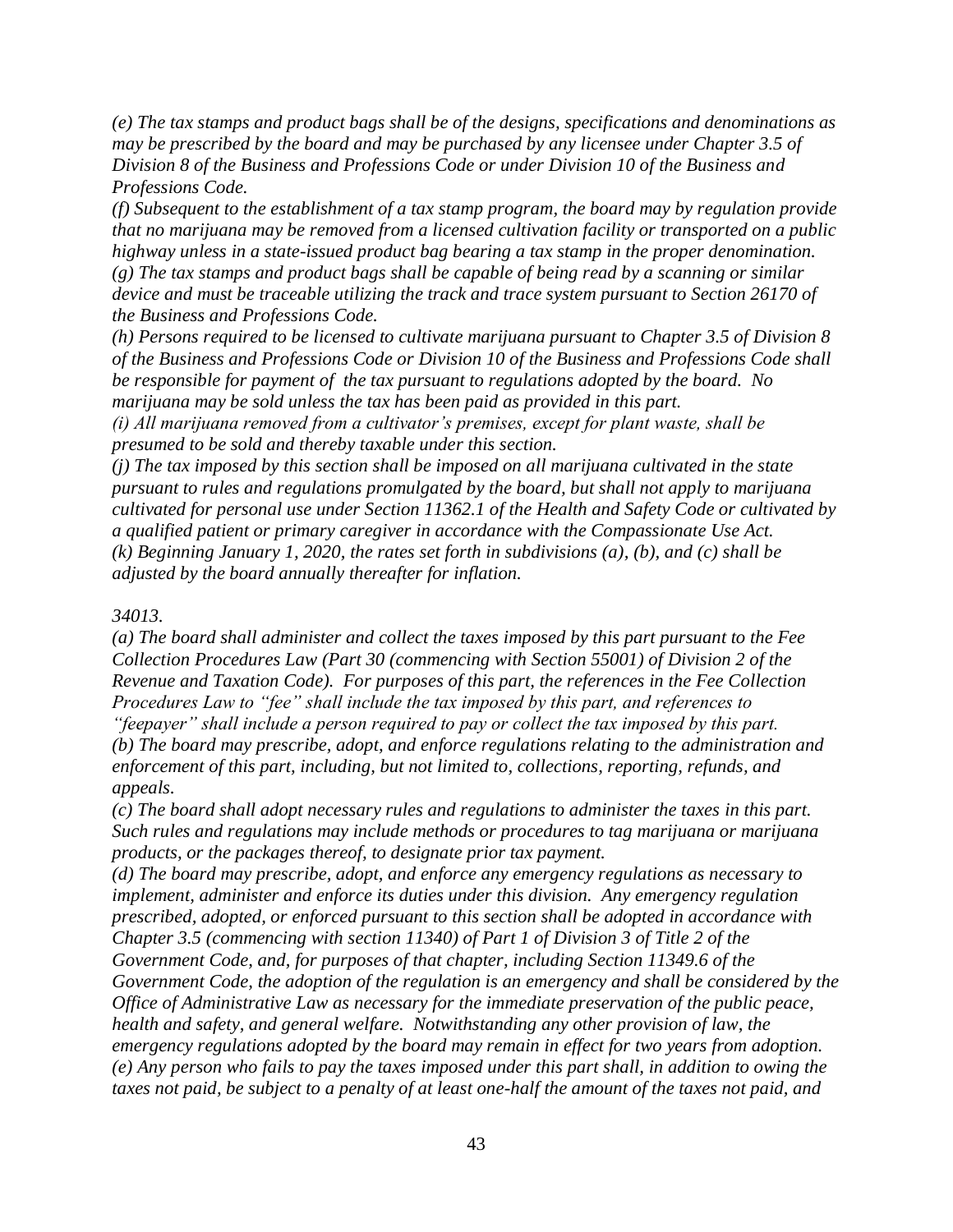*shall be subject to having its license revoked pursuant to Section 26031 of the Business and Professions Code or pursuant to Chapter 3.5 of Division 8 of the Business and Professions Code. (f) The board may bring such legal actions as are necessary to collect any deficiency in the tax required to be paid, and, upon the board's request, the Attorney General shall bring the actions.*

### *34014.*

*(a) All persons required to be licensed involved in the cultivation and retail sale of marijuana or marijuana products must obtain a separate permit from the board pursuant to regulations adopted by the board. No fee shall be charged to any person for issuance of the permit. Any person required to obtain a permit who engages in business as a cultivator, dispensary, retailer, microbusiness or nonprofit pursuant to Chapter 3.5 of Division 8 of the Business and Professions Code or Division 10 of the Business and Professions Code without a permit or after a permit has been canceled, suspended, or revoked, and each officer of any corporation which so engages in business, is guilty of a misdemeanor.*

*(b) The board may require every licensed dispensary, cultivator, microbusiness, nonprofit, or other person required to be licensed, to provide security to cover the liability for taxes imposed by state law on marijuana produced or received by the cultivator, microbusiness, nonprofit, or other person required to be licensed in accordance with procedures to be established by the board. Notwithstanding anything herein to the contrary, the board may waive any security requirement it imposes for good cause, as determined by the board. "Good cause" includes, but is not limited to, the inability of a cultivator, microbusiness, nonprofit, or other person required to be licensed to obtain security due to a lack of service providers or the policies of service providers that prohibit service to a marijuana business. A person may not commence or continue any business or operation relating to marijuana cultivation until any surety required by the board with respect to the business or operation have been properly prepared, executed and submitted under this part.*

*(c) In fixing the amount of any security required by the board, the board shall give consideration to the financial hardship that may be imposed on licensees as a result of any shortage of available surety providers.*

## *34015.*

*(a)The marijuana excise tax and cultivation tax imposed by this part is due and payable to the board quarterly on or before the last day of the month following each quarterly period of three months. On or before the last day of the month following each quarterly period, a return for the preceding quarterly period shall be filed with the board by each person required to be licensed for cultivation or retail sale under Divisions 8 or 10 of the Business and Professions Code using electronic media. Returns shall be authenticated in a form or pursuant to methods as may be prescribed by the board. If the cultivation tax is paid by stamp pursuant to section 34012(d) the board may by regulation determine when and how the tax shall be paid.*

*(b) The board may require every person engaged in the cultivation, distribution or retail sale of marijuana and marijuana products required to be licensed pursuant to Chapter 3.5 of Division 8 of the Business or Professions Code or Division 10 of the Business and Professions Code to file, on or before the 25th day of each month, a report using electronic media respecting the person's inventory, purchases, and sales during the preceding month and any other information as the board may require to carry out the purposes of this part. Reports shall be authenticated in a form or pursuant to methods as may be prescribed by the board.*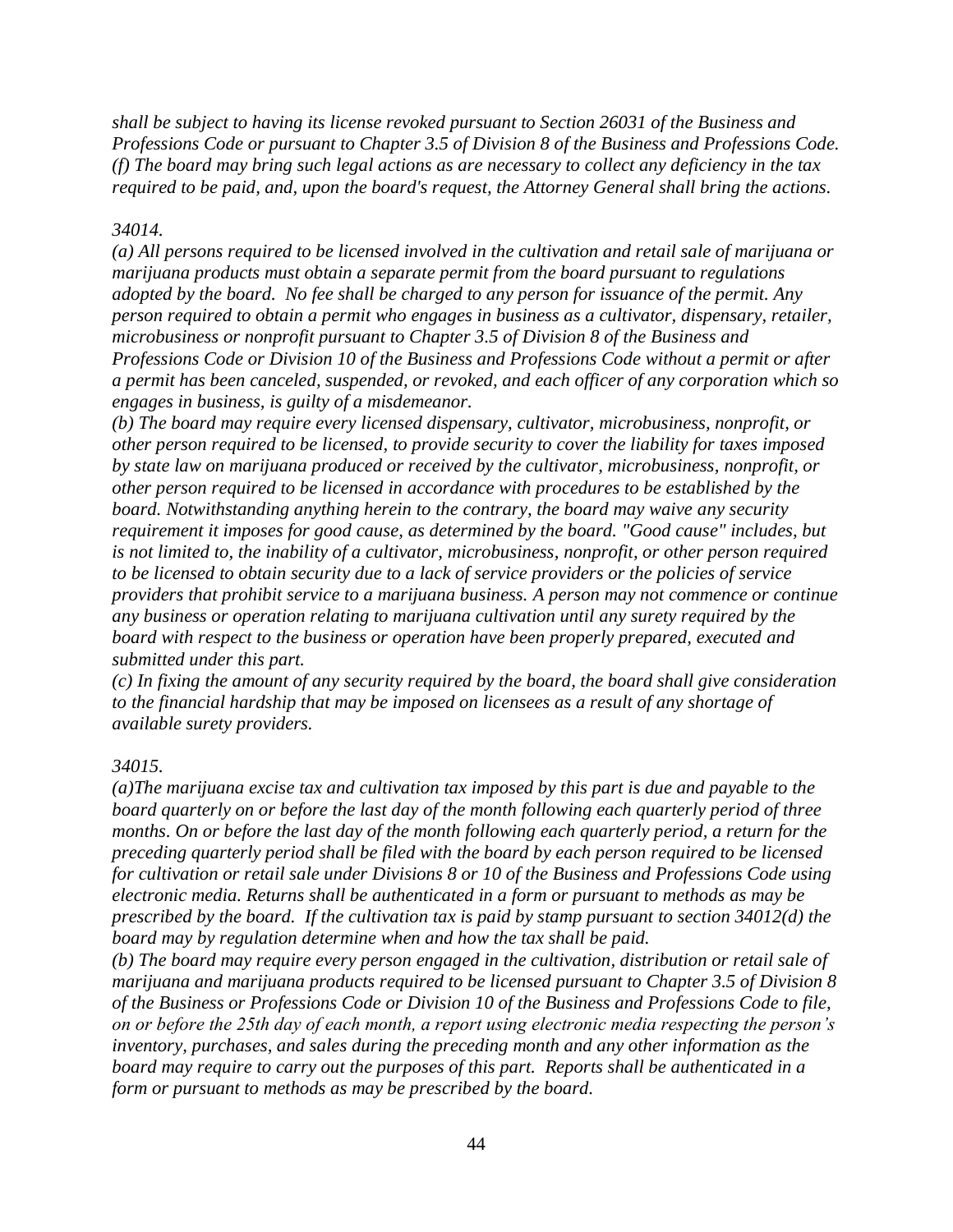## *34016.*

*(a) Any peace officer, or board employee granted limited peace officer status pursuant to paragraph (6) of subdivision (a) of Section 830.11 of the Penal Code, upon presenting appropriate credentials, is authorized to enter any place as described in paragraph (3) and to conduct inspections in accordance with the following paragraphs, inclusive.*

*(1) Inspections shall be performed in a reasonable manner and at times that are reasonable under the circumstances, taking into consideration the normal business hours of the place to be entered.*

*(2) Inspections may be at any place at which marijuana or marijuana products are sold to purchasers, cultivated, or stored, or at any site where evidence of activities involving evasion of tax may be discovered.*

*(3) Inspections shall be requested or conducted no more than once in a 24-hour period. (b) Any person who fails or refuses to allow an inspection shall be subject to a misdemeanor. Each offense shall be punished by a fine not to exceed five thousand dollars (\$5,000), or imprisonment not exceeding one year in a county jail, or both the fine and imprisonment. The court shall order any fines assessed be deposited in the California Marijuana Tax Fund.*

*(c) Upon discovery by the board or a law enforcement agency that a licensee or any other person possesses, stores, owns, or has made a retail sale of marijuana or marijuana products, without evidence of tax payment or not contained in secure packaging, the board or the law enforcement agency shall be authorized to seize the marijuana or marijuana products. Any marijuana or marijuana products seized by a law enforcement agency or the board shall within seven days be deemed forfeited and the board shall comply with the procedures set forth in Sections 30436 through 30449, inclusive.*

*(d) Any person who renders a false or fraudulent report is guilty of a misdemeanor and subject to a fine not to exceed one thousand dollars (\$1,000) for each offense.*

*(e) Any violation of any provisions of this part, except as otherwise provided, is a misdemeanor and is punishable as such.*

*(f) All moneys remitted to the board under this part shall be credited to the California Marijuana Tax Fund.*

## *34017.*

*The Legislative Analyst's Office shall submit a report to the Legislature by January 1, 2020, with recommendations to the Legislature for adjustments to the tax rate to achieve the goals of undercutting illicit market prices and discouraging use by persons younger than 21 years of age while ensuring sufficient revenues are generated for the programs identified in Section 34019.* 

#### *34018.*

*(a) The California Marijuana Tax Fund is hereby created in the State Treasury. The Tax Fund shall consist of all taxes, interest, penalties, and other amounts collected and paid to the board pursuant to this part, less payment of refunds.*

*(b) Notwithstanding any other law, the California Marijuana Tax Fund is a special trust fund established solely to carry out the purposes of the Control, Regulate and Tax Adult Use of Marijuana Act and all revenues deposited into the Tax Fund, together with interest or dividends earned by the fund, are hereby continuously appropriated for the purposes of the Control,*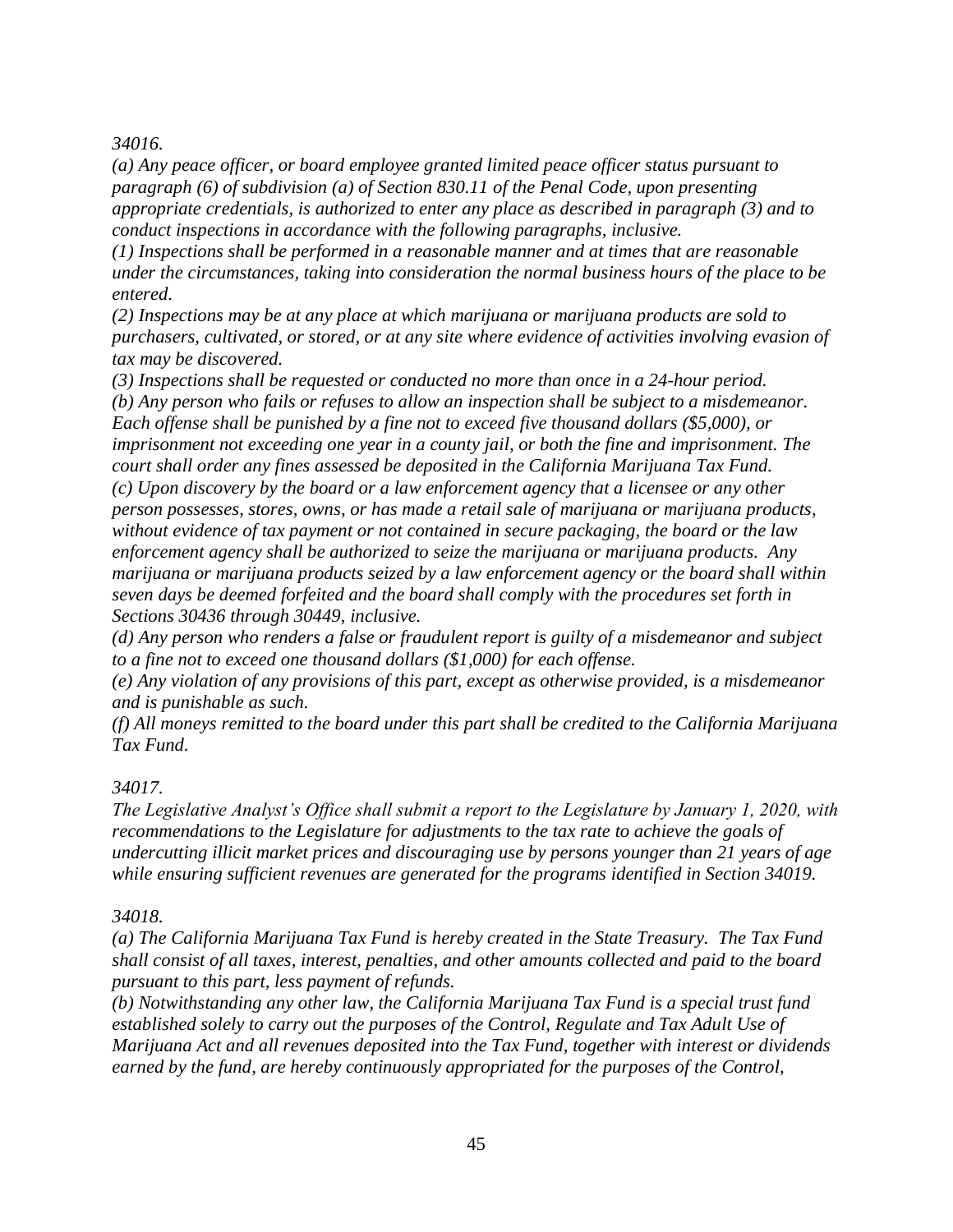*Regulate and Tax Adult Use of Marijuana Act without regard to fiscal year and shall be expended only in accordance with the provisions of this part and its purposes. (c) Notwithstanding any other law, the taxes imposed by this part and the revenue derived therefrom, including investment interest, shall not be considered to be part of the General Fund, as that term is used in Chapter 1 (commencing with section 16300) of Part 2 of Division 4 of the Government Code, shall not be considered General Fund revenue for purposes of Section 8 of Article XVI of the California Constitution and its implementing statutes, and shall not be considered "moneys" for purposes of subdivisions (a) and (b) of Section 8 of Article XVI of the California Constitution and its implementing statutes.*

#### *34019.*

*(a) Beginning with fiscal year 2017-2018 the Department of Finance shall estimate revenues to be received pursuant to sections 34011 and 34012 and provide those estimates to the Controller no later than June 15 of each year. The Controller shall use these estimates when disbursing funds pursuant to this section. Before any funds are disbursed pursuant to subdivisions (b), (c), (d), and (e) of this section the Controller shall disburse from the Tax Fund to the appropriate account, without regard to fiscal year, the following:*

*(1) Reasonable costs incurred by the board for administering and collecting the taxes imposed by this part; provided, however, such costs shall not exceed four percent (4%) of tax revenues received.*

*(2) Reasonable costs incurred by the Bureau, the Department of Consumer Affairs, the Department of Food and Agriculture, and the Department of Public Health for implementing, administering, and enforcing Chapter 3.5 of Division 8 of the Business and Professions Code and Division 10 of the Business and Professions Code to the extent those costs are not reimbursed pursuant to Section 26180 of the Business and Professions Code or pursuant to Chapter 3.5 of Division 8 of the Business and Professions Code. This paragraph shall remain operative through fiscal year 2022-2023.*

*(3) Reasonable costs incurred by the Department of Fish and Wildlife, the State Water Resources Control Board, and the Department of Pesticide Regulation for carrying out their respective duties under Chapter 3.5 of Division 8 of the Business and Professions Code or Division 10 of the Business and Professions Code to the extent those costs are not otherwise reimbursed.* 

*(4) Reasonable costs incurred by the Controller for performing duties imposed by the Control, Regulate and Tax Adult Use of Marijuana Act, including the audit required by Section 34020.*

*(5) Reasonable costs incurred by the State Auditor for conducting the performance audit pursuant to Section 26191 of the Business and Professions Code.*

*(6) Reasonable costs incurred by the Legislative Analyst's Office for performing duties imposed by Section 34017.*

*(7) Sufficient funds to reimburse the Division of Labor Standards Enforcement and Occupational Safety and Health within the Department of Industrial Relations and the Employment Development Department for the costs of applying and enforcing state labor laws to licensees under Chapter 3.5 of Division 8 of the Business and Professions Code and Division 10 of the Business and Professions Code.* 

*(b) The Controller shall next disburse the sum of ten million dollars (\$10,000,000) to a public university or universities in California annually beginning with fiscal year 2018-2019 until fiscal year 2028-2029 to research and evaluate the implementation and effect of the Control, Regulate and Tax Adult Use of Marijuana Act, and shall, if appropriate, make recommendations to the*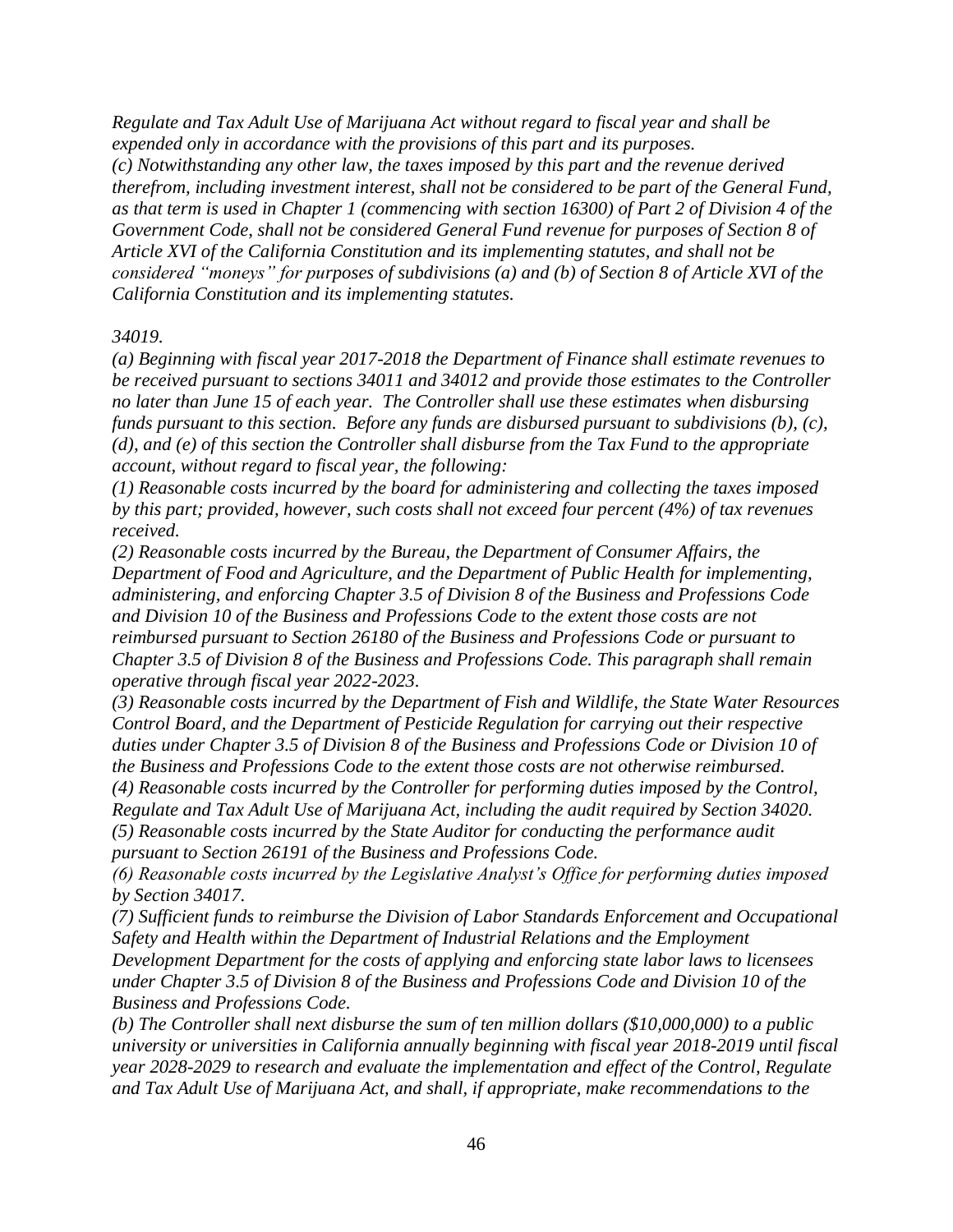*Legislature and Governor regarding possible amendments to the Control, Regulate and Tax Adult Use of Marijuana Act. The recipients of these funds shall publish reports on their findings at a minimum of every two years and shall make the reports available to the public. The Bureau shall select the universities to be funded. The research funded pursuant to this subdivision shall include but not necessarily be limited to:*

*(1) Impacts on public health, including health costs associated with marijuana use, as well as whether marijuana use is associated with an increase or decrease in use of alcohol or other drugs.*

*(2) The impact of treatment for maladaptive marijuana use and the effectiveness of different treatment programs.*

*(3) Public safety issues related to marijuana use, including studying the effectiveness of the packaging and labeling requirements and advertising and marketing restrictions contained in the Act at preventing underage access to and use of marijuana and marijuana products, and studying the health-related effects among users of varying potency levels of marijuana and marijuana products.* 

*(4) Marijuana use rates, maladaptive use rates for adults and youth, and diagnosis rates of marijuana-related substance use disorders.*

*(5) Marijuana market prices, illicit market prices, tax structures and rates, including an evaluation of how to best tax marijuana based on potency, and the structure and function of licensed marijuana businesses.*

*(6) Whether additional protections are needed to prevent unlawful monopolies or anticompetitive behavior from occurring in the nonmedical marijuana industry and, if so, recommendations as to the most effective measures for preventing such behavior.* 

*(7) The economic impacts in the private and public sectors, including but not necessarily limited to, job creation, workplace safety, revenues, taxes generated for state and local budgets, and criminal justice impacts, including, but not necessarily limited to, impacts on law enforcement and public resources, short and long term consequences of involvement in the criminal justice system, and state and local government agency administrative costs and revenue.*

*(8) Whether the regulatory agencies tasked with implementing and enforcing the Control, Regulate and Tax Adult Use of Marijuana Act are doing so consistent with the purposes of the Act, and whether different agencies might do so more effectively. (9) Environmental issues related to marijuana production and the criminal prohibition of marijuana production. (10) The geographic location, structure, and function of licensed marijuana businesses, and demographic data, including race, ethnicity, and gender, of license holders.*

*(11) The outcomes achieved by the changes in criminal penalties made under the Control, Regulate, and Tax Adult Use of Marijuana Act for marijuana-related offenses, and the outcomes of the juvenile justice system, in particular, probation-based treatments and the frequency of upcharging illegal possession of marijuana or marijuana products to a more serious offense. (c) The Controller shall next disburse the sum of three million dollars (\$3,000,000) annually to the Department of the California Highway Patrol beginning fiscal year 2018-2019 until fiscal year 2022-2023 to establish and adopt protocols to determine whether a driver is operating a vehicle while impaired, including impairment by the use of marijuana or marijuana products, and to establish and adopt protocols setting forth best practices to assist law enforcement agencies. The department may hire personnel to establish the protocols specified in this subdivision. In addition, the department may make grants to public and private research*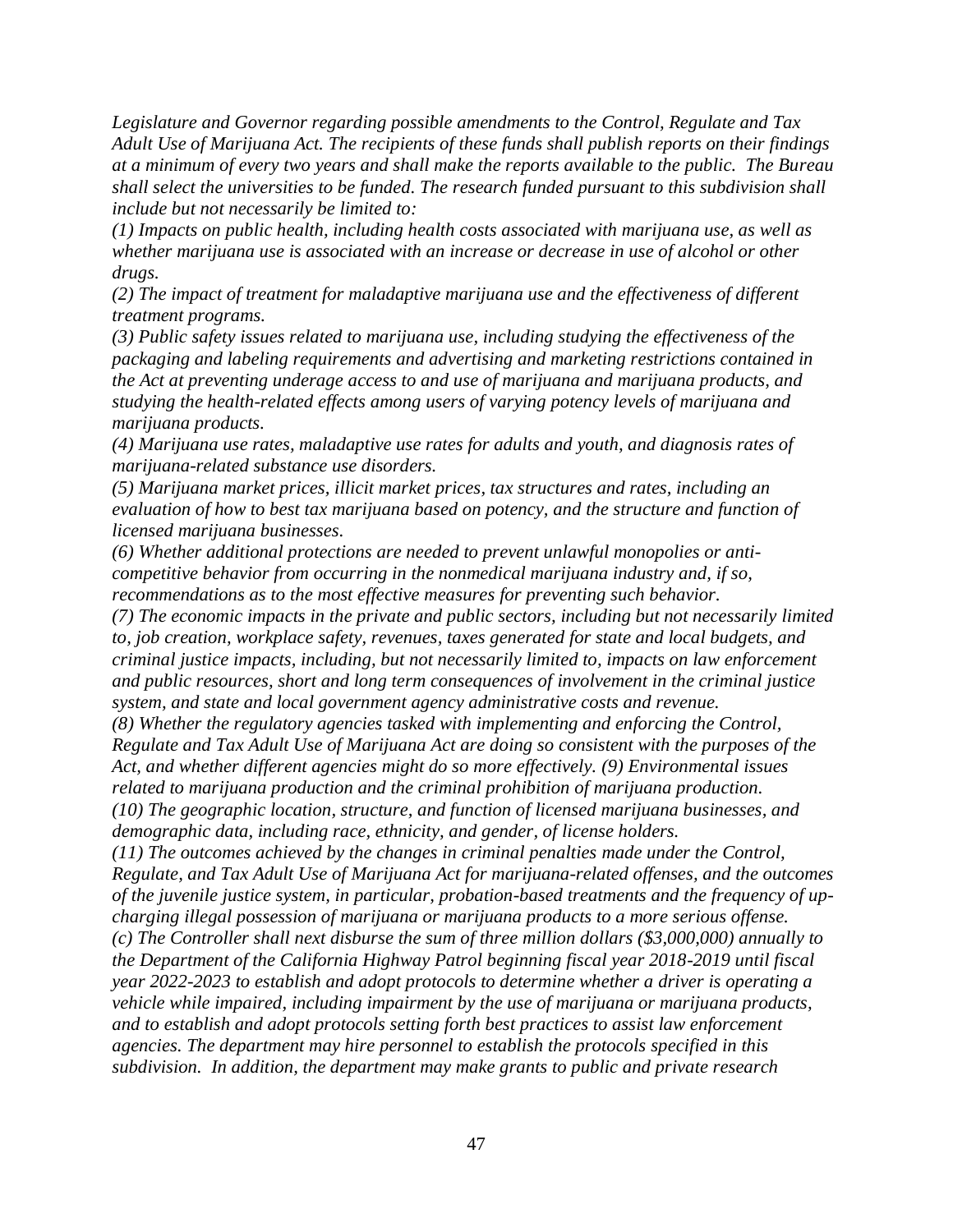*institutions for the purpose of developing technology for determining when a driver is operating a vehicle while impaired, including impairment by the use of marijuana or marijuana products. (d) The Controller shall next disburse the sum of ten million dollars (\$10,000,000) beginning fiscal year 2018-2019 and increasing ten million dollars (\$10,000,000) each fiscal year thereafter until fiscal year 2022-2023, at which time the disbursement shall be fifty million dollars (\$50,000,000) each year thereafter, to the Governor's Office of Business and Economic Development, in consultation with the Labor and Workforce Development Agency and the Department of Social Services, to administer a Community Reinvestments grants program to local health departments and at least fifty-percent to qualified community-based nonprofit organizations to support job placement, mental health treatment, substance use disorder treatment, system navigation services, legal services to address barriers to reentry, and linkages to medical care for communities disproportionately affected by past federal and state drug policies. The Office shall solicit input from community-based job skills, job placement, and legal service providers with relevant expertise as to the administration of the grants program. In addition, the Office shall periodically evaluate the programs it is funding to determine the effectiveness of the programs, shall not spend more than four percent (4%) for administrative costs related to implementation, evaluation and oversight of the programs, and shall award grants annually, beginning no later than January 1, 2020.*

*(e) The Controller shall next disburse the sum of two million dollars (\$2,000,000) annually to the University of California San Diego Center for Medicinal Cannabis Research to further the objectives of the Center including the enhanced understanding of the efficacy and adverse effects of marijuana as a pharmacological agent.*

*(f) By July 15 of each fiscal year beginning in fiscal year 2018-2019, the Controller shall, after disbursing funds pursuant to subdivisions (a), (b), (c), (d), and (e), disburse funds deposited in the Tax Fund during the prior fiscal year into sub-trust accounts, which are hereby created, as follows:* 

*(1) Sixty percent (60%) shall be deposited in the Youth Education, Prevention, Early Intervention and Treatment Account, and disbursed by the Controller to the Department of Health Care Services for programs for youth that are designed to educate about and to prevent substance use disorders and to prevent harm from substance use. The Department of Health Care services shall enter into inter-agency agreements with the Department of Public Health and the Department of Education to implement and administer these programs. The programs shall emphasize accurate education, effective prevention, early intervention, school retention, and timely treatment services for youth, their families and caregivers. The programs may include, but are not limited to, the following components:* 

*(A) Prevention and early intervention services including outreach, risk survey and education to youth, families, caregivers, schools, primary care health providers, behavioral health and substance use disorder service providers, community and faith-based organizations, foster care providers, juvenile and family courts, and others to recognize and reduce risks related to substance use, and the early signs of problematic use and of substance use disorders.*

*(B) Grants to schools to develop and support Student Assistance Programs, or other similar programs, designed to prevent and reduce substance use, and improve school retention and performance, by supporting students who are at risk of dropping out of school and promoting alternatives to suspension or expulsion that focus on school retention, remediation, and professional care. Schools with higher than average dropout rates should be prioritized for grants.*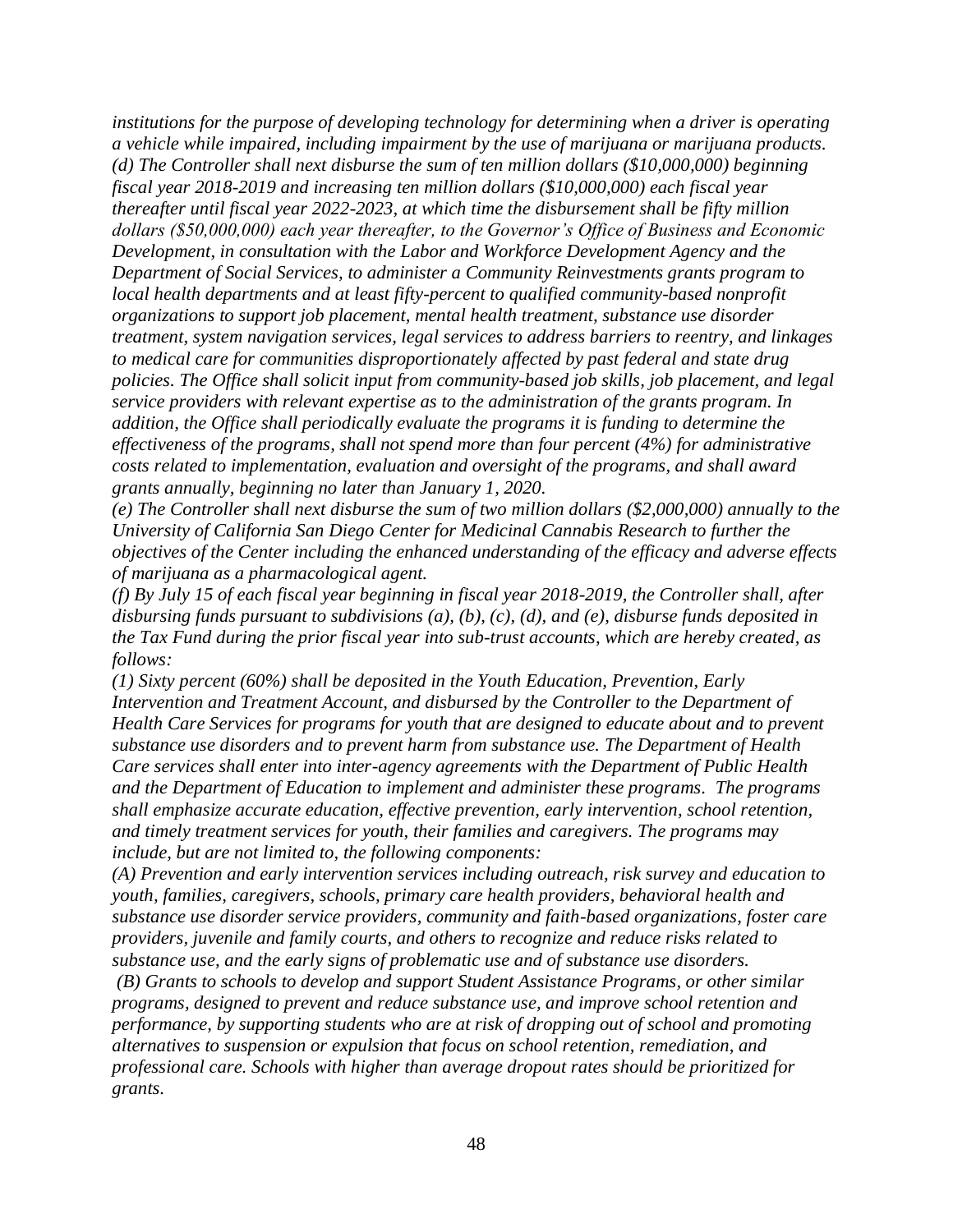*(C) Grants to programs for outreach, education and treatment for homeless youth and out-ofschool youth with substance use disorders.* 

*(D) Access and linkage to care provided by county behavioral health programs for youth, and their families and caregivers, who have a substance use disorder or who are at risk for developing a substance use disorder.* 

*(E) Youth-focused substance use disorder treatment programs that are culturally and gender competent, trauma-informed, evidence-based and provide a continuum of care that includes screening and assessment (substance use disorder as well as mental health), early intervention, active treatment, family involvement, case management, overdose prevention, prevention of communicable diseases related to substance use, relapse management for substance use and other co-occurring behavioral health disorders, vocational services, literacy services, parenting classes, family therapy and counseling services, medication-assisted treatments, psychiatric medication and psychotherapy. When indicated, referrals must be made to other providers. (F) To the extent permitted by law and where indicated, interventions shall utilize a twogeneration approach to addressing substance use disorders with the capacity to treat youth and adults together. This would include supporting the development of family-based interventions that address substance use disorders and related problems within the context of families, including parents, foster parents, caregivers and all their children.* 

*(G) Programs to assist individuals, as well as families and friends of drug using young people, to reduce the stigma associated with substance use including being diagnosed with a substance use disorder or seeking substance use disorder services. This includes peer-run outreach and education to reduce stigma, anti-stigma campaigns, and community recovery networks.*

*(H) Workforce training and wage structures that increase the hiring pool of behavioral health staff with substance use disorder prevention and treatment expertise. Provide ongoing education and coaching that increases substance use treatment providers' core competencies and trains providers on promising and evidenced-based practices.* 

*(I) Construction of community-based youth treatment facilities.*

*(J) The departments may contract with each county behavioral health program for the provision of services.*

*(K) Funds shall be allocated to counties based on demonstrated need, including the number of youth in the county, the prevalence of substance use disorders among adults, and confirmed through statistical data, validated assessments or submitted reports prepared by the applicable county to demonstrate and validate need.*

*(L) The departments shall periodically evaluate the programs they are funding to determine the effectiveness of the programs.*

*(M) The departments may use up to four percent (4%) of the moneys allocated to the Youth Education, Prevention, Early Intervention and Treatment Account for administrative costs related to implementation, evaluation and oversight of the programs.*

*(N) If the Department of Finance ever determines that funding pursuant to marijuana taxation exceeds demand for youth prevention and treatment services in the state, the departments shall provide a plan to the Department of Finance to provide treatment services to adults as well as youth using these funds.*

*(O) The departments shall solicit input from volunteer health organizations, physicians who treat addiction, treatment researchers, family therapy and counseling providers, and professional education associations with relevant expertise as to the administration of any grants made pursuant to this paragraph.*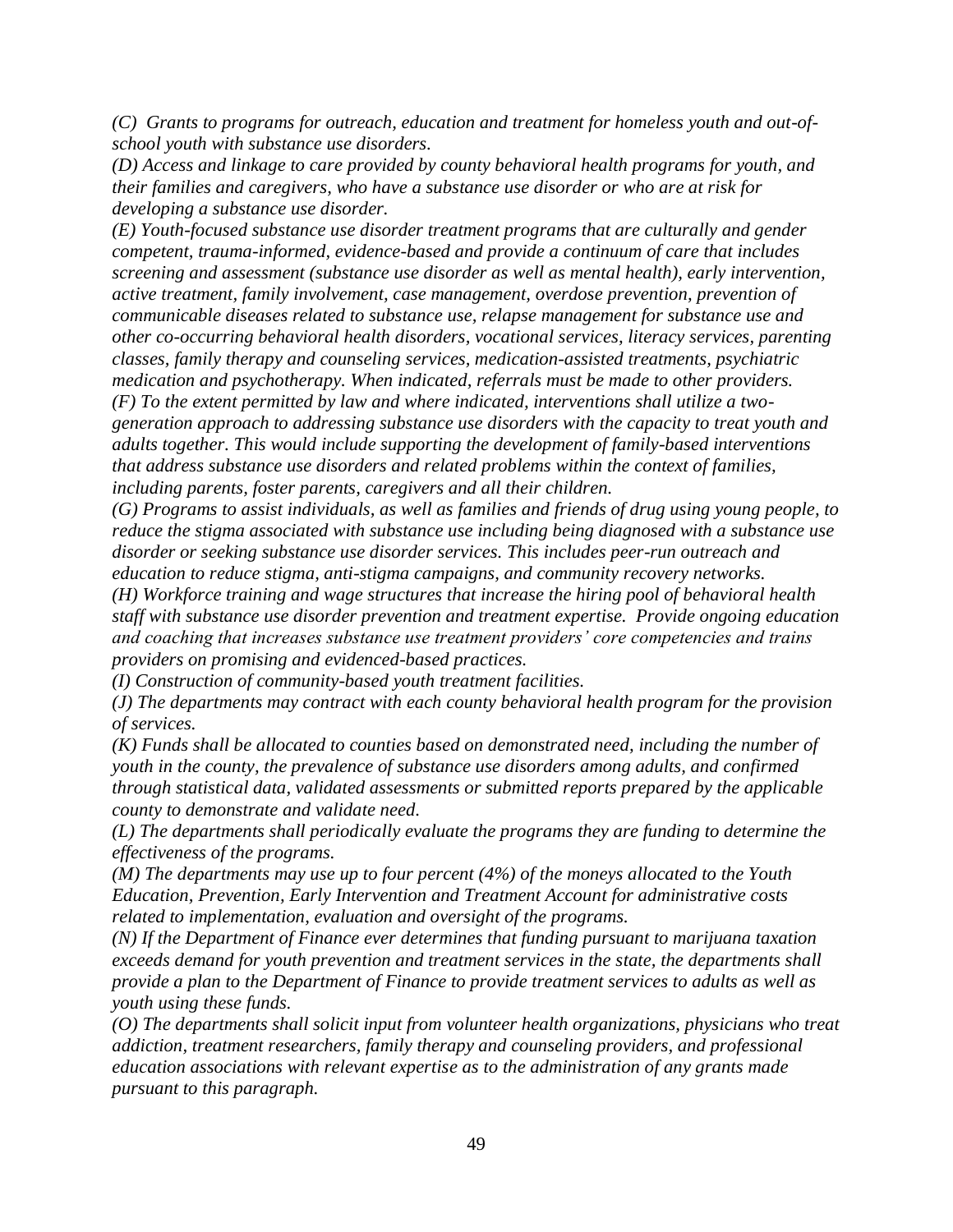*(2) Twenty percent (20%) shall be deposited in the Environmental Restoration and Protection Account, and disbursed by the Controller as follows:* 

*(A) To the Department of Fish and Wildlife and the Department of Parks and Recreation for the cleanup, remediation, and restoration of environmental damage in watersheds affected by marijuana cultivation and related activities including, but not limited to, damage that occurred prior to enactment of this part, and to support local partnerships for this purpose. The Department of Fish and Wildlife and the Department of Parks and Recreation may distribute a portion of the funds they receive from the Environmental Restoration and Protection Account through grants for purposes specified in this paragraph.* 

*(B) To the Department of Fish and Wildlife and the Department of Parks and Recreation for the stewardship and operation of state-owned wildlife habitat areas and state park units in a manner that discourages and prevents the illegal cultivation, production, sale and use of marijuana and marijuana products on public lands, and to facilitate the investigation, enforcement and prosecution of illegal cultivation, production, sale, and use of marijuana or marijuana products on public lands.*

*(C) To the Department of Fish and Wildlife to assist in funding the watershed enforcement program and multiagency task force established pursuant to subdivisions (b) and (c) of Section 12029 of the Fish and Game Code to facilitate the investigation, enforcement, and prosecution of these offenses and to ensure the reduction of adverse impacts of marijuana cultivation, production, sale, and use on fish and wildlife habitats throughout the state.*

*(D) For purposes of this paragraph, the Secretary of the Natural Resources Agency shall determine the allocation of revenues between the departments. During the first five years of implementation, first consideration should be given to funding purposes specified in subparagraph (A).*

*(E) Funds allocated pursuant to this paragraph shall be used to increase and enhance activities described in subparagraphs (A), (B), and (C), and not replace allocation of other funding for these purposes. Accordingly, annual General Fund appropriations to the Department of Fish and Wildlife and the Department of Parks and Recreation shall not be reduced below the levels provided in the Budget Act of 2014 (Chapter 25 of Statutes of 2014).*

*(3) Twenty percent (20%) shall be deposited into the State and Local Government Law Enforcement Account and disbursed by the Controller as follows:*

*(A) To the Department of the California Highway Patrol for conducting training programs for detecting, testing and enforcing laws against driving under the influence of alcohol and other drugs, including driving under the influence of marijuana. The Department may hire personnel to conduct the training programs specified in this subparagraph.*

*(B) To the Department of the California Highway Patrol to fund internal California Highway Patrol programs and grants to qualified nonprofit organizations and local governments for education, prevention and enforcement of laws related to driving under the influence of alcohol and other drugs, including marijuana; programs that help enforce traffic laws, educate the public in traffic safety, provide varied and effective means of reducing fatalities, injuries and economic losses from collisions; and for the purchase of equipment related to enforcement of laws related to driving under the influence of alcohol and other drugs, including marijuana. (C) To the Board of State and Community Corrections for making grants to local governments to assist with law enforcement, fire protection, or other local programs addressing public health and safety associated with the implementation of the Control, Regulate and Tax Adult Use of Marijuana Act. The Board shall not make any grants to local governments which have banned*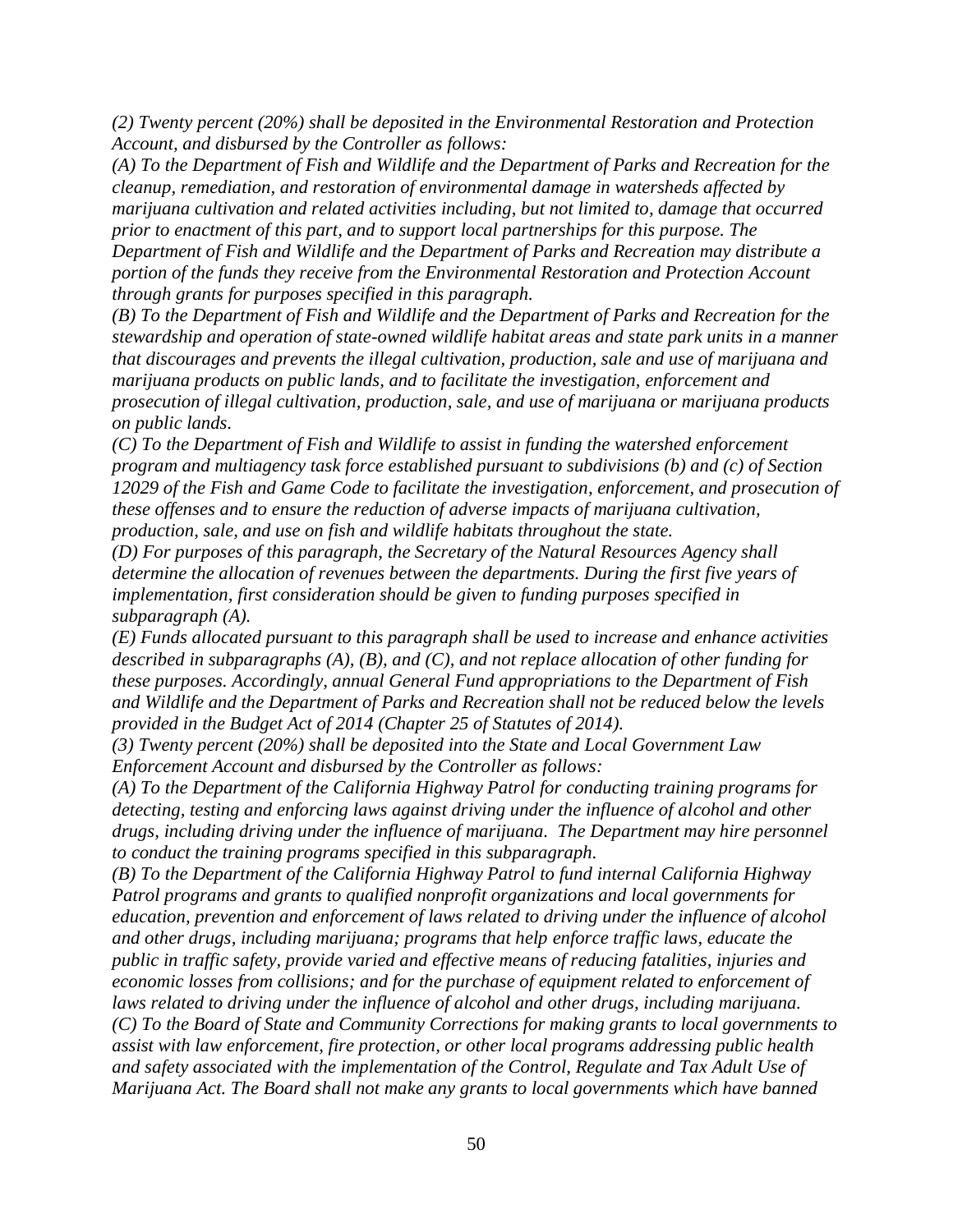*the cultivation, including personal cultivation under Section 11362.2(b)(3) of the Health and Safety Code, or retail sale of marijuana or marijuana products pursuant to Section 26200 of the Business and Professions Code or as otherwise provided by law.* 

*(D) For purposes of this paragraph the Department of Finance shall determine the allocation of revenues between the agencies; provided, however, beginning in fiscal year 2022-2023 the amount allocated pursuant to subparagraph (A) shall not be less than ten million dollars (\$10,000,000) annually and the amount allocated pursuant to subparagraph (B) shall not be less than forty million dollars (\$40,000,000) annually. In determining the amount to be allocated before fiscal year 2022-2023 pursuant to this paragraph, the Department of Finance shall give initial priority to subparagraph (A).*

*(g) Funds allocated pursuant to subdivision (f) shall be used to increase the funding of programs and purposes identified and shall not be used to replace allocation of other funding for these purposes.* 

*(h) Effective July 1, 2028, the Legislature may amend this section by majority vote to further the purposes of the Control, Regulate and Tax Adult Use of Marijuana Act, including allocating funds to programs other than those specified in subdivisions (d) and (f) of this section. Any revisions pursuant to this subdivision shall not result in a reduction of funds to accounts established pursuant to subdivisions (d) and (f) in any subsequent year from the amount allocated to each account in fiscal year 2027-2028. Prior to July 1, 2028, the Legislature may not change the allocations to programs specified in subdivisions (d) and (f) of this section.*

### *34020.*

*The Controller shall periodically audit the Tax Fund to ensure that those funds are used and accounted for in a manner consistent with this part and as otherwise required by law.*

## *34021.*

*(a) The taxes imposed by this Part shall be in addition to any other tax imposed by a city, county, or city and county.* 

## *34021.5*

*(a) (1) A county may impose a tax on the privilege of cultivating, manufacturing, producing, processing, preparing, storing, providing, donating, selling, or distributing marijuana or marijuana products by a licensee operating under Chapter 3.5 of Division 8 of the Business and Professions Code or Division 10 of the Business and Professions Code.*

*(2) The board of supervisors shall specify in the ordinance proposing the tax the activities subject to the tax, the applicable rate or rates, the method of apportionment, if necessary, and the manner of collection of the tax. The tax may be imposed for general governmental purposes or for purposes specified in the ordinance by the board of supervisors.*

*(3) In addition to any other method of collection authorized by law, the board of supervisors may provide for the collection of the tax imposed pursuant to this section in the same manner, and subject to the same penalties and priority of lien, as other charges and taxes fixed and collected by the county. A tax imposed pursuant to this section is a tax and not a fee or special assessment. The board of supervisors shall specify whether the tax applies throughout the entire county or within the unincorporated area of the county.*

*(4) The tax authorized by this section may be imposed upon any or all of the activities set forth in paragraph (1), as specified in the ordinance, regardless of whether the activity is undertaken*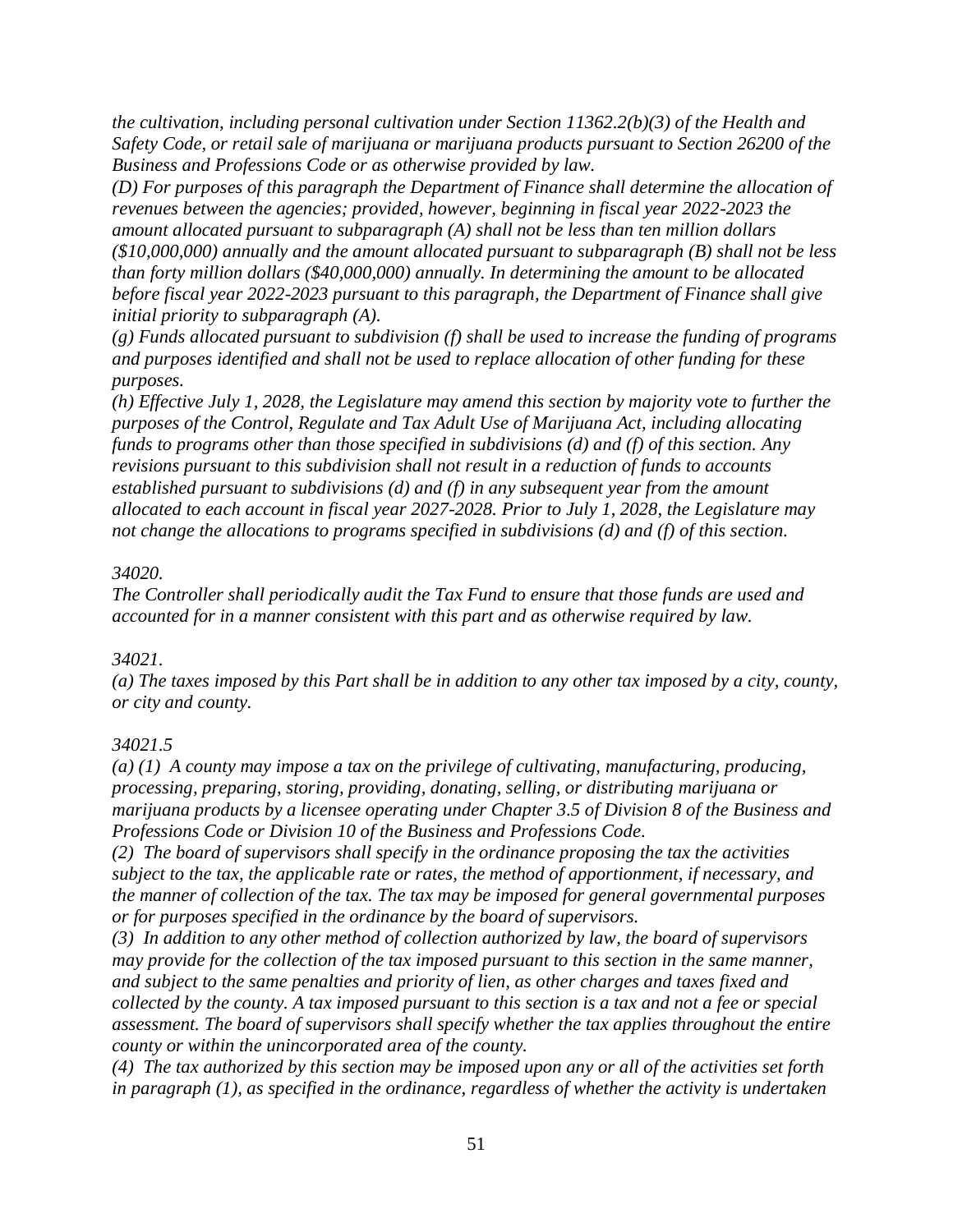*individually, collectively, or cooperatively, and regardless of whether the activity is for compensation or gratuitous, as determined by the board of supervisors.*

*(b) A tax imposed pursuant to this section shall be subject to applicable voter approval requirements imposed by law.*

*(c) This section is declaratory of existing law and does not limit or prohibit the levy or collection of any other fee, charge, or tax, or a license or service fee or charge upon, or related to, the activities set forth in subdivision (a) as otherwise provided by law. This section shall not be construed as a limitation upon the taxing authority of a county as provided by law.*

*(d) This section shall not be construed to authorize a county to impose a sales or use tax in addition to the sales and use tax imposed under an ordinance conforming to the provisions of Sections 7202 and 7203 of the Revenue and Taxation Code.*

## **SECTION 8. CRIMINAL OFFENSES, RECORDS, AND RESENTENCING.**

## **Sections 11357, 11358, 11359, 11360 and 11361.5 of the Health and Safety Code are amended, and Sections 11361.1 and 11361.8 are added to read as follows:**

11357. Possession

(a) Except as authorized by law, every person who possesses any concentrated cannabis shall be punished by imprisonment in the county jail for a period of not more than one year or by a fine of not more than five hundred dollars (\$500), or by both such fine and imprisonment, except that such person may instead be punished pursuant to subdivision (h) of Section 1170 of the Penal Code if that person has one or more prior convictions for an offense specified in clause (iv) of subparagraph (C) of paragraph (2) of subdivision (e) of Section 667 of the Penal Code or for an offense requiring registration pursuant to subdivision (c) of Section 290 of the Penal Code. (b*a*) Except as authorized by law, every person who possesses*ion of* not more than 28.5 grams of marijuana, other than *or not more than four grams of* concentrated cannabis, is guilty of an infraction punishable by a fine of not more than one hundred dollars (\$100). *or both*, *shall be punished or adjudicated as follows:* 

*(1) Persons under the age of 18 shall be guilty of an infraction and shall be required to: (A) Upon a finding that a first offense has been committed, complete four hours of drug education or counseling and up to 10 hours of community service over a period not to exceed 60 days.* 

*(B) Upon a finding that a second offense or subsequent offense has been committed, complete six hours of drug education or counseling and up to 20 hours of community service over a period not to exceed 90 days.* 

*(2) Persons at least 18 years of age but less than 21 years of age shall be guilty of an infraction and punishable by a fine of not more than one hundred dollars (\$100).*

(c*b*) Except as authorized by law, every person who possesses*ion of* more than 28.5 grams of marijuana, *or more than four grams of* other than concentrated cannabis, shall be punished *as follows:* 

*(1) Persons under the age of 18 who possess more than 28.5 grams of marijuana or more than four grams of concentrated cannabis, or both, shall be guilty of an infraction and shall be required to:*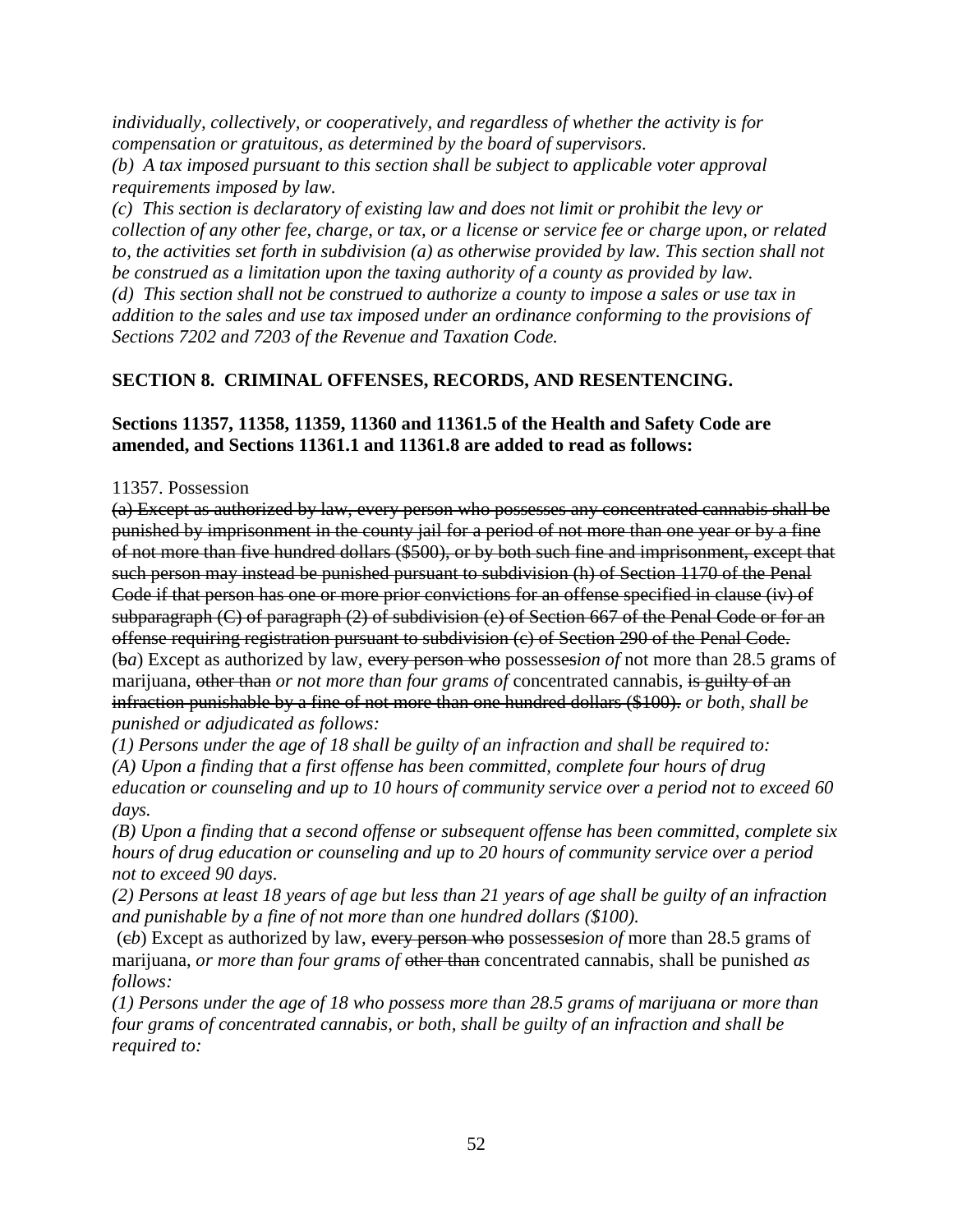*(A) Upon a finding that a first offense has been committed, complete eight hours of drug education or counseling and up to 40 hours of community service over a period not to exceed 90 days.* 

*(B) Upon a finding that a second or subsequent offense has been committed, complete 10 hours of drug education or counseling and up to 60 hours of community service over a period not to exceed 120 days.* 

*(2) Persons 18 years of age or over who possess more than 28.5 grams of marijuana, or more than four grams of concentrated cannabis, or both, shall be punished* by imprisonment in a county jail for a period of not more than six months or by a fine of not more than five hundred dollars (\$500), or by both such fine and imprisonment.

(d*c*) Except as authorized by law, every person 18 years of age or over who possesses not more than 28.5 grams of marijuana, *or not more than four grams of* other than concentrated cannabis, upon the grounds of, or within, any school providing instruction in kindergarten or any of grades 1 through 12 during hours the school is open for classes or school-related programs is guilty of a misdemeanor and shall be punished by a *as follows:* 

*(1) A fine of not more than two hundred fifty dollars (\$250), upon a finding that a first offense has been committed.*

*(2) A* fine of not more than five hundred dollars (\$500), or by imprisonment in a county jail for a period of not more than 10 days, or both*, upon a finding that a second or subsequent offense has been committed*.

(e*d*) Except as authorized by law, every person under the age of 18 who possesses not more than 28.5 grams of marijuana, *or not more than four grams of* other than concentrated cannabis, upon the grounds of, or within, any school providing instruction in kindergarten or any of grades 1 through 12 during hours the school is open for classes or school-related programs is guilty of  $\frac{a}{a}$ misdemeanor *an infraction* and shall be *punished in the same manner provided in paragraph (1) of subdivision (b) of this section.* subject to the following dispositions:

(1) A fine of not more than two hundred fifty dollars (\$250), upon a finding that a first offense has been committed.

(2) A fine of not more than five hundred dollars (\$500), or commitment to a juvenile hall, ranch, camp, forestry camp, or secure juvenile home for a period of not more than 10 days, or both, upon a finding that a second or subsequent offense has been committed.

11358. Planting, harvesting, or processing

Every person who plants, cultivates, harvests, dries, or processes any marijuana *plants,* or any part thereof, except as otherwise provided by law, *shall be punished as follows:* 

*(a) Every person under the age of 18 who plants, cultivates, harvests, dries, or processes any marijuana plants shall be punished in the same manner provided in paragraph (1) of subdivision (b) of section 11357.* 

*(b) Every person at least 18 years of age but less than 21 years of age who plants, cultivates, harvests, dries, or processes not more than six living marijuana plants shall be guilty of an infraction and a fine of not more than one hundred dollars (\$100).* 

*(c) Every person 18 years of age or over who plants, cultivates, harvests, dries, or processes more than six living marijuana plants shall be punished by imprisonment in a county jail for a period of not more than six months or by a fine of not more than five hundred dollars (\$500), or by both such fine and imprisonment.*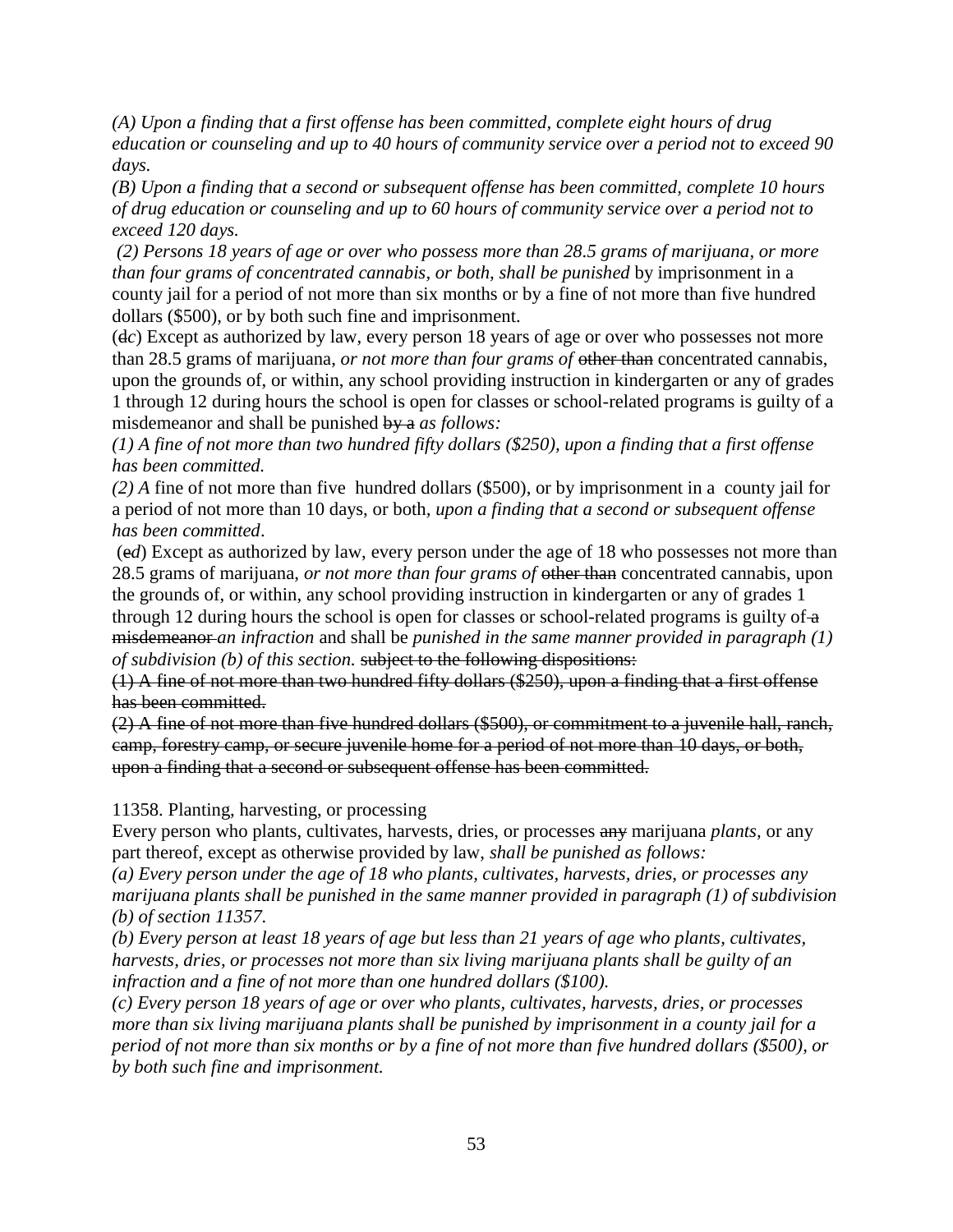*(d) Notwithstanding subdivision (c), a person 18 years of age or over who plants, cultivates, harvests, dries, or processes more than six living marijuana plants, or any part thereof, except as otherwise provided by law,* shall *may* be punished by imprisonment pursuant to subdivision (h) of Section 1170 of the Penal Code *if:*

*(1) the person has one or more prior convictions for an offense specified in clause (iv) of subparagraph (C) of paragraph (2) of subdivision (e) of Section 667 of the Penal Code or for an offense requiring registration pursuant to subdivision (c) of Section 290 of the Penal Code;*

*(2) the person has two or more prior convictions under subdivision (c); or* 

*(3) the offense resulted in any of the following:*

*(A) violation of Section 1052 of the Water Code relating to illegal diversion of water;*

*(B) violation of Section 13260, 13264, 13272, or 13387 of the Water Code relating to discharge of waste;*

*(C) violation of Fish and Game Code Section 5650 or Section 5652 of the Fish and Game Code relating to waters of the state;*

*(D) violation of Section 1602 of the Fish and Game Code relating to rivers, streams and lakes;* 

*(E) violation of Section 374.8 of the Penal Code relating to hazardous substances or Sections 25189.5, 25189.6, or 25189.7 of the Health and Safety Code relating to hazardous waste; (F) violation of Section 2080 of the Fish and Game Code relating to endangered and threatened species or Section 3513 of the Fish and Game Code relating to the Migratory Bird Treaty Act; or (G) intentionally or with gross negligence causing substantial environmental harm to public lands or other public resources.*

#### 11359. Possession for sale

Every person who possesses for sale any marijuana, except as otherwise provided by law, shall be punished *as follows:*

*(a) Every person under the age of 18 who possesses marijuana for sale shall be punished in the same manner provided in paragraph (1) of subdivision (b) of section 11357.* 

*(b) Every person 18 years of age or over who possesses marijuana for sale shall be punished by imprisonment in a county jail for a period of not more than six months or by a fine of not more than five hundred dollars (\$500), or by both such fine and imprisonment.*

*(c) Notwithstanding subdivision (b), a person 18 years of age or over who possesses marijuana for sale may be punished* by imprisonment pursuant to subdivision (h) of Section 1170 of the Penal Code *if:*

*(1) the person has one or more prior convictions for an offense specified in clause (iv) of subparagraph (C) of paragraph (2) of subdivision (e) of Section 667 of the Penal Code or for an offense requiring registration pursuant to subdivision (c) of Section 290 of the Penal Code; (2) the person has two or more prior convictions under subdivision (b); or*

*(3) the offense occurred in connection with the knowing sale or attempted sale of marijuana to a person under the age of 18 years.* 

*(d) Notwithstanding subdivision (b), a person 21 years of age or over who possesses marijuana for sale may be punished by imprisonment pursuant to subdivision (h) of Section 1170 of the Penal Code if the offense involves knowingly hiring, employing, or using a person 20 years of age or younger in unlawfully cultivating, transporting, carrying, selling, offering to sell, giving away, preparing for sale, or peddling any marijuana*.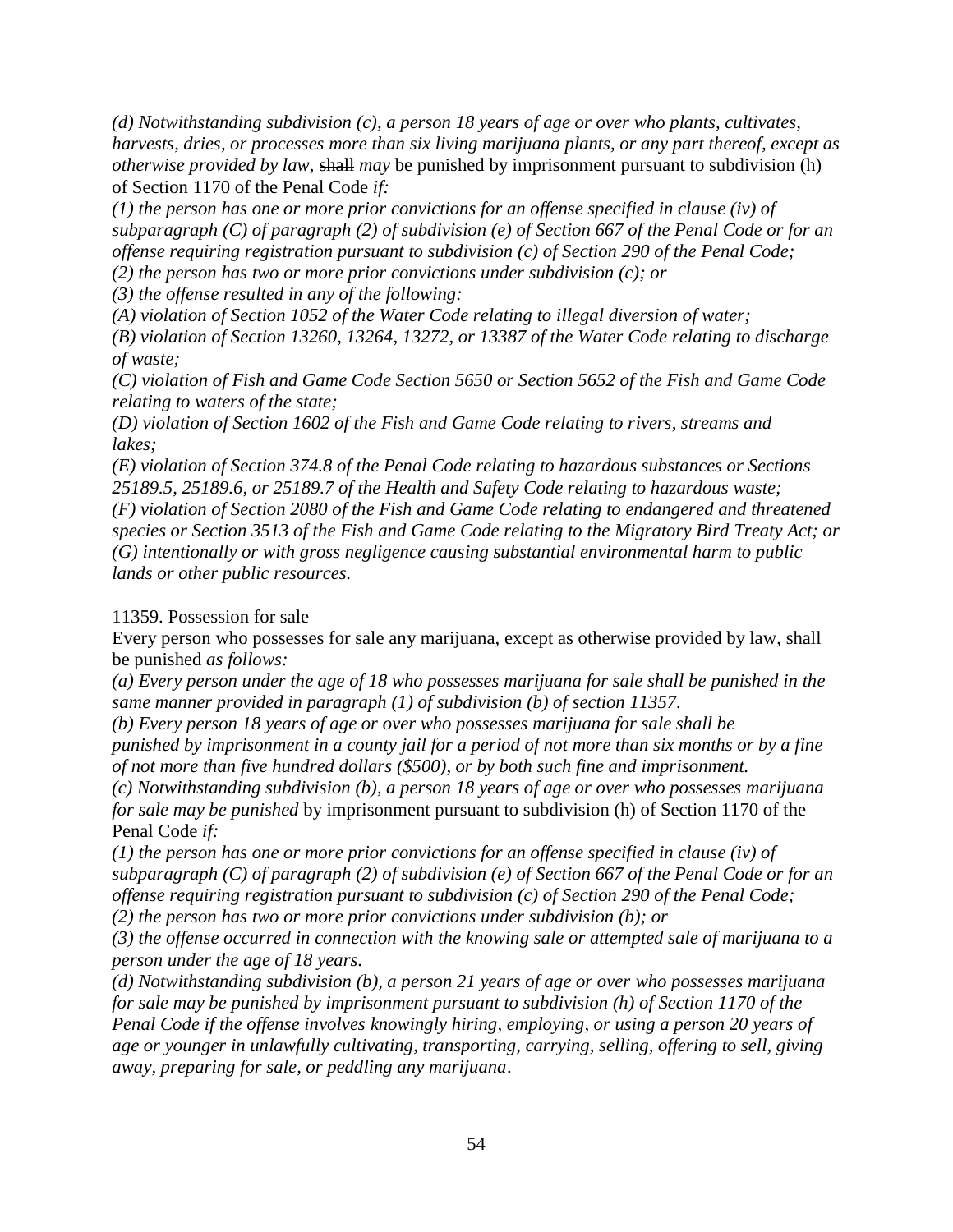11360. Unlawful transportation, importation, sale, or gift

(a) Except as otherwise provided by this section or as authorized by law, every person who transports, imports into this state, sells, furnishes, administers, or gives away, or offers to transport, import into this state, sell, furnish, administer, or give away, or attempts to import into this state or transport any marijuana shall be punished *as follows:*

*(1)Persons under the age of 18 years shall be punished in the same manner as provided in paragraph (1) of subdivision (b) of section 11357.* 

*(2) Persons 18 years of age or over shall be punished by imprisonment in a county jail for a period of not more than six months or by a fine of not more than five hundred dollars (\$500), or by both such fine and imprisonment.*

*(3) Notwithstanding paragraph (2), a person 18 years of age or over may be punished* by imprisonment pursuant to subdivision (h) of Section 1170 of the Penal Code for a period two, three, or four years *if:*

*(A) the person has one or more prior convictions for an offense specified in clause (iv) of subparagraph (C) of paragraph (2) of subdivision (e) of Section 667 of the Penal Code or for an offense requiring registration pursuant to subdivision (c) of Section 290 of the Penal Code; (B) the person has two or more prior convictions under paragraph (2);* 

*(C) the offense involved the knowing sale, attempted sale, or the knowing offer to sell, furnish, administer or give away marijuana to a person under the age of 18 years; or* 

*(D) the offense involved the import, offer to import, or attempted import into this state, or the transport for sale, offer to transport for sale, or attempted transport for sale out of this state, of more than 28.5 grams of marijuana or more than four grams of concentrated cannabis*.

(b) Except as authorized by law, every person who gives away, offers to give away, transports, offers to transport, or attempts to transport not more than 28.5 grams of marijuana, other than concentrated cannabis, is guilty of a*n infraction* misdemeanor and shall be punished by a fine of not more than one hundred dollars (\$100). In any case in which a person is arrested for a violation of this subdivision and does not demand to be taken before a magistrate, such person shall be released by the arresting officer upon presentation of satisfactory evidence of identity and giving his *or her* written promise to appear in court, as provided in Section 853.6 of the Penal Code, and shall not be subjected to booking.

*(c) For purposes of this section, "transport" means to transport for sale.*

*(d) This section does not preclude or limit prosecution for any aiding and abetting or conspiracy offenses.*

*11361.1.*

*(a) The drug education and counseling requirements under sections 11357, 11358, 11359, and 11360 shall be:*

*(1) mandatory, unless the court finds that such drug education or counseling is unnecessary for the person, or that a drug education or counseling program is unavailable;* 

*(2) free to participants, and the drug education provide at least four hours of group discussion or instruction based on science and evidence-based principles and practices specific to the use and abuse of marijuana and other controlled substances.*

*(b) For good cause, the court may grant an extension of time not to exceed 30 days for a person to complete the drug education and counseling required under sections 11357, 11358, 11359, and 11360.*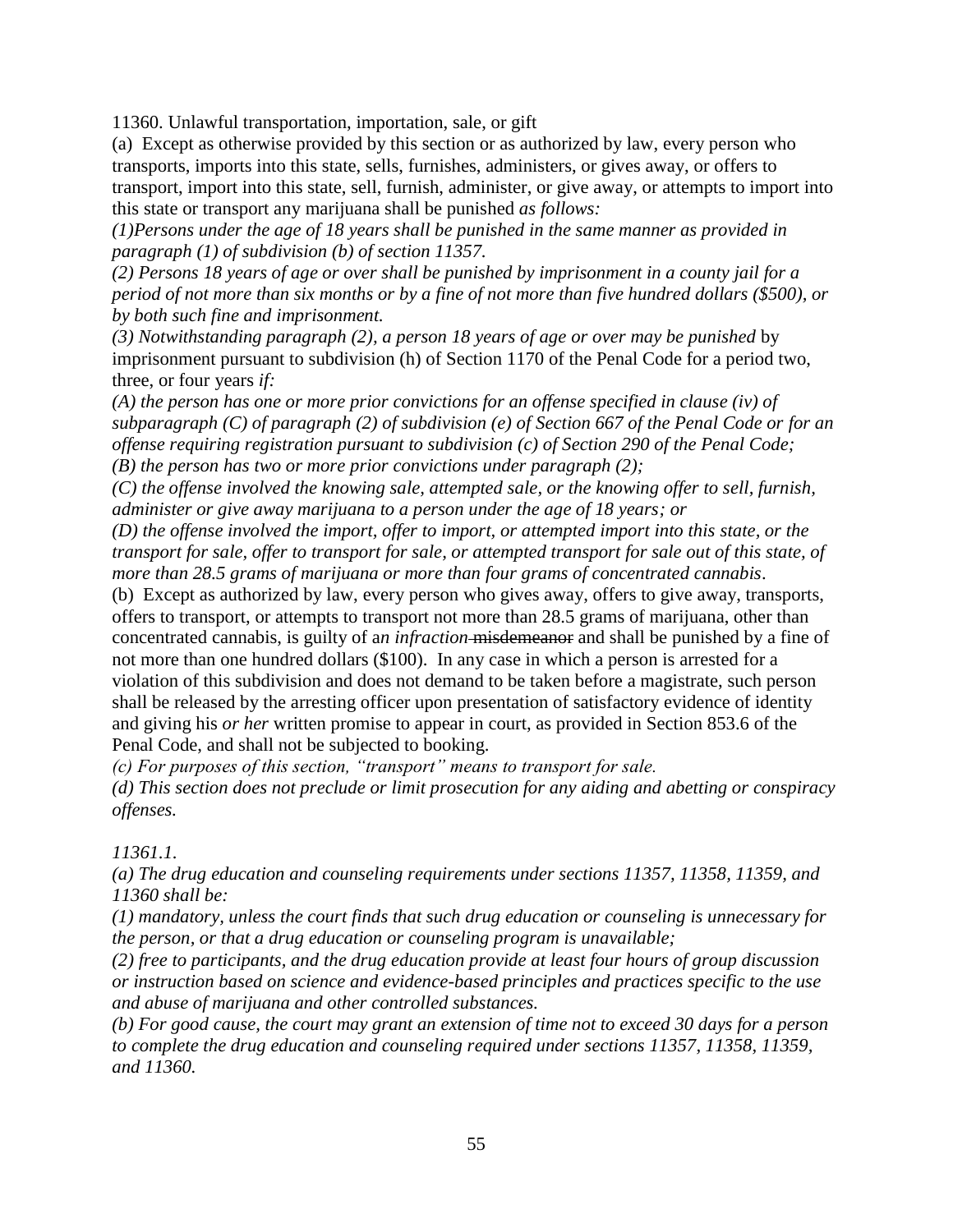#### **Subdivision (a) of Section 11361.5 of the Health and Safety Code is amended to read:**

11361.5. Destruction of arrest and conviction records; Procedure; Exceptions (a) Records of any court of this state, any public or private agency that provides services upon referral under Section 1000.2 of the Penal Code, or of any state agency pertaining to the arrest or conviction of any person for a violation of subdivision (b), (c), (d), or (e) of Section 11357 or subdivision (b) of Section 11360, *or pertaining to the arrest or conviction of any person under the age of 18 for a violation of any provision of this article except Section 11357.5,* shall not be kept beyond two years from the date of the conviction, or from the date of the arrest if there was no conviction, except with respect to a violation of subdivision (e*d*) of Section 11357*, or any other violation by a person under the age of 18 occurring upon the grounds of, or within, any school providing instruction in kindergarten or any of grades 1 through 12 during hours the school is open for classes or school-related programs,* the records shall be retained until the offender attains the age of 18 years at which time the records shall be destroyed as provided in this section. Any court or agency having custody of the records*, including the statewide criminal databases*, shall provide for the timely destruction of the records in accordance with subdivision (c)*, and such records must also be purged from the statewide criminal databases*. *As used in this subdivision, "records pertaining to the arrest or conviction" shall include records of arrests resulting in the criminal proceeding and records relating to other offenses charged in the accusatory pleading, whether defendant was acquitted or charges were dismissed. The two-year period beyond which records shall not be kept pursuant to this subdivision shall not apply to any person who is, at the time at which this subdivision would otherwise require record destruction, incarcerated for an offense subject to this subdivision. For such persons, the two-year period shall begin to run from the date the person is released from custody.* The requirements of this subdivision do not apply to records of any conviction occurring prior to January 1, 1976, or records of any arrest not followed by a conviction occurring prior to that date*, or records of any arrest for an offense specified in subdivision (c) of Section 1192.7, or subdivision (c) of Section 667.5 of the Penal Code*.

#### **Section 11361.8 is added to the Health and Safety Code to read:**

#### *11361.8*

*(a) A person currently serving a sentence for a conviction, whether by trial or by open or negotiated plea, who would not have been guilty of an offense or who would have been guilty of a lesser offense under the Control, Regulate and Tax Adult Use of Marijuana Act had that Act been in effect at the time of the offense may petition for a recall or dismissal of sentence before the trial court that entered the judgment of conviction in his or her case to request resentencing or dismissal in accordance with Sections 11357, 11358, 11359, 11360, 11362.1, 11362.2, 11362.3, and 11362.4 as those sections have been amended or added by this Act. (b) Upon receiving a petition under subdivision (a), the court shall presume the petitioner satisfies the criteria in subdivision (a) unless the party opposing the petition proves by clear and convincing evidence that the petitioner does not satisfy the criteria. If the petitioner satisfies the criteria in subdivision (a), the court shall grant the petition to recall the sentence or dismiss the sentence because it is legally invalid unless the court determines that granting the petition would pose an unreasonable risk of danger to public safety.*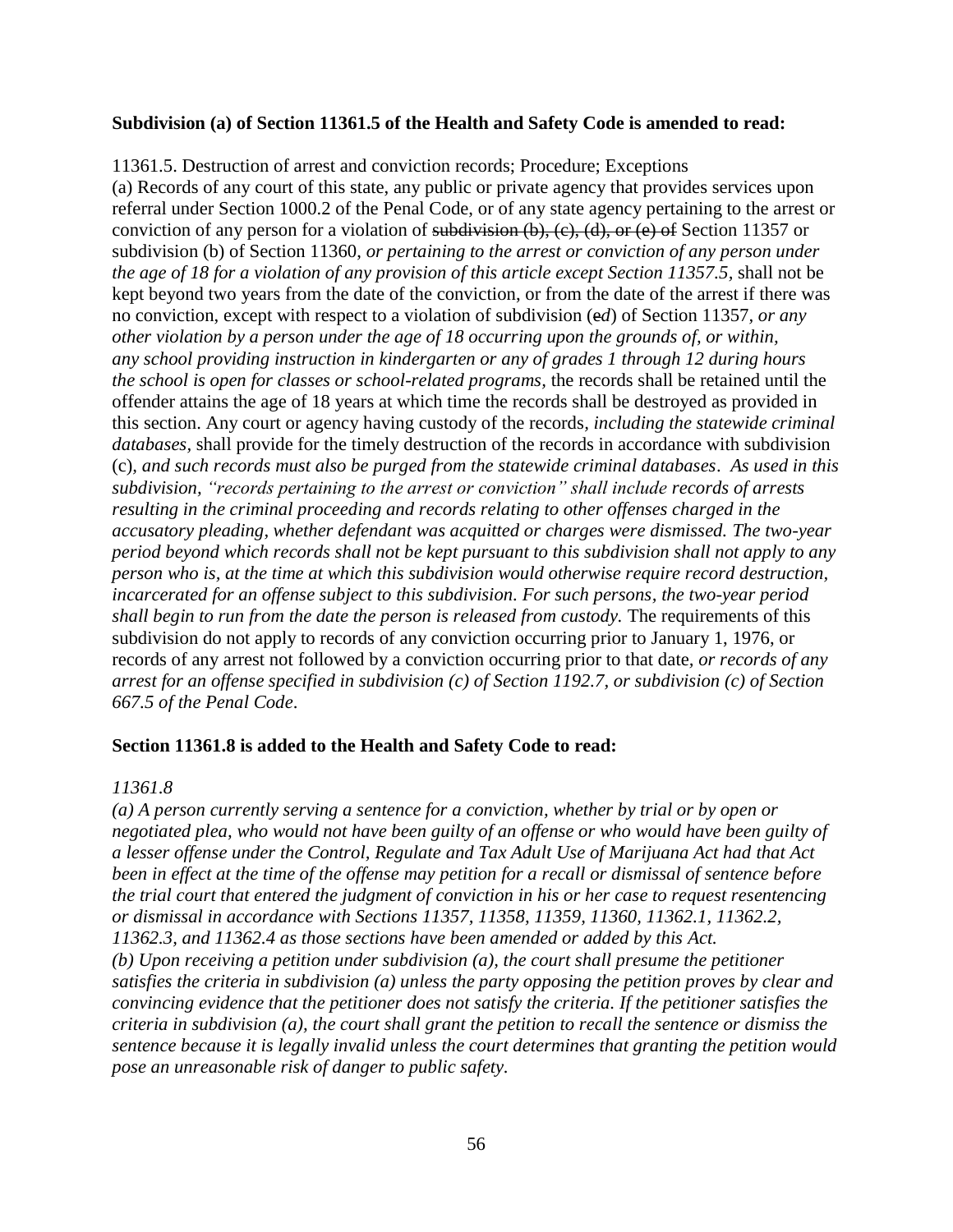*(1) In exercising its discretion, the court may consider, but shall not be limited to evidence provided for in subdivision (b) of Section 1170.18 of the Penal Code.*

*(2) As used in this section, "unreasonable risk of danger to public safety" has the same meaning as provided in subdivision (c) of Section 1170.18 of the Penal Code.* 

*(c) A person who is serving a sentence and resentenced pursuant to subdivision (b) shall be given credit for any time already served and shall be subject to supervision for one year following completion of his or her time in custody or shall be subject to whatever supervision time he or she would have otherwise been subject to after release, whichever is shorter, unless the court, in its discretion, as part of its resentencing order, releases the person from* 

*supervision. Such person is subject to parole supervision under Penal Code Section 3000.08 or post-release community supervision under subdivision (a) of Section 3451 of the Penal Code by the designated agency and the jurisdiction of the court in the county in which the offender is released or resides, or in which an alleged violation of supervision has occurred, for the purpose of hearing petitions to revoke supervision and impose a term of custody.*

*(d) Under no circumstances may resentencing under this section result in the imposition of a term longer than the original sentence, or the reinstatement of charges dismissed pursuant to a negotiated plea agreement.*

*(e) A person who has completed his or her sentence for a conviction under Sections 11357, 11358, 11359, and 11360, whether by trial or open or negotiated plea, who would not have been guilty of an offense or who would have been guilty of a lesser offense under the Control, Regulate and Tax Adult Use of Marijuana Act had that Act been in effect at the time of the offense, may file an application before the trial court that entered the judgment of conviction in his or her case to have the conviction dismissed and sealed because the prior conviction is now legally invalid or redesignated as a misdemeanor or infraction in accordance with Sections 11357, 11358, 11359, 11360, 11362.1, 11362.2, 11362.3, and 11362.4 as those sections have been amended or added by this Act.*

*(f) The court shall presume the petitioner satisfies the criteria in subdivision (e) unless the party opposing the application proves by clear and convincing evidence that the petitioner does not satisfy the criteria in subdivision (e). Once the applicant satisfies the criteria in subdivision (e), the court shall redesignate the conviction as a misdemeanor or infraction or dismiss and seal the conviction as legally invalid as now established under the Control, Regulate and Tax Adult Use of Marijuana Act.*

*(g) Unless requested by the applicant, no hearing is necessary to grant or deny an application filed under subdivision (e).* 

*(h) Any felony conviction that is recalled and resentenced under subdivision (b) or designated as a misdemeanor or infraction under subdivision (f) shall be considered a misdemeanor or infraction for all purposes. Any misdemeanor conviction that is recalled and resentenced under subdivision (b) or designated as an infraction under subdivision (f) shall be considered an infraction for all purposes.* 

*(i) If the court that originally sentenced the petitioner is not available, the presiding judge shall designate another judge to rule on the petition or application.*

*(j) Nothing in this section is intended to diminish or abrogate any rights or remedies otherwise available to the petitioner or applicant.*

*(k) Nothing in this and related sections is intended to diminish or abrogate the finality of judgments in any case not falling within the purview of the Control, Regulate and Tax Adult Use of Marijuana Act.*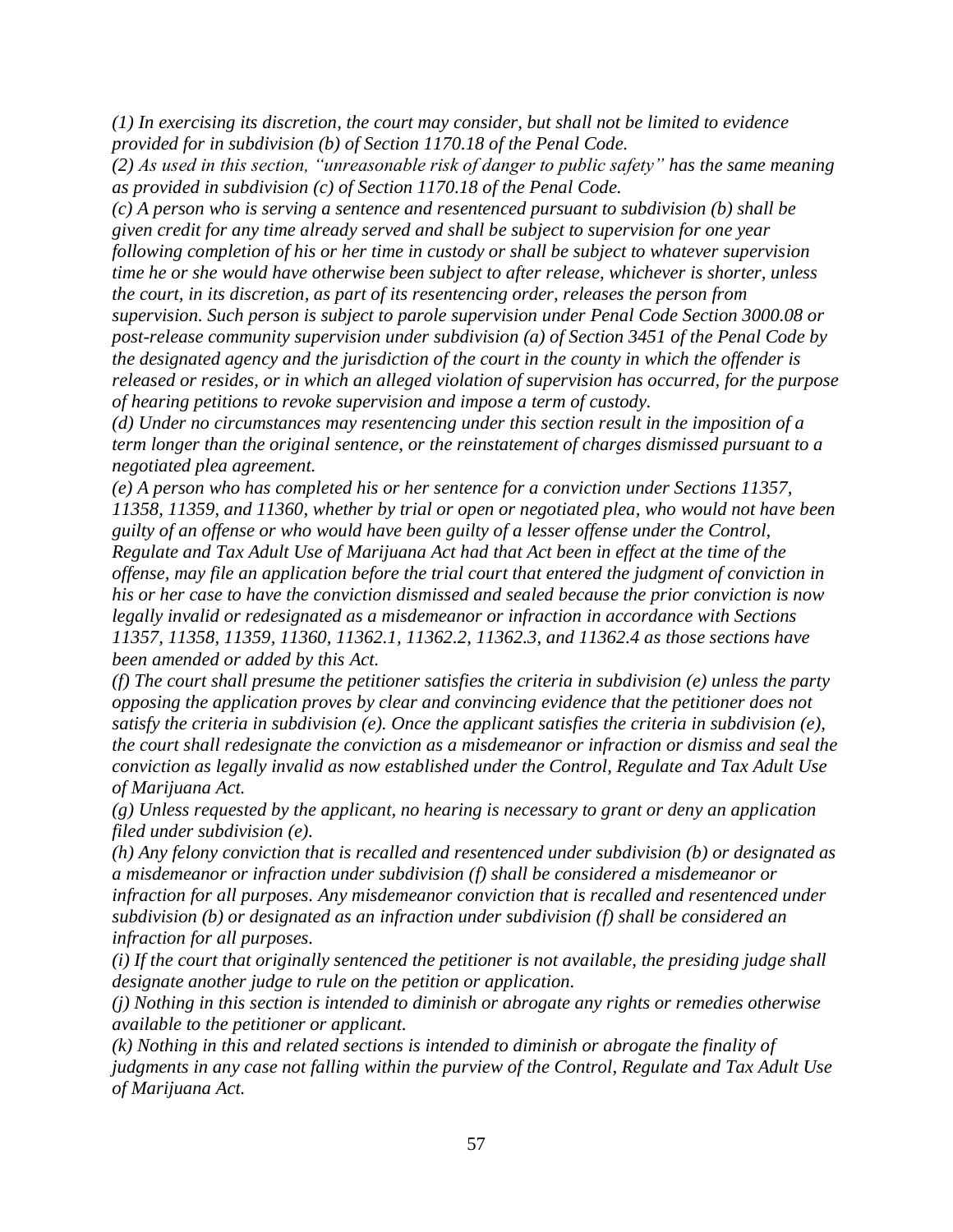*(l) A resentencing hearing ordered under this act shall constitute a "post-conviction release proceeding" under paragraph (7) of subdivision (b) of Section 28 of Article I of the California Constitution (Marsy's Law).*

*(m) The provisions of this section shall apply equally to juvenile delinquency adjudications and dispositions under Section 602 of the Welfare and Institutions Code if the juvenile would not have been guilty of an offense or would have been guilty of a lesser offense under the Control, Regulate and Tax Adult Use of Marijuana Act.*

*(l) The Judicial Council shall promulgate and make available all necessary forms to enable the filing of the petitions and applications provided in this section.*

## **SECTION 9. INDUSTRIAL HEMP.**

## **Section 11018.5 of the Health and Safety Code is amended to read as follows:**

### 11018.5. *Industrial hemp*

*(a)* "Industrial hemp" means a fiber or oilseed crop, or both, that is limited to nonpsychoactive types of the plant Cannabis sativa L. and the seed produced therefrom, having no more than three–tenths of 1 percent tetrahydrocannabinol (THC) contained in the dried flowering tops, *whether growing or not;* and that is cultivated and processed exclusively for the purpose of producing the mature stalks of the plant, fiber produced from the stalks, oil or cake made from the seeds of the plant;; *the resin extracted from any part of the plant; and* or any other *every* compound, manufacture, salt, derivative, mixture, or preparation of the *plant, its seeds or* mature stalks, except the resin or flowering tops extracted *produced* therefrom, fiber, oil, or cake, or the sterilized seed, or any component of the seed, of the plant that is incapable of germination. *(b) The possession, use, purchase, sale, cultivation, processing, manufacture, packaging, labeling, transporting, storage, distribution, use and transfer of industrial hemp shall not be subject to the provisions of this Division or of Division 10 of the Business and Professions Code, but instead shall be regulated by the Department of Food and Agriculture in accordance with the provisions of Division 24 of the Food and Agricultural Code, inclusive.*

### **Sections 81000, 81006, 81008, and 81010 of the Food and Agricultural Code are amended to read, and Section 81007 of the Food and Agricultural Code is repealed as follows:**

## 81000. Definitions

For purposes of this division, the following terms have the following meanings:

(a) "Board" means the Industrial Hemp Advisory Board.

(b) "Commissioner" means the county agricultural commissioner.

(c) "Established agricultural research institution" means a public or private institution or organization that maintains land for agricultural research, including colleges, universities, agricultural research centers, and conservation research centers.

*any institution that is either:*

*(1) a public or private institution or organization that maintains land or facilities for agricultural research, including colleges, universities, agricultural research centers, and conservation research centers; or*

*(2) an institution of higher education (as defined in Section 1001 of the Higher Education Act of 1965 (20 U.S.C. 1001)) that grows, cultivates or manufactures industrial hemp for*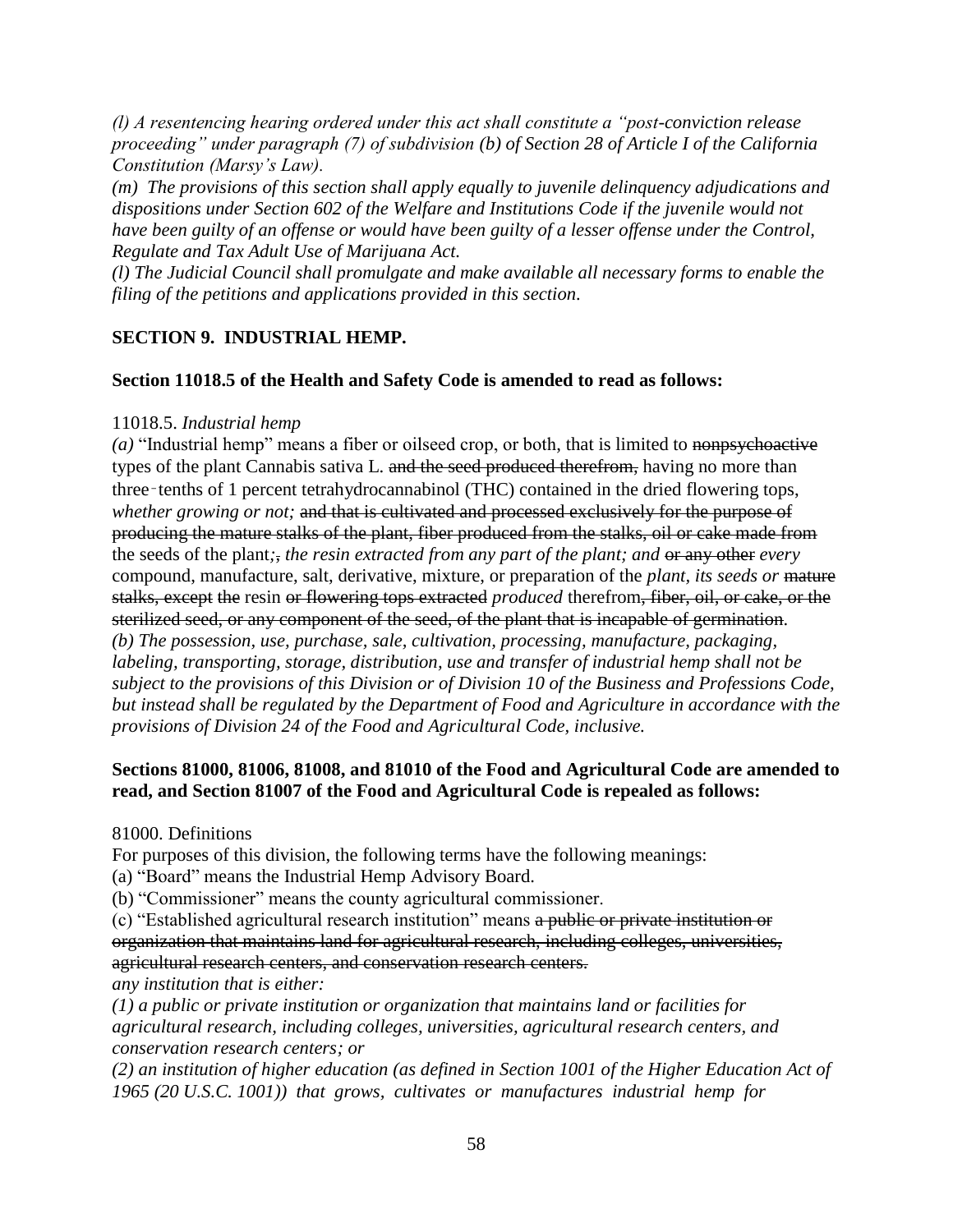*purposes of research conducted under an agricultural pilot program or other agricultural or academic research.*

(d) "Industrial hemp" has the same meaning as that term is defined in Section 11018.5 of the Health and Safety Code.

(e) "Secretary" means the Secretary of Food and Agriculture.

(f) "Seed breeder" means an individual or public or private institution or organization that is registered with the commissioner to develop seed cultivars intended for sale or research. (g) "Seed cultivar" means a variety of industrial hemp.

(h) "Seed development plan" means a strategy devised by a seed breeder, or applicant seed breeder, detailing his or her planned approach to growing and developing a new seed cultivar for industrial hemp.

81006. Industrial hemp growth limitations; Prohibitions; Imports; Laboratory testing

(a)(1) Except when grown by an established agricultural research institution or a registered seed breeder, industrial hemp shall be grown only as a densely planted fiber or oilseed crop, or both, in acreages of not less than five acres *one-tenth of an acre* at the same time, and no portion of an acreage of industrial hemp shall include plots of less than one contiguous acre.

(2) Registered seed breeders, for purposes of seed production, shall only grow industrial hemp as a densely planted crop in acreages of not less than *one-tenth of an* two acres at the same time, and no portion of the acreage of industrial hemp shall include plots of less than one contiguous acre.

(3) Registered seed breeders, for purposes of developing a new California seed cultivar, shall grow industrial hemp as densely as possible in dedicated acreage of not less than one*-tenth of an* acre and in accordance with the seed development plan. The entire area of the dedicated acreage is not required to be used for the cultivation of the particular seed cultivar.

(b) Ornamental and clandestine cultivation of industrial hemp is prohibited. All plots shall have adequate signage indicating they are industrial hemp.

(c) Pruning and tending of individual industrial hemp plants is prohibited, except when grown by an established agricultural research institution or when the action is necessary to perform the tetrahydrocannabinol (THC) testing described in this section.

(d) Culling of industrial hemp is prohibited, except when grown by an established agricultural research institution, when the action is necessary to perform the THC testing described in this section, or for purposes of seed production and development by a registered seed breeder. (e) Industrial hemp shall include products imported under the Harmonized Tariff Schedule of the United States (2013) of the United States International Trade Commission, including, but not

limited to, hemp seed, per subheading 1207.99.03, hemp oil, per subheading 1515.90.80, oilcake, per subheading 2306.90.01, true hemp, per heading 5302, true hemp yarn, per subheading 5308.20.00, and woven fabrics of true hemp fibers, per subheading 5311.00.40.

(f) Except when industrial hemp is grown by an established agricultural research institution, a registrant that grows industrial hemp under this section shall, before the harvest of each crop and as provided below, obtain a laboratory test report indicating the THC levels of a random sampling of the dried flowering tops of the industrial hemp grown.

(1) Sampling shall occur as soon as practicable when the THC content of the leaves surrounding the seeds is at its peak and shall commence as the seeds begin to mature, when the first seeds of approximately 50 percent of the plants are resistant to compression.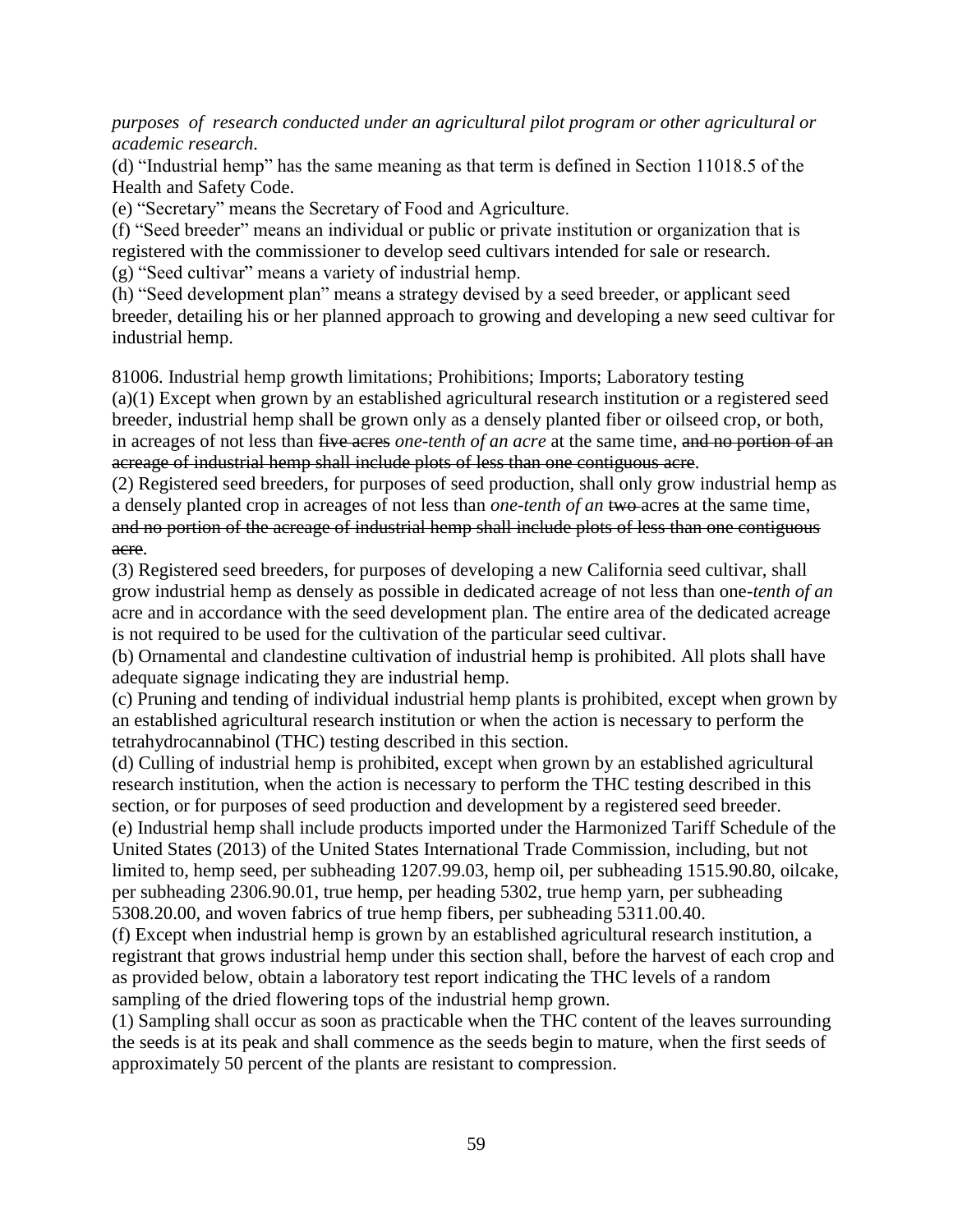(2) The entire fruit-bearing part of the plant including the seeds shall be used as a sample. The sample cut shall be made directly underneath the inflorescence found in the top one-third of the plant.

(3) The sample collected for THC testing shall be accompanied by the following documentation: (A) The registrant's proof of registration.

(B) Seed certification documentation for the seed cultivar used.

(C) The THC testing report for each certified seed cultivar used.

(4) The laboratory test report shall be issued by a laboratory registered with the federal Drug Enforcement Administration, shall state the percentage content of THC, shall indicate the date and location of samples taken, and shall state the Global Positioning System coordinates and total acreage of the crop. If the laboratory test report indicates a percentage content of THC that is equal to or less than three-tenths of 1 percent, the words "PASSED AS CALIFORNIA INDUSTRIAL HEMP" shall appear at or near the top of the laboratory test report. If the laboratory test report indicates a percentage content of THC that is greater than three-tenths of 1 percent, the words "FAILED AS CALIFORNIA INDUSTRIAL HEMP" shall appear at or near the top of the laboratory test report.

(5) If the laboratory test report indicates a percentage content of THC that is equal to or less than three-tenths of 1 percent, the laboratory shall provide the person who requested the testing not less than 10 original copies signed by an employee authorized by the laboratory and shall retain one or more original copies of the laboratory test report for a minimum of two years from its date of sampling.

(6) If the laboratory test report indicates a percentage content of THC that is greater than threetenths of 1 percent and does not exceed 1 percent, the registrant that grows industrial hemp shall submit additional samples for testing of the industrial hemp grown.

(7) A registrant that grows industrial hemp shall destroy the industrial hemp grown upon receipt of a first laboratory test report indicating a percentage content of THC that exceeds 1 percent or a second laboratory test report pursuant to paragraph (6) indicating a percentage content of THC that exceeds three-tenths of 1 percent but is less than 1 percent. If the percentage content of THC exceeds 1 percent, the destruction shall take place within 48 hours after receipt of the laboratory test report. If the percentage content of THC in the second laboratory test report exceeds threetenths of 1 percent but is less than 1 percent, the destruction shall take place as soon as practicable, but no later than 45 days after receipt of the second test report.

(8) A registrant that intends to grow industrial hemp and who complies with this section shall not be prosecuted for the cultivation or possession of marijuana as a result of a laboratory test report that indicates a percentage content of THC that is greater than three-tenths of 1 percent but does not exceed 1 percent.

(9) Established agricultural research institutions shall be permitted to cultivate or possess industrial hemp with a laboratory test report that indicates a percentage content of THC that is greater than three-tenths of 1 percent if that cultivation or possession contributes to the development of types of industrial hemp that will comply with the three-tenths of 1 percent THC limit established in this division.

(10) Except for an established agricultural research institution, a registrant that grows industrial hemp shall retain an original signed copy of the laboratory test report for two years from its date of sampling, make an original signed copy of the laboratory test report available to the department, the commissioner, or law enforcement officials or their designees upon request, and shall provide an original copy of the laboratory test report to each person purchasing,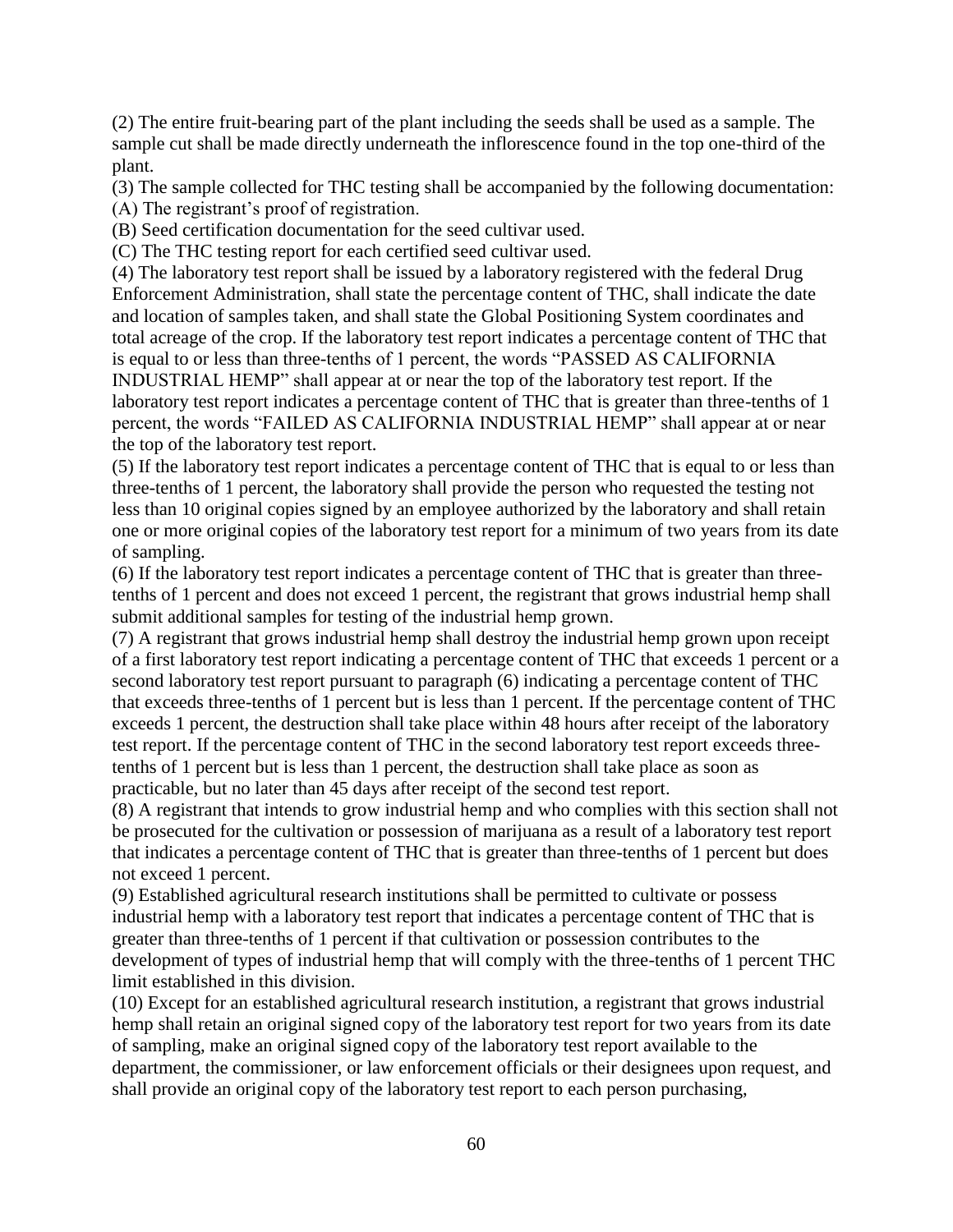transporting, or otherwise obtaining from the registrant that grows industrial hemp the fiber, oil, cake, or seed, or any component of the seed, of the plant.

(g) If, in the Attorney General's opinion issued pursuant to Section 8 of the act that added this division, it is determined that the provisions of this section are not sufficient to comply with federal law, the department, in consultation with the board, shall establish procedures for this section that meet the requirements of federal law.

#### 81007. Prohibitions; De minimis considerations

(a) Except as provided in subdivision (b) or as necessary to perform testing pursuant to subdivision (f) of Section 81006, the possession, outside of a field of lawful cultivation, of resin, flowering tops, or leaves that have been removed from the hemp plant is prohibited. (b) The presence of a de minimis amount, or insignificant number, of hemp leaves or flowering tops in hemp bales that result from the normal and appropriate processing of industrial hemp shall not constitute possession of marijuana.

#### 81008. Attorney General reports; Requirements

(a) Not later than January 1, 2019, or five years after the provisions of this division are authorized under federal law, whichever is later, the Attorney General shall report to the Assembly and Senate Committees on Agriculture and the Assembly and Senate Committees on Public Safety the reported incidents, if any, of the following:

(1) A field of industrial hemp being used to disguise marijuana cultivation.

(2) Claims in a court hearing by persons other than those exempted in subdivision (f) of Section 81006 that marijuana is industrial hemp.

(b) A report submitted pursuant to subdivision (a) shall be submitted in compliance with Section 9795 of the Government Code.

(c) Pursuant to Section 10231.5 of the Government Code, this section is repealed on January 1, 2023, or four years after the date that the report is due, whichever is later.

#### 81010. Operation of division

*(a)* This division*, and Section 221 of the Food and Agricultural Code,* shall not become operative unless authorized under federal law *on January 1, 2017*.

*(b) The possession, use, purchase, sale, production, manufacture, packaging, labeling, transporting, storage, distribution, use, and transfer of industrial hemp shall be regulated in accordance with this division. The Bureau of Marijuana Control has authority to regulate and control plants and products that fit within the definition of industrial hemp but that are produced, processed, manufactured, tested, delivered, or otherwise handled pursuant to a license issued under Division 10 of the Business and Professions Code.* 

#### **SECTION 10. AMENDMENT.**

This Act shall be broadly construed to accomplish its purposes and intent as stated in Section 3. The Legislature may by majority vote amend the provisions of this Act contained in Sections 5 and 6 to implement the substantive provisions of those sections, provided that such amendments are consistent with and further the purposes and intent of this Act as stated in Section 3. Amendments to this Act that enact protections for employees and other workers of licensees under Section 6 of this Act that are in addition to the protections provided for in this Act or that